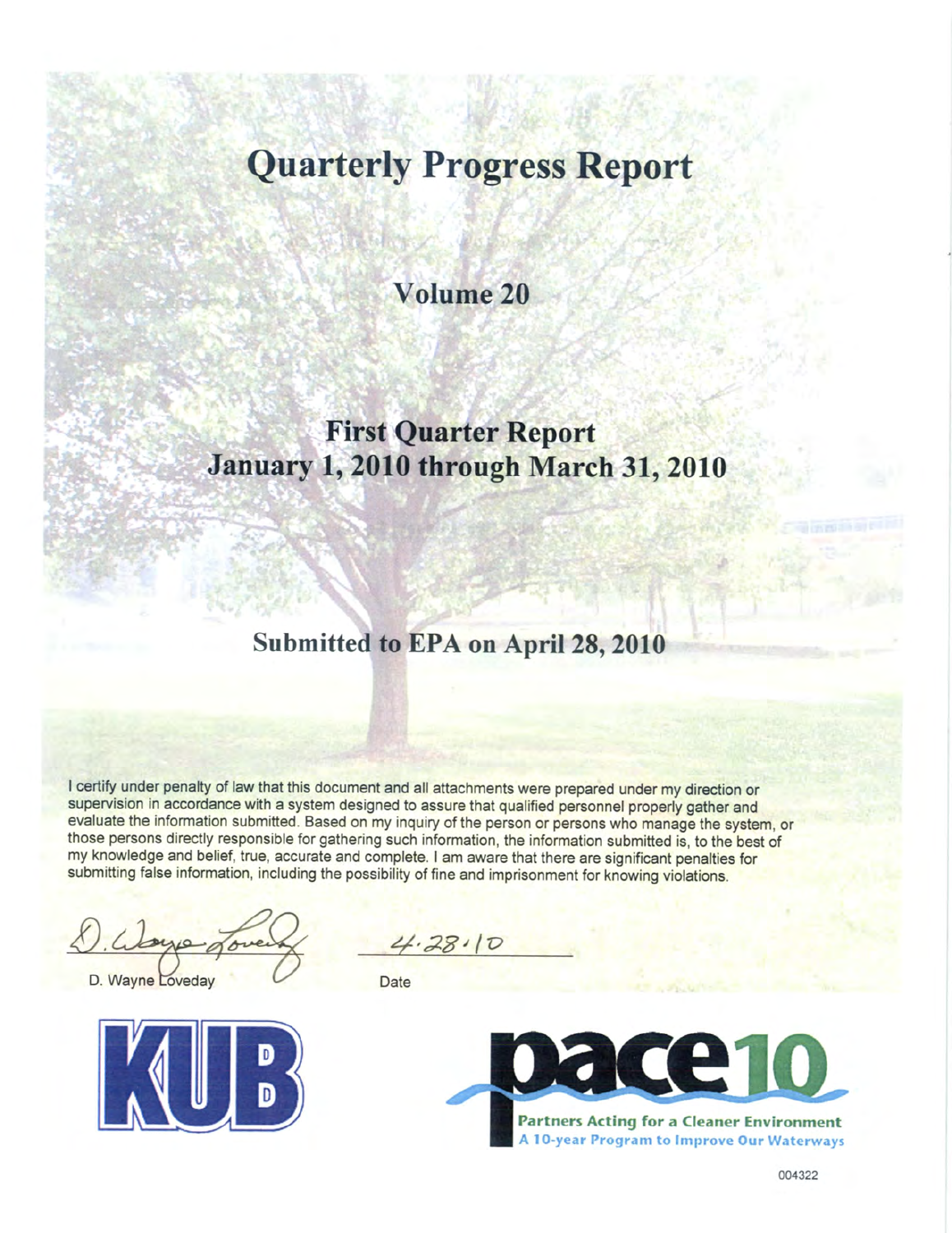## **Table of Contents**

| <b>Executive Summary</b>                                                                | i.       |
|-----------------------------------------------------------------------------------------|----------|
| Section 1 Phase 1 Corrective Action Plan/Engineering Report (CAP/ER) and Phase 2 CAP/ER | 1        |
|                                                                                         |          |
| Section 2 Comprehensive Performance Evaluation Program and Composite Correction Plan    | 8        |
|                                                                                         |          |
| <b>Section 3 Process Controls Program</b>                                               | 9        |
|                                                                                         |          |
| <b>Section 4 Capacity Assurance Program</b>                                             | 10       |
|                                                                                         |          |
| <b>Section 5 Transfers of Ownership</b>                                                 | 11       |
|                                                                                         |          |
| Section 6 Compliance and Non-Compliance With the Consent Decree                         | 12       |
| 6.1 Submission of Deliverables                                                          | 12       |
| 6.2 Violations Subject to Stipulated Penalties                                          | 13       |
|                                                                                         |          |
| Section 7 Sanitary Sewer Overflows (SSOs), Bypasses, Diversions, and Effluent Limit     | 14       |
| <b>Violations</b>                                                                       |          |
| 7.1 SSO <sub>s</sub>                                                                    | 14       |
| 7.2 Building Backups                                                                    | 14       |
| 7.3 Bypasses                                                                            | 14       |
| 7.4 Diversions                                                                          | 14       |
| 7.5 Effluent Limit Violations                                                           | 14       |
| <b>Section 8 Water Quality Monitoring Data</b>                                          | 16       |
|                                                                                         |          |
| 8.1 Sampling Conducted and Results<br>8.2 Projected Data Collection                     | 16<br>17 |
|                                                                                         |          |
| <b>Appendices</b>                                                                       |          |
| Appendix A Capital Projects and Rehabilitation Credits                                  |          |
| Appendix B SSOs                                                                         |          |

Appendix C Building Backups

Appendix D Water Quality Monitoring Program Sampling Results

Appendix E Unpermitted Discharges Subject to Stipulated Penalties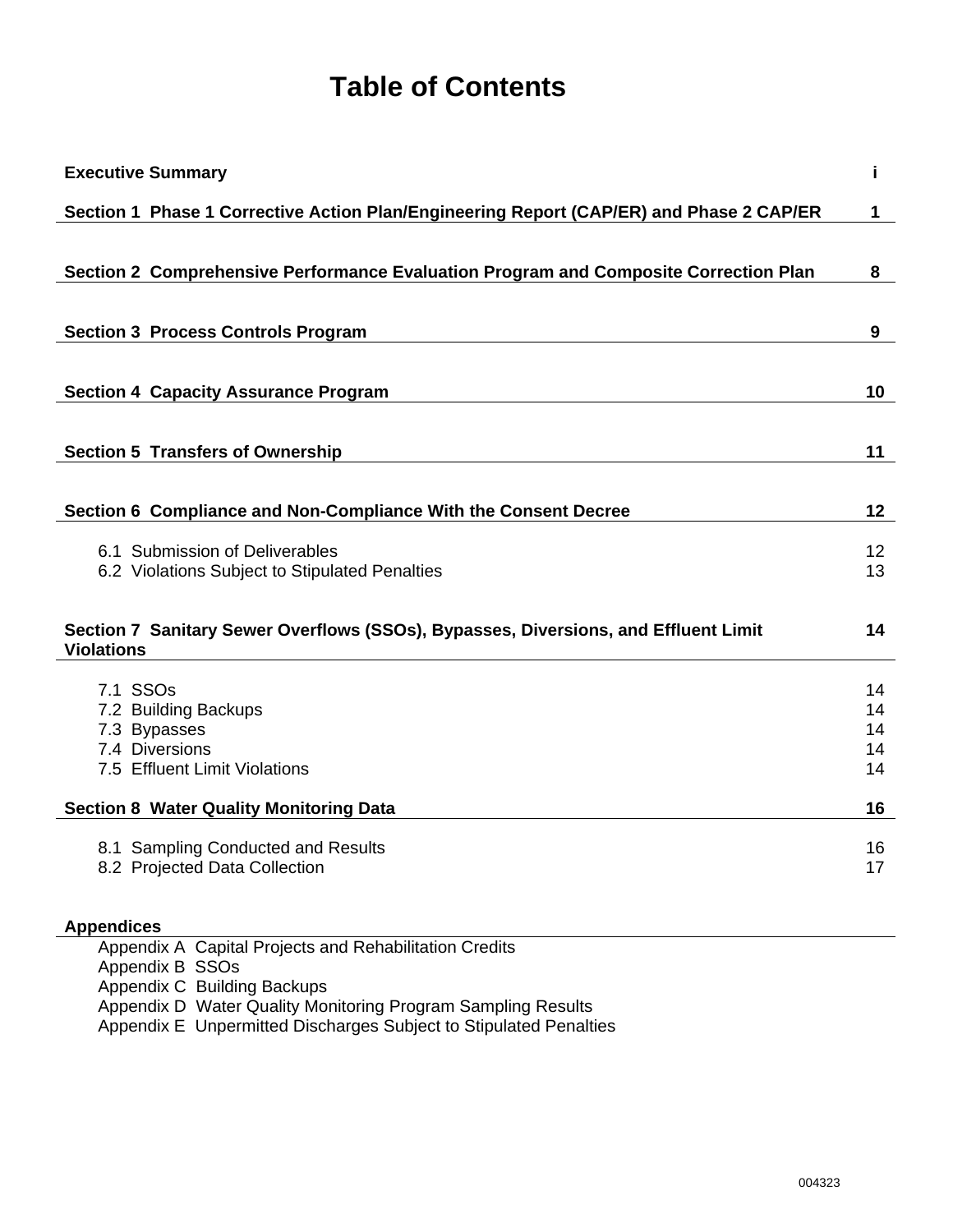## **Executive Summary**

On February 11, 2005, the Knoxville Utilities Board (KUB) entered into a Consent Decree with the United States, the State of Tennessee, the Tennessee Clean Water Network, and the City of Knoxville. The following Quarterly Progress Report is submitted to fulfill the reporting requirements described in Section XIX of the Consent Decree.

Consent Decree language, pages 82-83: *"Beginning thirty (30) Days after the first Calendar Quarter following the Date of Entry, and thirty (30) Days after each Calendar Quarter thereafter until termination of the Consent Decree, KUB shall submit to the Parties, and simultaneously place in the PDR, a Quarterly Progress Report. Quarterly Progress Reports shall not be subject to the Public Review Requirement of Section VI.A.2. However, KUB shall receive questions and comments from the public for KUB's review for a period of twenty (20) Days following placement in the PDR. Each Quarterly Progress Report shall contain:* 

- *1. A summary of compliance with and activities related to implementation of the Phase 1 CAP/ER and Phase 2 CAP/ER, including: the status of construction projects in comparison to the schedules that have been established pursuant to the Consent Decree for those projects; and schedule deadlines and milestones achieved during Calendar Quarter and expected during the next Calendar Quarter;*
- *2. A summary of compliance with and activities related to implementation of the CPE and CCP;*
- *3. A summary of implementation of and compliance with the Process Controls Program;*
- *4. A summary of the implementation of the Capacity Assurance Program for the Calendar Quarter, including the number of, and anticipated flow from, sewer connections that have been authorized, by Sewerbasin, a description of the projects that have been authorized and the number of credits earned and banked by KUB that will be expended for those projects, by Sewerbasin, and any exceptions granted for connections for essential services;*
- *5. Identification of any transfer of an ownership interest, operation, management, or other control of the Treatment Works, or any portion thereof.*
- *6. A description of the status of compliance or non-compliance with the requirements of this Decree and, if applicable, the reasons for non-compliance, including a list of all violations that are subject to stipulated penalties under Section X of this Decree.*
- *7. A spreadsheet and summary of all SSOs, Bypasses, Diversions and effluent limit violations that occurred during the previous Calendar Quarter. Information on Building Backups may be provided in separate spreadsheets and summaries from other SSOs. The spreadsheets and summaries shall identify:* 
	- *a. For all SSOs, the location, source, date, time, duration, pathway (if any), receiving water (if any), the reason for each SSO, the total SSO volume, the volume returned to the WCTS, and the volume not captured;*
	- *b. For all Bypasses and Diversions, the location, date, time, duration, volume and reason for each Bypass and Diversion; and the total Bypass and Diversion volumes;*
	- *c. For all effluent limit violations, all information required to be reported on KUB's Discharge Monitoring Reports.*
- *8. The water quality monitoring data and other information required pursuant to Section VII.D.1.(e).(v)."*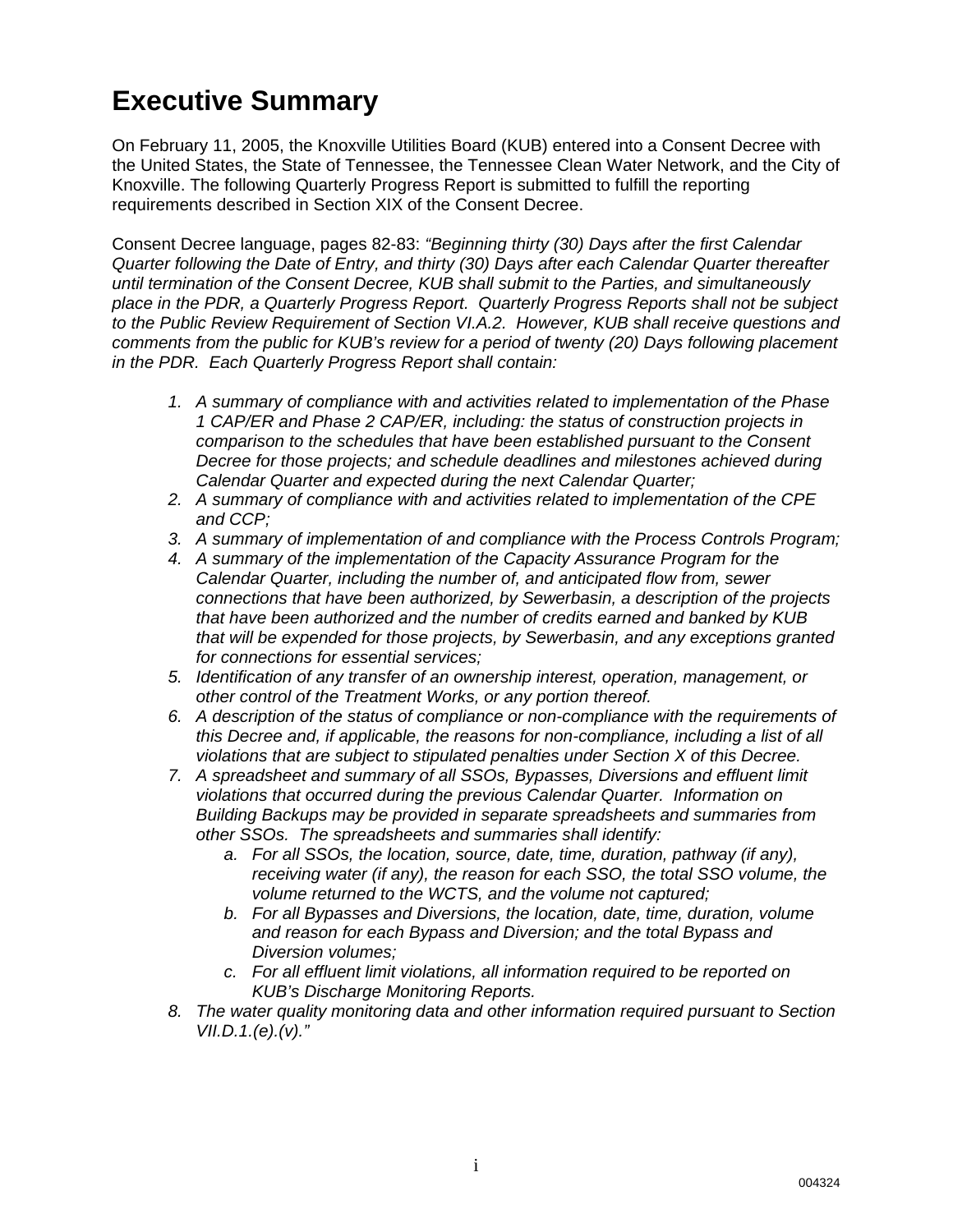KUB compiled this Quarterly Progress Report to detail the events that occurred during the first quarter of 2010 from January 1 through March 31. This is the twentieth quarterly report required of KUB under this Consent Decree.

### **Report Organization**

*Section 1: Phase 1 CAP/ER and Phase 2 CAP/ER* – Summarizes the compliance with and activities related to implementation of the Phase 1 CAP/ER and Phase 2 CAP/ER, including the status of construction projects in comparison to the schedules that have been established pursuant to the Consent Decree for those projects; and schedule deadlines and milestones achieved during the Calendar Quarter and expected during the next Calendar Quarter.

*Section 2: Comprehensive Performance Evaluation and Composite Correction Plan* – Summarizes the compliance with and activities related to the implementation of those deliverables.

*Section 3: Process Controls Program* – Summarizes the implementation of and compliance with the deliverable.

*Section 4: Capacity Assurance Program* – Summarizes the implementation of the Capacity Assurance Program for the Calendar Quarter, including the number of, and anticipated flow from, sewer connections that have been authorized, by sewerbasin, a description of the projects that have been authorized and the number of credits earned and banked by KUB that will be expended for those projects, by sewerbasin, and any exceptions granted for connections for essential services.

*Section 5: Transfers of Ownership* – Identifies any transfers of ownership interest, operation, management, or other control of the treatment works, or any portion thereof.

*Section 6: Compliance and Non-Compliance with the Consent Decree* – Describes the status of compliance or non-compliance with requirements of the Consent Decree.

*Section 7: SSOs, Bypasses, Diversions, and Effluent Limit Violations* – Provides a spreadsheet and summary of all SSOs, Bypasses, Diversions, and effluent limit violations.

*Section 8: Water Quality Monitoring Data* – Summarizes all sampling that was conducted, the results of the sampling, and the projected data collection for the reporting period.

#### **Status of Deliverables**

Below is a list of significant dates on which KUB submitted deliverables to EPA or received approval for deliverables. To date, KUB has submitted all deliverables in accordance with the schedule set forth in the Consent Decree.

#### January 28, 2010

- Submitted to EPA Quarterly Progress Report 4th quarter 2009
- Submitted to  $EPA SEP$  Periodic Report  $2^{nd}$  period 2009

#### February 26, 2010

- Submitted to EPA Annual MOM Progress Report 2009
- Submitted to EPA Documentation for SEP Payment #8

#### March 22, 2010

Approved by EPA – Phase II Corrective Action Plan/Engineering Report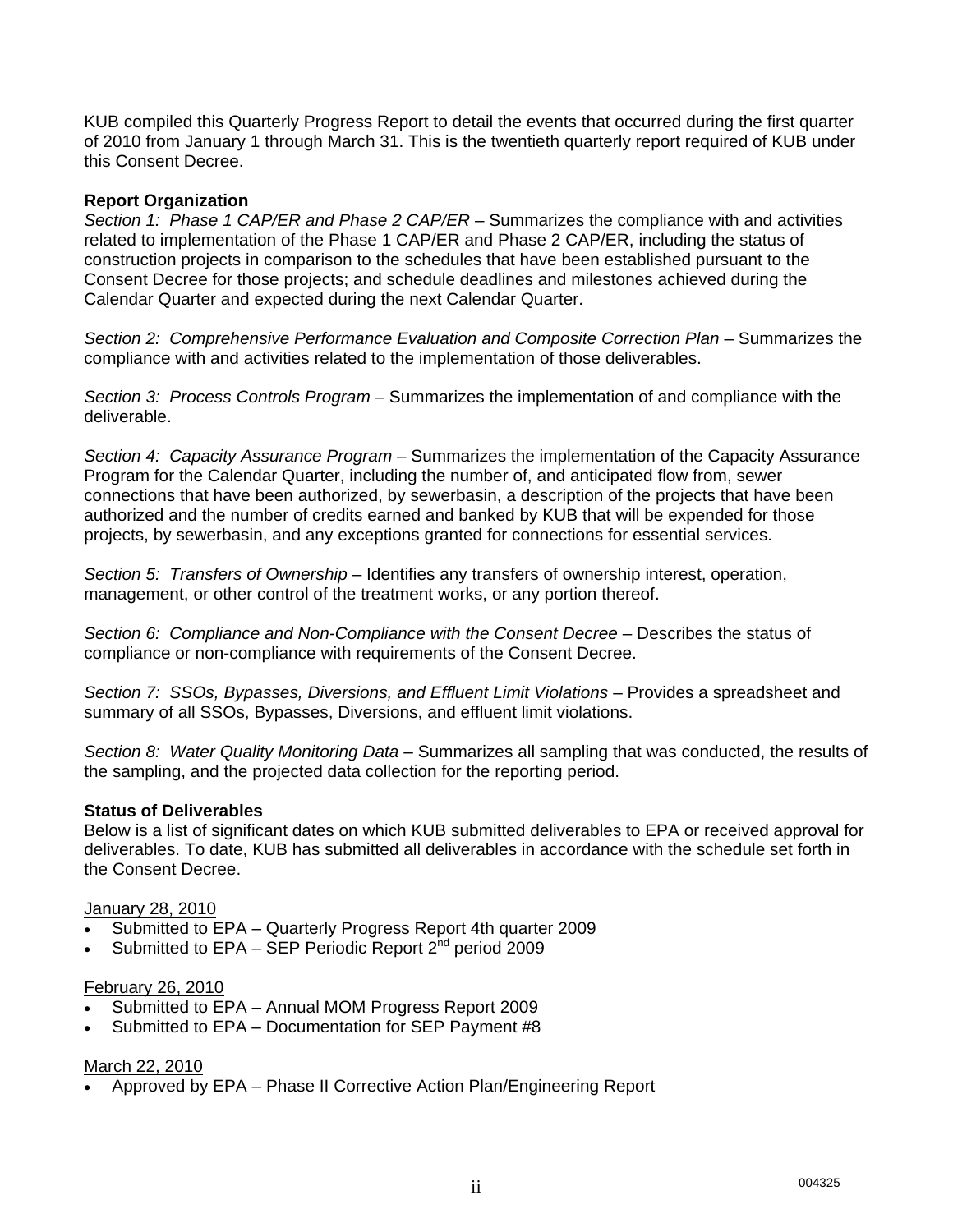# **Section 1 Phase 1 CAP/ER and Phase 2 CAP/ER**

Consent Decree language, pages 82-83: *"Each Quarterly Progress Report shall contain… A summary of compliance with and activities related to implementation of the Phase 1 CAP/ER and Phase 2 CAP/ER, including the status of construction projects in comparison to the schedules that have been established pursuant to the Consent Decree for those projects; and schedule deadlines and milestones achieved during Calendar Quarter and expected during next Calendar Quarter."*

KUB began developing a Corrective Action Plan/Engineering Report (CAP/ER) in January 2004, following the completion of the Phase I Sanitary Sewer Overflow Evaluation Report (SSOER) required by the Agreed Order with the Tennessee Department of Environment and Conservation (TDEC) and, subsequently, the Consent Decree. The objective of the Phase I CAP/ER is to identify facility improvements needed to address the conditions causing SSOs occurring in the collection system during the period of 2001-2004 with the goal of eliminating the SSO locations on the Long-Term List and to support future growth needs. KUB submitted the Phase 1 CAP/ER to EPA on October 28, 2005. Comments were received from EPA on February 23, 2006. Per EPA's letter, KUB submitted a 30-day response to EPA's comments on March 27, 2006. The Revised Phase 1 CAP/ER was submitted to EPA on May 22, 2006, and subsequently approved by EPA on June 30, 2006. All work necessary to meet the objectives of the Phase 1 CAP/ER will be completed by June 30, 2013. The Phase 2 CAP/ER was submitted to EPA on September 9, 2009 and approved on March 22, 2010.

### **EPA Approved Project Extensions and Changes**

All previously approved project extensions and changes are listed below.

- o **1-1 Upper First Creek Collector Project (Mini-basin 1A1, 2A2, and 3D1)** revised completion date was FY 08/09 and was completed on schedule.
- o **1-20 Vine Middle School Rehabilitation Project** revised completion date was FY 07/08 and was completed as scheduled.
- o **2-4 Dutch Valley Collector Rehabilitation (Sewershed 10B1)** revised completion date was September 2007 and was completed as scheduled.
- o **2-5 Rickard and Wilson Collector Rehabilitation (Sewershed 10C1)** revised completion date was September 2007 and was completed as scheduled.
- o **S-1 Ginnbrook Pump Station Rehabilitation** revised completion date was FY 08/09 and was completed as scheduled.
- o **S-5 South Knoxville/Knob Creek Storage Facility** Project was removed from CAP/ER and replaced with the project below.
- o **Revised S-5 Neubert Springs Collector and West Ford Valley Trunk Rehabilitation** revised completion date was FY 08/09 and was completed as scheduled.
- o **2-1 Lower Second Creek Replacement/Rehabilitation at I40/I275 Junction** revised completion date is FY 09/10.
- o **2-2 Lower Second Creek Replacement/Rehabilitation at Woodland** revised completion date is FY 09/10.
- o **3-6 Interstate 40 and Middlebrook Pike Trunk Replacement Project** revised completion date of June 30, 2012.
- o **4-2 Gleason Drive Collector Rehabilitation Project** revised completion date of June 30, 2010.
- o **4-3 Middlebrook Pike Rehabilitation (Sub-basin 27C3)** revised completion date of June 30, 1010.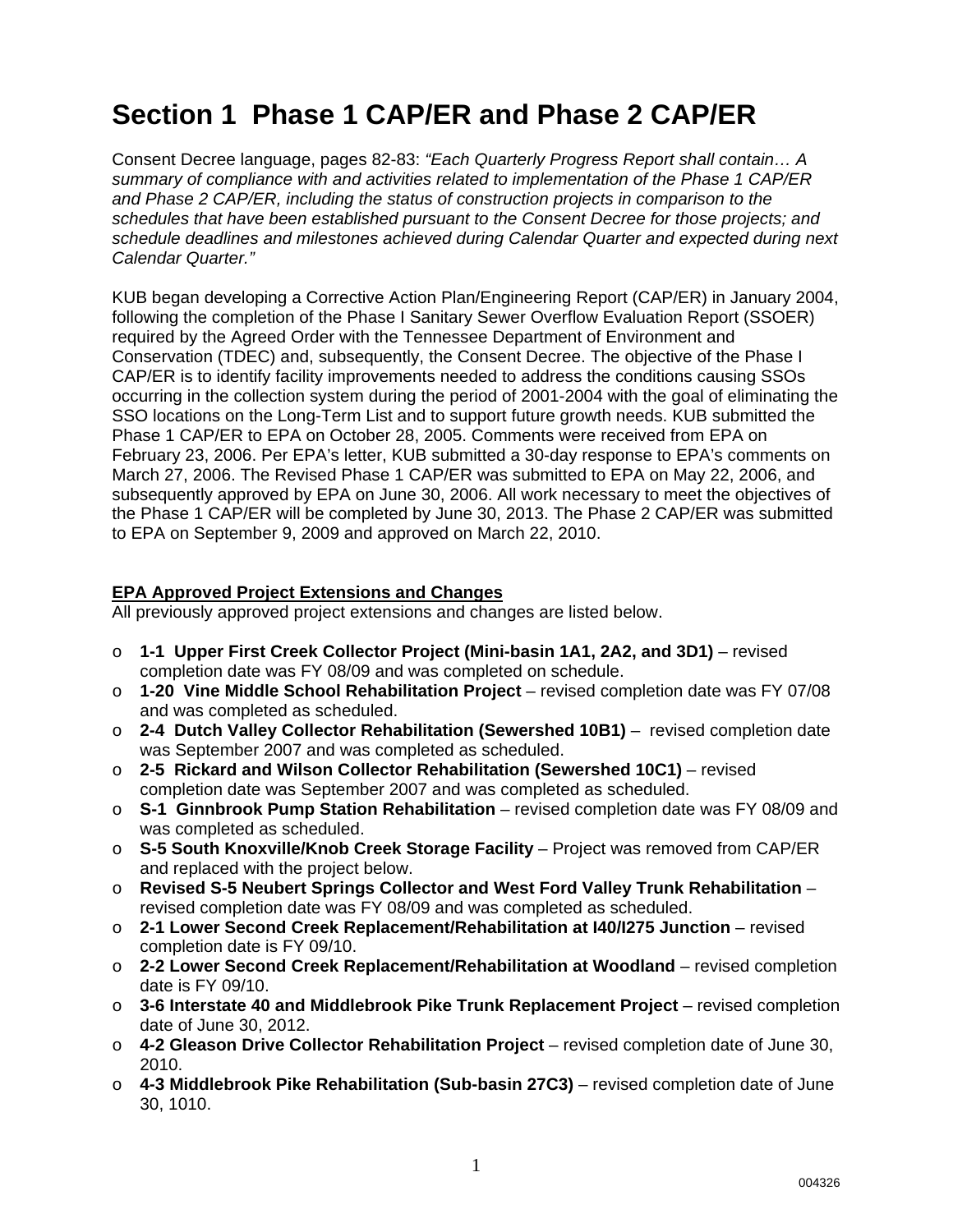- o **4-4 Northshore Drive Trunk Replacement Project** revised completion date of June 20, 2011.
- o **4-6 Shadyland Drive Rehabilitation (Sub-basin 36A2) Project** revised completion date of June 30, 2010.

### **Current Capital Improvement Plan for FY 04/05 - FY 09/10**

The following is a list of facility improvement projects included in the Capital Improvement Plan for fiscal years 04/05 to 09/10. These projects were in various stages during the reporting period, including preliminary engineering, design, construction, and completion. Many of these projects are "find and fix" rehabilitation projects. Find work is defined as the inspection (i.e. flow monitoring, CCTV, manhole inspections, smoke testing, etc.) and design phase of the project. Fix is defined as the construction phase that may include manhole rehabilitation/replacement, main line rehabilitation/replacement, and lower lateral rehabilitation/replacement. Other projects are trunkline capacity improvements or wet-weather storage. Each of these projects is considered part of the overall Phase 1 CAP/ER.

## **Ongoing Projects**

### **First Creek**

- **1. 1-19 Edgewood Drive Rehabilitation Project** Find and fix work to identify and address cause of overflow in the vicinity of 1620 Edgewood Drive. Project is in preliminary engineering. Construction is underway.
- **2. 1-23 Oglewood Avenue Rehabilitation Project** Find and fix work to identify and address cause of overflow in the vicinity of 1307 Oglewood Avenue. Project is in preliminary engineering. Construction is underway.

### **Second Creek**

- **1. 2-1 Lower Second Creek Replacement/Rehabilitation at I40/I275 Junction** –Project scope has been redefined in lieu of storage placement upstream of the Second Creek trunk sewer running from Dameron south to Interstate 40. Revised project scope will only include line work beginning at MH 19-133 and continuing to MH 19-107. Design is complete and construction on trunk rehabilitation will begin in summer 2010. Construction of CCP storage at Bernard Avenue is scheduled to be complete in October 2010.
- **2. 2-2 Lower Second Creek Replacement/Rehabilitation at Woodland** Perform sewer system assessment and design rehabilitation and replacement of various trunk and collector lines located in sub-basin 23 near Woodland Avenue. Sewer assessment is underway. Design is complete for the northern section, and railroad permits are being acquired. Construction has been completed for the southern portion of this project.
- **3. 2-11 Burnside Rehabilitation Project** Find and fix work to identify and address cause of overflow in the vicinity of 2523 Burnside Street. Construction is underway.
- **4. 2-15 1000 Block Elm Street Rehabilitation Project**  Find and fix work to identify and address cause of overflow in the vicinity of 1025 Elm Street. Design is complete and construction is underway.
- **5. 2-16 1600 Block Elm Street Rehabilitation Project**  Find and fix work to identify and address cause of overflow in the vicinity of 1611 Elm Street and 801 West Oldham Avenue. Design is complete and construction is underway.
- **6. 2-17 Shasta Drive Rehabilitation Project**  Find and fix work to identify and address cause of overflow in the vicinity of 5108 Fennel Road and 805 Shasta Drive. Construction underway.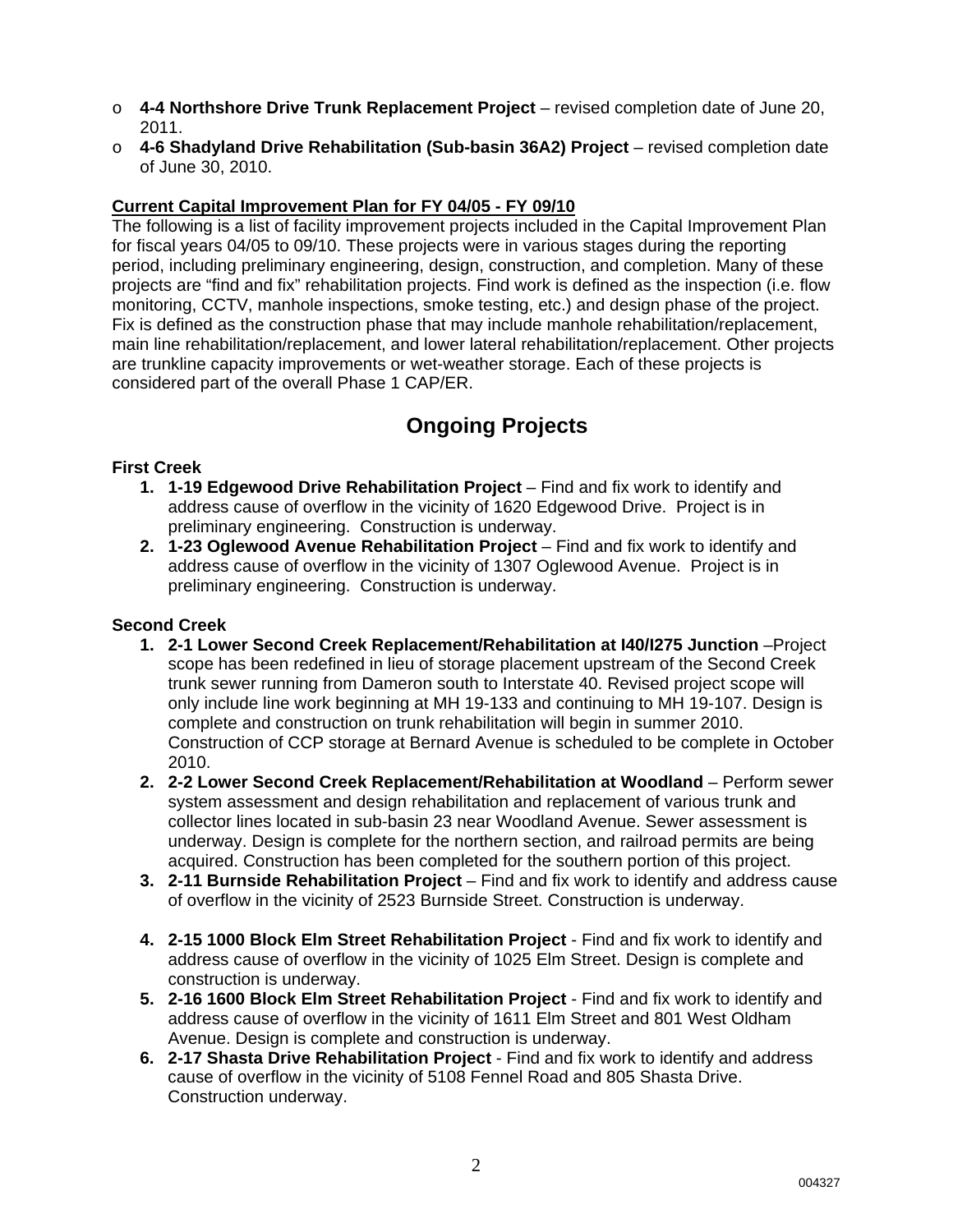- **7. 2-19 Cumberland Avenue Rehabilitation Project**  Find and fix work to identify and address cause of overflow in the vicinity of 1000 Phillip Fulmer Way, 1509 Cumberland Avenue, and Seventeenth Street and White Avenue. Design is complete and construction is underway.
- **8. 2-20 Sierra Road Rehabilitation Project**  Find and fix work to identify and address cause of overflow in the vicinity of 5609 Sierra Road. Construction underway.
- **9. 2-21 Morelia Avenue Rehabilitation Project** Find and fix work to identify and address cause of overflow in the vicinity of 120 E. Morelia Avenue. Design is complete and construction is underway.

### **Third Creek**

- **1. 3-6 Interstate 40 and Middlebrook Pike Trunk Sewer Replacement** Design is underway.
- **2. 3-7 Neyland Drive Trunk Replacement** Project is at 90% engineering design as part of the CCP storage being evaluated at the Kuwahee WWTP. Original scope has changed from replacement work along Neyland Drive to work on the existing trunk south of Tyson Park.
- **3. 3-8 Third Creek Bike Trail Trunk Replacement** Phase 1 project is at 90% engineering design.

### **Fourth Creek**

**1. 4-4 Northshore Drive Trunk Sewer Replacement –** Replace approximately 3600 ft of existing 24-inch trunk sewer with 36 inch. Construction should commence in the 2nd quarter 2010. Design is 95% complete and easement acquisition is underway. EPA approved extension to 2011.

### **South Knox**

- **1. S-11 Ford Valley Pump Station Upgrade Project** –. Design is complete. Construction has begun and is expected to be complete in June 2010.
- **2. S-15 Trunk Replacement in Sub-basin 40A2 Project** Design is complete and construction is projected to begin in the Spring of 2010.
- **3. S-9 Ellis Road Rehabilitation Project** Rehabilitate approximately 3,940 ft of sewer in the vicinity of 6555 Chapman Highway, 6516 Jackie Lane, 212 Ellis Road, and 6528 Jackie Lane. Project is currently in design.

### **Loves Creek and Eastbridge**

- **1. L-1 Asheville Highway west of I-40 Trunk Replacement**  Upgrade 4,786 LF of existing 18-inch pipe into 24-inch and 30-inch pipe. Project is under construction. The expected completion date is June 2010, two years ahead of schedule.
- **2. L-2 Boyds Bridge Pike and Holston Hills Trunk Replacement** Replace approximately 4,190 LF of existing 10-inch, 500 LF of 12-inch, and 330 LF of 15-inch pipe. Project is under design. The expected completion date for construction is June 2011, one year ahead of schedule.
- **3. L-3 River View Rehabilitation**  Find and fix work to identify and address cause of overflow in the vicinity of 4102, 4200, 3722, 3716, and 4014 Holston Hills Road. Project is in preliminary engineering.
- **4. L-4 Asheville Highway Rehabilitation** Find and fix work to identify and address cause of overflow in the vicinity of 5411 Asheville Highway. Project is in preliminary engineering.
- **5. L-5 Brentwood Shortline Repair** Find and fix work to identify and address cause of overflow in the vicinity of Brentwood Road. Project is in preliminary engineering.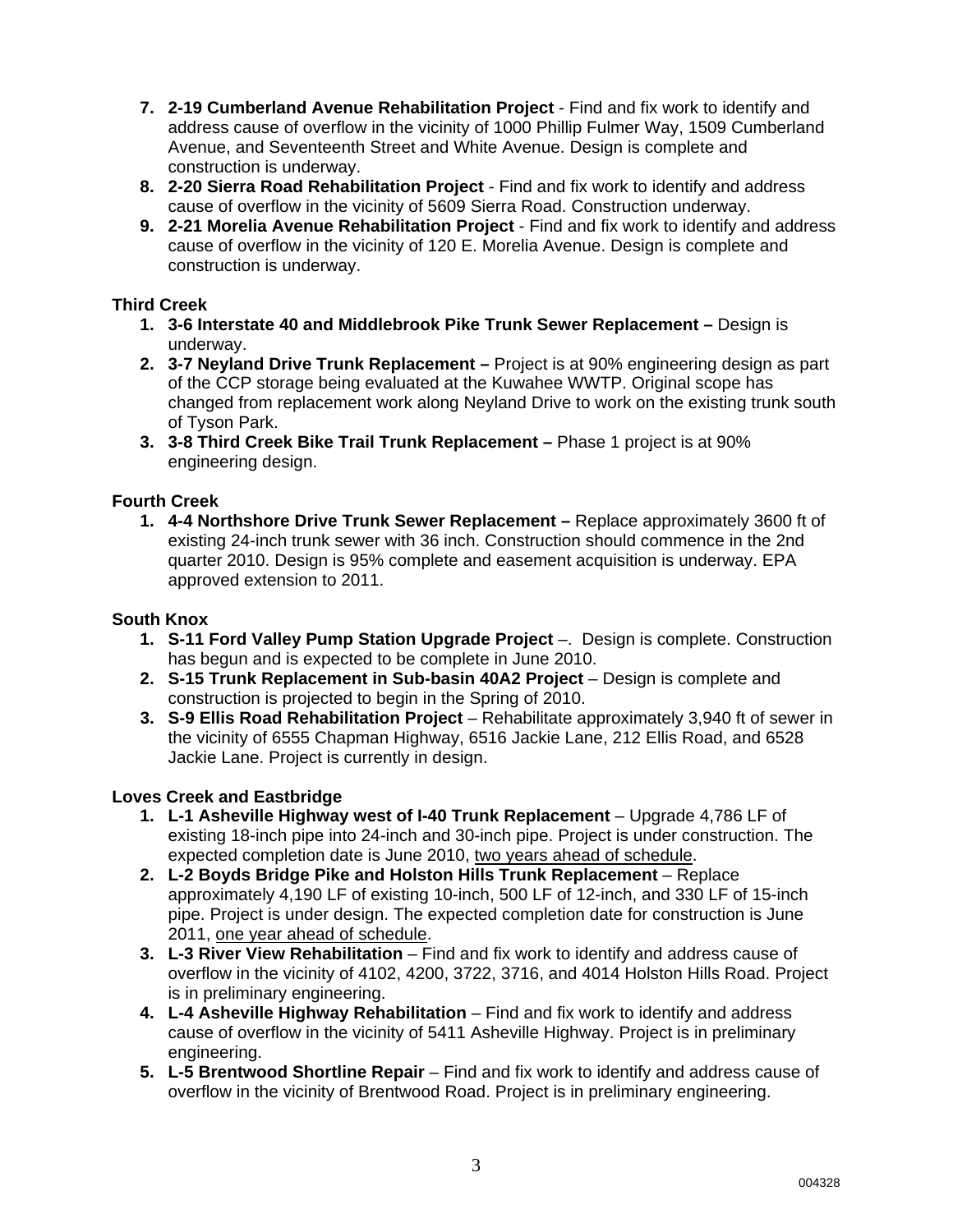- **6. L-6 Holston Hills Road Rehabilitation** Find and fix work to identify and address cause of overflow in the vicinity of 4716 Holston Hills Road. Project is in preliminary engineering.
- **7. L-7 Magnolia Avenue Rehabilitation**  Find and fix work to identify and address cause of overflow in the vicinity of 3301 Magnolia Avenue. Project is in preliminary engineering.
- **8. L-8 McDonald Drive Rehabilitation** Find and fix work to identify and address cause of overflow in the vicinity of 3415 McDonald Drive. Project is in preliminary engineering.
- **9. L-10 Washington Court Rehabilitation** Find and fix work to identify and address cause of overflow in the vicinity of 4436 Washington Court. Project is in preliminary engineering.

## **Completed Projects**

### **First Creek**

- **1. Fountain Road** Upsized 3700 ft of gravity sewer using open cut and pipe bursting methods. Replaced manholes and services.
- **2. Fair Drive Phase II** Rehabilitated 3691 ft and replaced 2458 ft of existing 8-12 inch gravity sewer along Fair Drive.
- **3. Greenfield Lane** Replaced approximately 3300 ft of existing sewer with 8-inch and 12 inch PVC and ductile iron pipe.
- **4. Whites Creek Phase III** Replaced 300 ft of 12-inch, 300 ft of 16-inch, 2700 ft of 24 inch, and 5000 ft of 36-inch sewer.
- **5. First Creek Sub-basins 3 and 4 Rehabilitation** Rehabilitated 26,500 ft of line and replaced 10,500 ft. Project included CCTV, smoke testing, and manhole inspections.
- **6. Lower First Creek Storage** Designed and built 5 million gallon (MG) wet-weather storage tank to control sewer overflows near North Hoitt Avenue during rain events.
- **7. Upper First Creek Storage** Designed and built 9 MG wet-weather storage tank to control sewer overflows near Old Broadway during rain events.
- **8. Fountain City Trunkline Replacement**  Replaced and upgraded approximately 6000 ft of trunk sewer connecting lines in upper Fountain City to Upper First Creek storage tank. The project addressed SSOs along Broadway, Cedar Lane, and Fountain Road.
- **9. Sub-Basin 8B2** Characterized the condition of 24,900 ft of pipe to determine rehabilitation needs.
- **10. 1-20 Vine Middle School Rehabilitation Project** Completed find and fix work to identify cause of overflow in the vicinity of 214 Bertrand Street.
- **11. First Creek 8A1 -** Rehabilitated approximately 21,067 ft, and replaced approximately 10,273 ft of sewer.
- **12. 1-1 Upper First Creek Collector Project (Mini-basin 1A1, 2A2, and 3D1)** Estimated total quantities: 10,235 ft gravity sewer replaced/rehabbed; 32 new MHs installed; 175 ft MH rehab; 69 private laterals reinstated.
- **13. 2-12 Camelia Road Rehabilitation Project** Find and fix work identified and addressed the cause of the overflow in the vicinity of Camelia Road and Merchant Drive and 412 Merchant Drive.
- **14. 2-13 Cedar Heights Road Rehabilitation Project**  Find and fix work identified and addressed the cause of the overflow in the vicinity of 5511 Cedar Heights Road and 5605 Pinecrest Road.
- **15. 2-14 Central Avenue Pike Rehabilitation Project**  Find and fix work to identified and addressed the cause of overflow in the vicinity of 5500 Central Avenue Pike.
- **16. 2-18 Nicholas Road Clinton Highway Rehabilitation Project**  Find and fix work identified and addressed the cause of the overflow in the vicinity of 4500 Nicholas Road and 4200 Clinton Highway.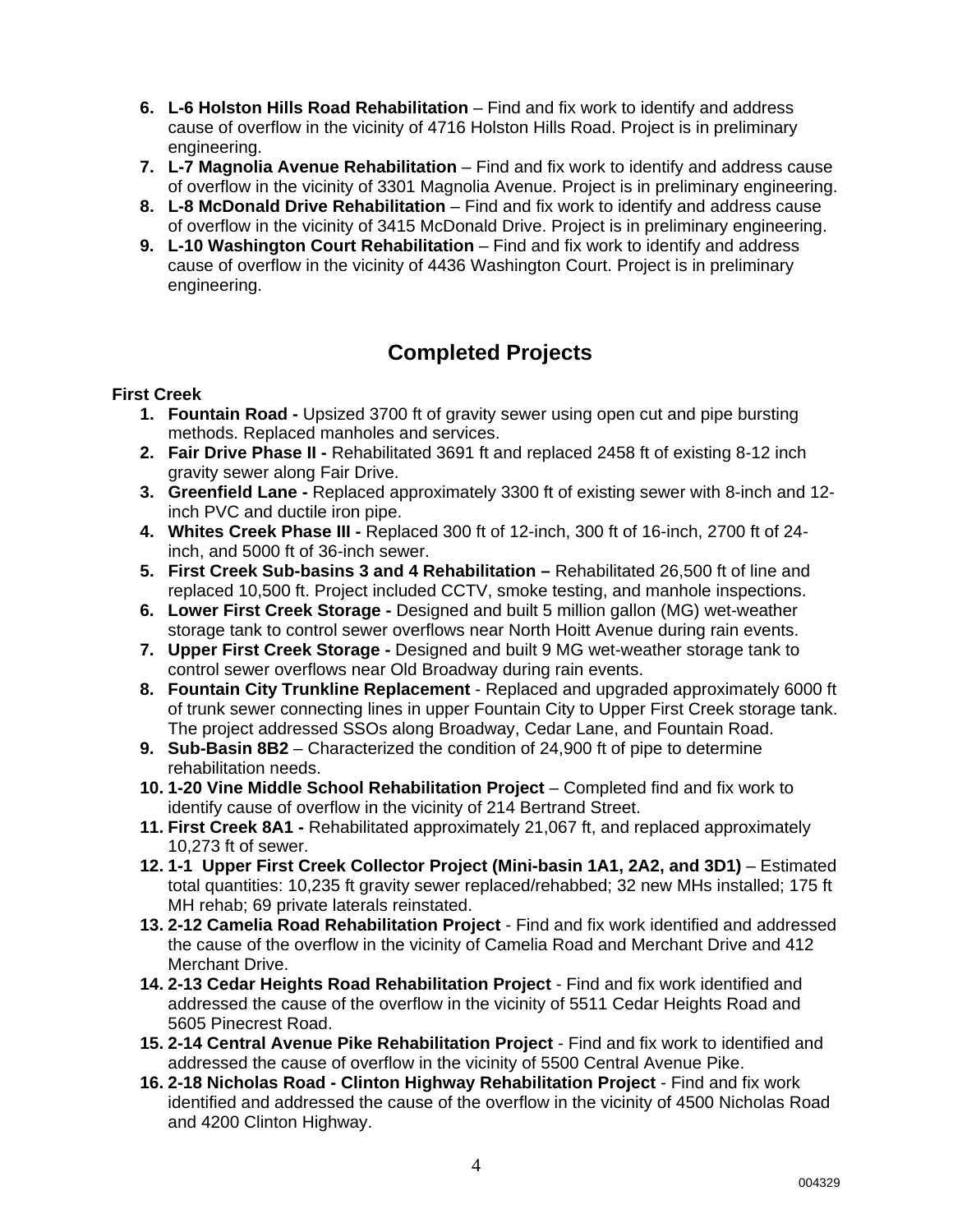**17. 2-22 Dale Avenue Rehabilitation Project** - Find and fix work identified and addressed the cause of the overflow in the vicinity of 345 Dale Avenue.

### **Second Creek**

- **1. Second Creek Pilleaux PS Collector** Rehabilitated 19,600 ft of collection system piping in mini-basin 05A4. Project included inspection (CCTV, smoke test, manhole inspections), design, and rehabilitation of lines requiring repair.
- **2. Second Creek Sub-basin 15 Rehabilitation** Rehabilitated approximately 23,500 ft of pipe in mini-basin 15D2. Project included inspection (CCTV, smoke test, manhole inspections), design, and rehabilitation of lines requiring repair.
- **3. Second Creek 23E1 -** Inspected a total of 28,067 ft of pipe for find and design rehabilitation needs for Mini-basin 23E1. Project included inspection (CCTV, smoke test, manhole inspections), design, and rehabilitation of lines requiring repair.
- **4. Dutch Valley Collector Rehab (Mini-basin 10B1)** Assessed and rehabilitated, where needed, approximately 16,400 ft of collector pipe. This project was combined with the Rickard and Wilson Collector Rehab project below.
- **5. Rickard and Wilson Collector Rehab (Mini-basin 10C1)** Assessed and rehabilitated, where needed, approximately 19,000 ft of collector pipe. Project was combined with Mini-basin 10B1.
- **6. Second Creek Trunk Sewer Improvements Phase I** Replaced approximately 4,100 feet of existing trunkline with 30-inch sewer.
- **7. Second Creek Trunk Sewer Improvements Phase II Replaced approximately 3,700** feet of existing trunkline with 30-inch sewer and replaced approximately 1,400 feet of existing trunkline with 36-inch sewer.

### **Third Creek**

- **1. Mynderse, Western, and Canna** Replaced approximately 1700 ft of 8-inch sewer and pipe-burst approximately 3400 ft of 8-inch up to 10-inch and 12-inch pipe to address wetweather capacity restrictions resulting in overflows near Pleasant Ridge Road.
- **2. Third Creek 28B1\*** Investigated rehabilitation needs for collectors in mini-basin 28B1 (approximately 7900 ft of pipe). Project included inspection (CCTV, smoke test, manhole inspections), design, and rehabilitation of lines requiring repair. Plans are being developed for a future rehabilitation project. No construction is planned in the short-term. \*The project named Third Creek 28B1 replaces Third Creek 28C1 that appeared in the Quarterly Progress Report for the Second Quarter 2005. After additional studies, it was determined that flows from 28B1 more likely contributed to overflows along Sutherland Avenue and North Bellemeade, as listed in the SSOER.
- **3. Third Creek Storage** Designed and constructed 4.5 MG wet-weather storage tank to control sewer overflows near Western Avenue and Third Creek Road during rain events.
- **4. Upper McKamey Trunk Sewer Replacement**  Project replaced approximately 1600 ft of 12-inch and 15-inch trunk sewer. This project further enhanced improvements already made in Third Creek to address overflows along McKamey Road.
- **5. Third Creek Basin 11** Assessed and rehabilitated approximately 129,657 ft in subbasin 11. Project included inspection (CCTV, smoke test, manhole inspections), design, and rehabilitation of lines requiring repair.
- **6. Third Creek Road Trunk Sewer Replacement**  Project included approximately 3100 ft of 24-inch and 30-inch trunkline. The project replaced and upgraded the trunkline from Western Avenue along Third Creek to the Third Creek storage facility. It addressed overflows occurring at 5600 Western Avenue. Project was extended approximately 2000 ft to reach the new location of the Third Creek Storage Facility at the KUB Hoskins Center.
- **7. Third Creek Basin 9 Phase I** Assessed and rehabilitated collector sewer in 9A1, 9A2, 9A4, and 9D1 (CAP/ER Scope).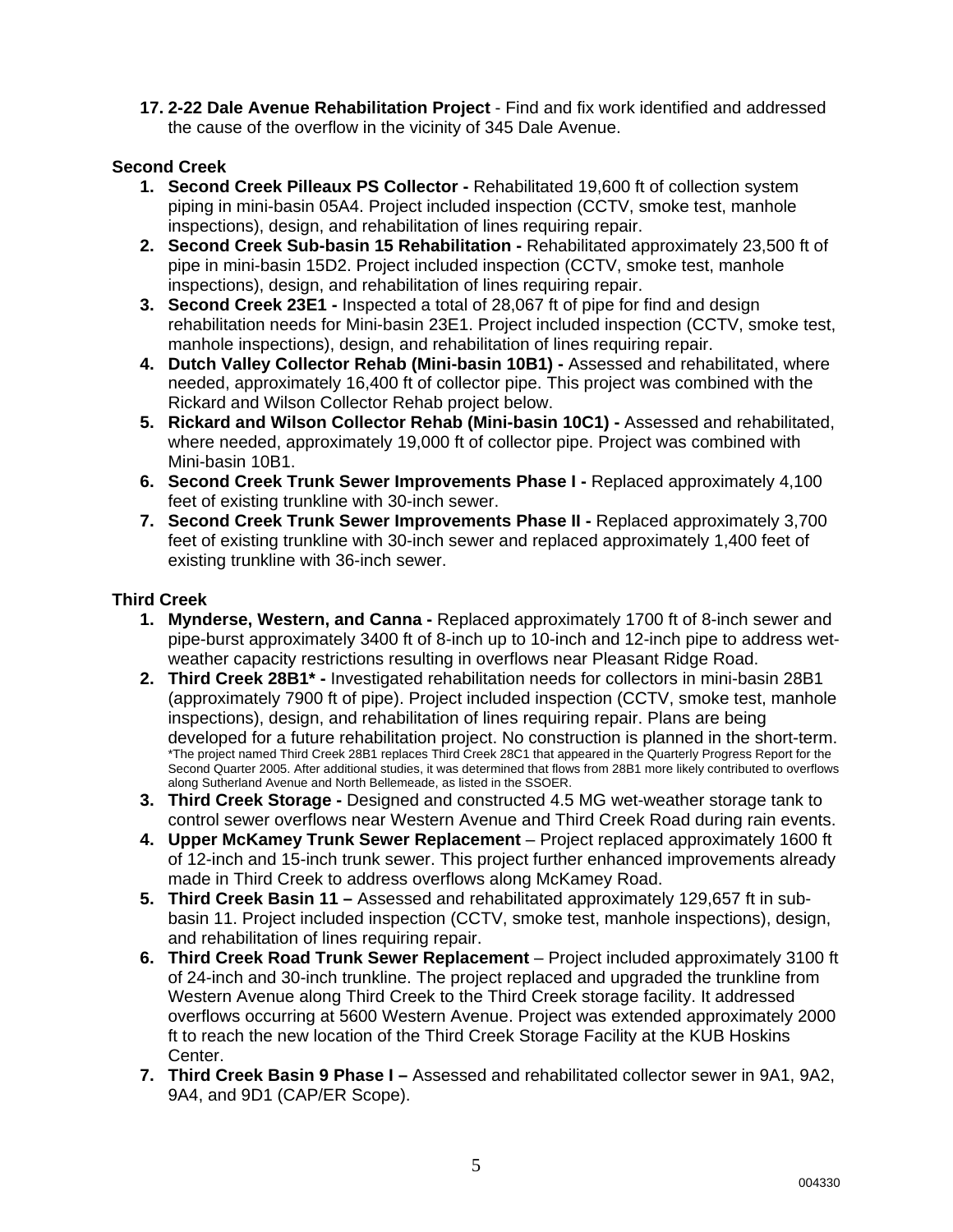- **8. Third Creek Basin 9 Phase II** Designed rehabilitation methods for collectors in Subbasin 9 (approximately 177,900 ft). Project included inspection (CCTV, smoke test, manhole inspections), design, and rehabilitation of lines requiring repair.
- **9. 3-11 Sutherland Avenue Collector Rehabilitation Project (Sub-basin 28B1)** Replaced 303 ft of existing sewer and rehabilitated 3,332 ft of existing sewer collectors in mini-basin 28B1. Project included inspection (CCTV, smoke test, manhole inspections), design, and rehabilitation of lines requiring repair.
- **10. 3-12 Clinch and 21st Street Collector Rehabilitation Project (Sub-basin 35B3)**  Replaced approximately 3,400 lf of existing sewer, rehabilitated 1,900 lf and replaced/rehabbed 25 manholes.

### **Fourth Creek**

- **1. Pinebrook Drive Sewer Replacement** Replaced 330 ft of 8-inch gravity sewer partially exposed by erosion of the bank of the adjacent drainage channel.
- **2. Walker Springs Rehabilitation (Mini-Basin 32A4)** Performed find, and design work in Mini-basin 32A4 in the Walker Springs area. Inspection included 43,000 ft of smoke testing, 43,000 ft of CCTV, and 228 manhole inspections. Plans will be developed for future rehabilitation work.
- **3. Walker Springs Storage** Designed and constructed 3.25 MG wet-weather storage tank to control sewer overflows near Walker Springs Pump Station during rain events.
- **4. Papermill Drive Phases I, II, and III** Designed and constructed replacement of approximately 4000 ft of 15-inch, 18-inch, and 2100 ft of 36-inch sewer in the Papermill Drive area to increase conveyance capacity and reduce sewer overflows.
- **5. 4-1 Chukar Road Rehabilitation** Replaced 1,600 ft of pipe and nine manholes; rehabbed 900 ft of pipe and nine manholes.
- **6. 4-2 Gleason Road Rehabilitation** The Notice to Proceed was issued on May 14, 2009. This project is included in the Fourth Creek SSO project.
- **7. 4-3 Middlebrook Pike Rehabilitation** The Notice to Proceed was issued on May 14, 2009. This project is included in the Fourth Creek SSO project.
- **8. 4-6 Shadyland Drive Rehabilitation** The Notice to Proceed was issued on May 14, 2009. This project is included in the Fourth Creek SSO project.

### **South Knox**

- **1. Maryville Pike** Designed and replaced 800–1,200 ft of 24-inch sewer located in Witherspoon Superfund site. Design rerouted sewer around site.
- **2. South Haven Phase I and Phase II** Relocated, rehabilitated, and upsized approximately 4700 ft of existing collector sewers to increase conveyance capacity and reduce inflow and infiltration (I/I).
- **3. Island Home Rehabilitation** Rehabilitated 9400 ft and replaced 1200 ft of collector sewers to reduce I/I.
- **4. East Ford Valley Rehabilitation** Rehabilitated approximately 16,000 ft of sewers in Mini-basin 41A4. Project included inspection (CCTV, smoke test, manhole inspections), design, and rehabilitation of lines requiring repair.
- **5. Stone Road Rehabilitation** Rehabilitated approximately 13,500 ft of sewers in Minibasin 41B1. Project included inspection (CCTV, smoke test, manhole inspections), design, and rehabilitation of lines requiring repair.
- **6. South Haven Rehabilitation Phase III** Rehabilitated approximately 21,700 ft of sewers in Mini-basin 40F1. Project included inspection (CCTV, smoke test, manhole inspections), design, and rehabilitation of lines requiring repair.
- **7. Ginnbrook Pump Station** Evaluated pump station and force main to ensure adequate capacity. Also included improvements to wet-well, pump system, and valve vault. The force main was re-routed.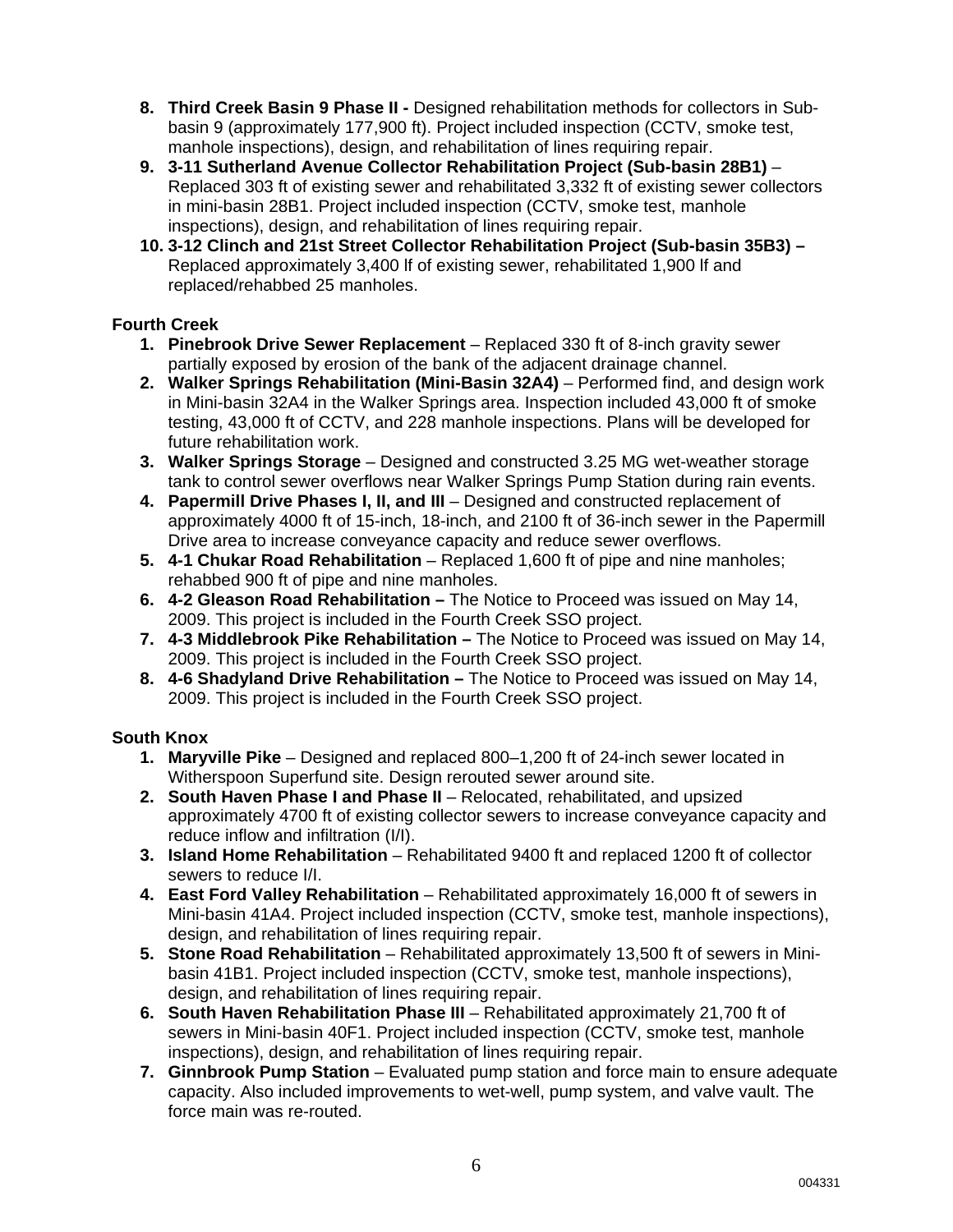- **8. Neubert Springs Collector and West Ford Valley Trunk Rehabilitation** Rehabilitated 10,000 ft of 15- to 18-inch trunk sewer along West Ford Valley Road. Completed find work in sub-basins 41C1, 41C2, and 41A2. Completed trunkline rehabilitation on West Ford Valley. Rehabilitated collector line in sub-basin 41C1, C2, and A2.
- **9. Mini-basin 41A6 Rehabilitation Project** Rehabilitated approximately 21,000 ft of sewer in sub-basin 41A6.
- **10. Blount Avenue Trunkline and Goose Creek Siphon Upgrade** The trunkline upgrades between the siphon inlet structure and manhole 63-2 are complete. This work was included in phases I and II of the Blount Avenue Trunkline Replacement/Rehabilitation Project. This construction successfully addressed historical overflows.
- **11. S-6 Sevier Avenue and Jones Street Collector Project**  Rehabilitated approximately 3,100 ft of existing sewer and rerouted approximately 352 ft of 8-inch sewer.

### **Williams Creek**

- **1. Delrose Force Main Replacement** Designed and replaced approximately 5,000 ft of 16-inch ductile iron pipe force main that had severe structural problems.
- **2. Williams Creek Trunk Line Replacement** Designed and replaced approximately 3,700 ft of 24-inch sewer to correct structural problems.
- **3. Williams Creek Sub-basin 19 Rehabilitation** Performed rehabilitation in sub-basin 19A1, 19B1, and19A2/A3 to reduce R-value to 2%. Investigative work was performed on the approximately 105,000 ft in the entire sub-basin 19 area. Completed rehabilitation projects in 19A1, 19B1, and 19A2/A3. The original CAP/ER completion date for the 19A2 project was in FY 10/11. This project was shifted to higher priority due to the large number of private lateral problems and CSSAP rating. Project coincided with water quality monitoring program work in Williams Creek.
- **4. W-4 E. Fifth Avenue Sewer Replacement Project** Replaced 956 ft with 8" PVC and four manholes.
- **5. W-6 Selma Avenue Harrison Street Rehabilitation Project** Replaced 650 ft with 8" PVC and four manholes, and rehabbed 600 ft of 8" concrete.
- **6. W-8 South Elmwood Street Rehabilitation Project** Replaced 200 ft with 8" PVC and three manholes, and rehabbed 400 ft of 8" concrete.
- **7. W-9 Williams Creek Trunk Line Replacement (Sub-basin 19A1)** In lieu of replacement of 360 ft of 12" concrete with 15" sewer, problem was addressed by comprehensive rehab of mini-basin 19A1. Project included replacement with 8,900 ft of 8" PVC, 97 ft with 10" PVC, 179 ft with 12" PVC, and 76 manholes. Also rehabbed 21,200 ft of 8" concrete and 180 ft of 12" concrete.

### **Loves Creek and Eastbridge**

- **1. L-9 Shelbourne Road Rehabilitation** 26,900 ft of gravity sewer was rehabilitated along with 30 manholes in sub-basins 6A4 and 6A5. This work addressed the SSO located on Shelbourne Road.
- **2. EB-1 Maloneyville Road Rehabilitation** Mechanical grinder was installed at Knox County Detention Facility to remove paper debris prior to discharge. Paper debris clogging the pumps was the cause of previous SSOs at Maloney Road pump station.

## **Phase II CAP/ER**

The Phase II CAP/ER was submitted to EPA on September 9, 2009 and subsequently approved on March 22, 2010.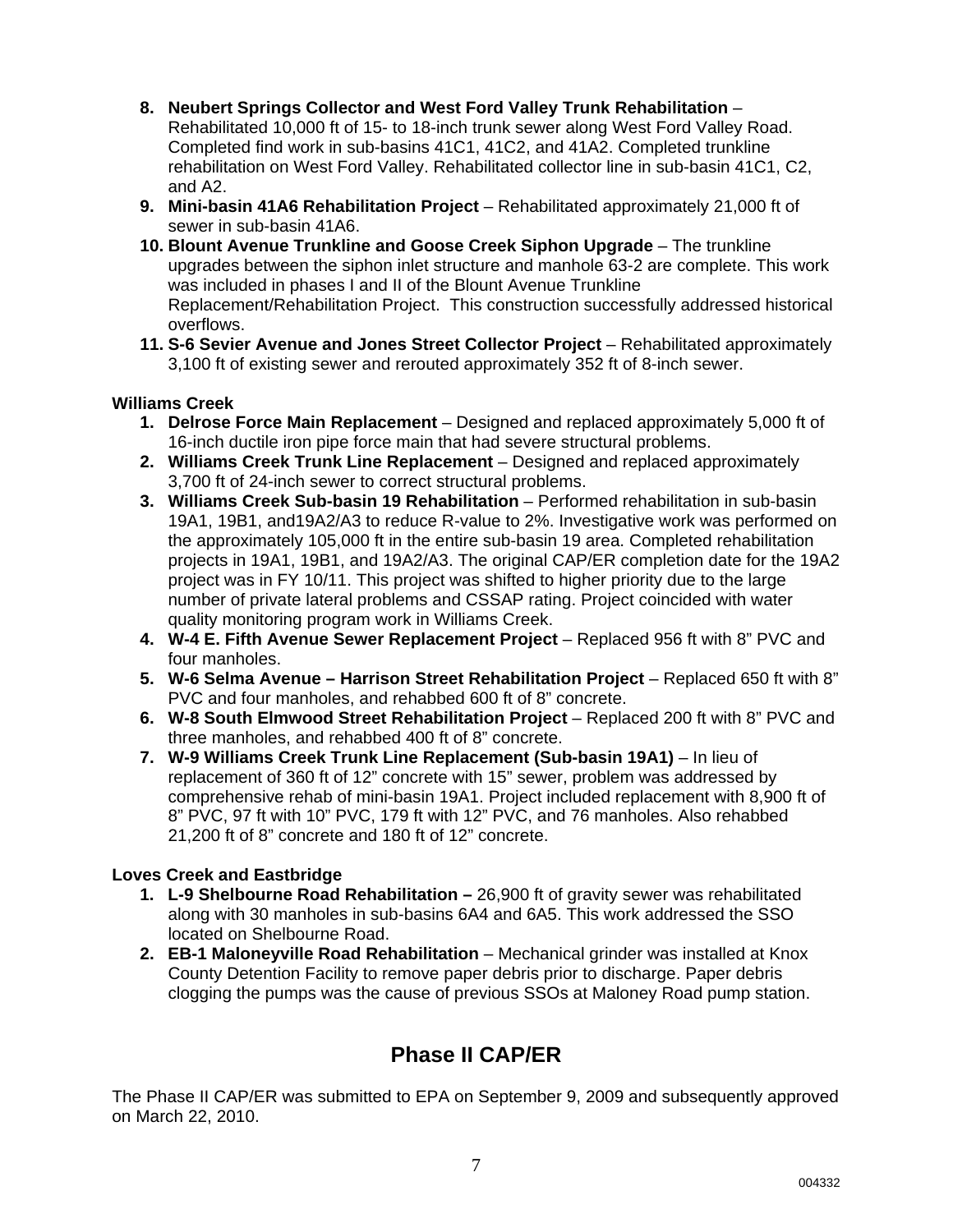## **Section 2 Comprehensive Performance Evaluation Program (CPE) and Composite Correction Plan (CCP)**

Consent Decree language, pages 82-83: *"Each Quarterly Progress Report shall contain… A summary of compliance with and activities related to implementation of the CPE and CCP."*

The CPE was submitted to EPA on February 24, 2006, and was approved on July 24, 2006.

The CCP was submitted to the EPA on July 23,2007. EPA disapproved it on January 4, 2008. The Revised CCP was submitted to EPA on January 5, 2009 and subsequently approved on January 20, 2009.

Chemically Enhanced Primary Treatment (CEPT) continues to be studied. Benchtop testing of various polymers as wells as iron salts has been completed. Recommendation is to remain with a single-source polymer with no iron salts needed. Full-scale trials continue to reflect the results of the benchtop testing.

The Kruger Actiflow process was on site and operating at Kuwahee from late January to early March. The pilot plant has been testing both scenarios of High Rate Clarification and Biologically Enhanced High Rate Clarification. The pilot time at Kuwahee WWTP is complete and data is being evaluated. The pilot plant will be at Fourth Creek WWTP from April to May.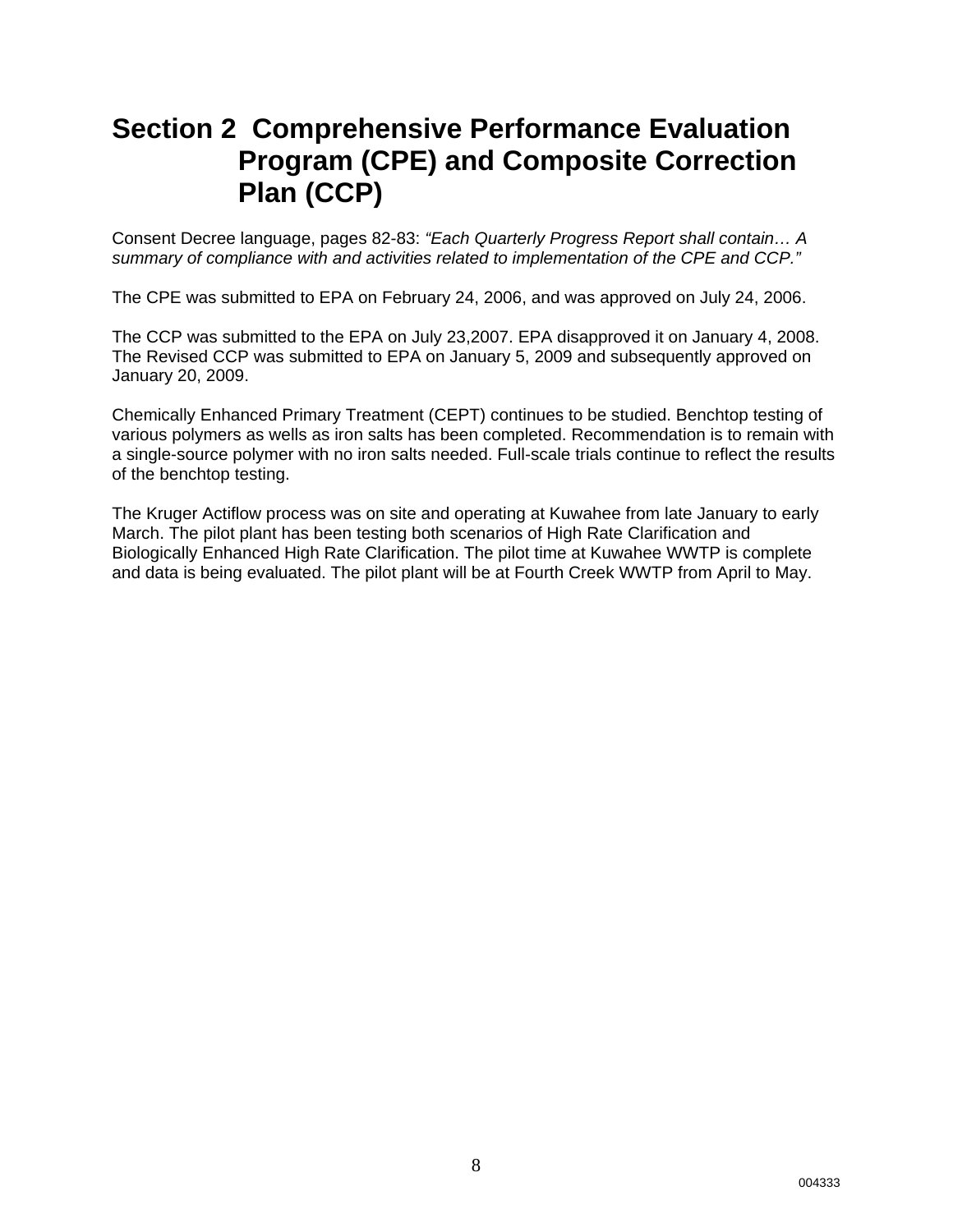## **Section 3 Process Controls Program**

Consent Decree language, pages 82-83: *"Each Quarterly Progress Report shall contain… A summary of implementation of and compliance with the Process Controls Program."*

The Process Controls Program (PCP) was initiated 54 times during this reporting period resulting in four Diversion events (two at Fourth Creek WWTP and two at Kuwahee WWTP).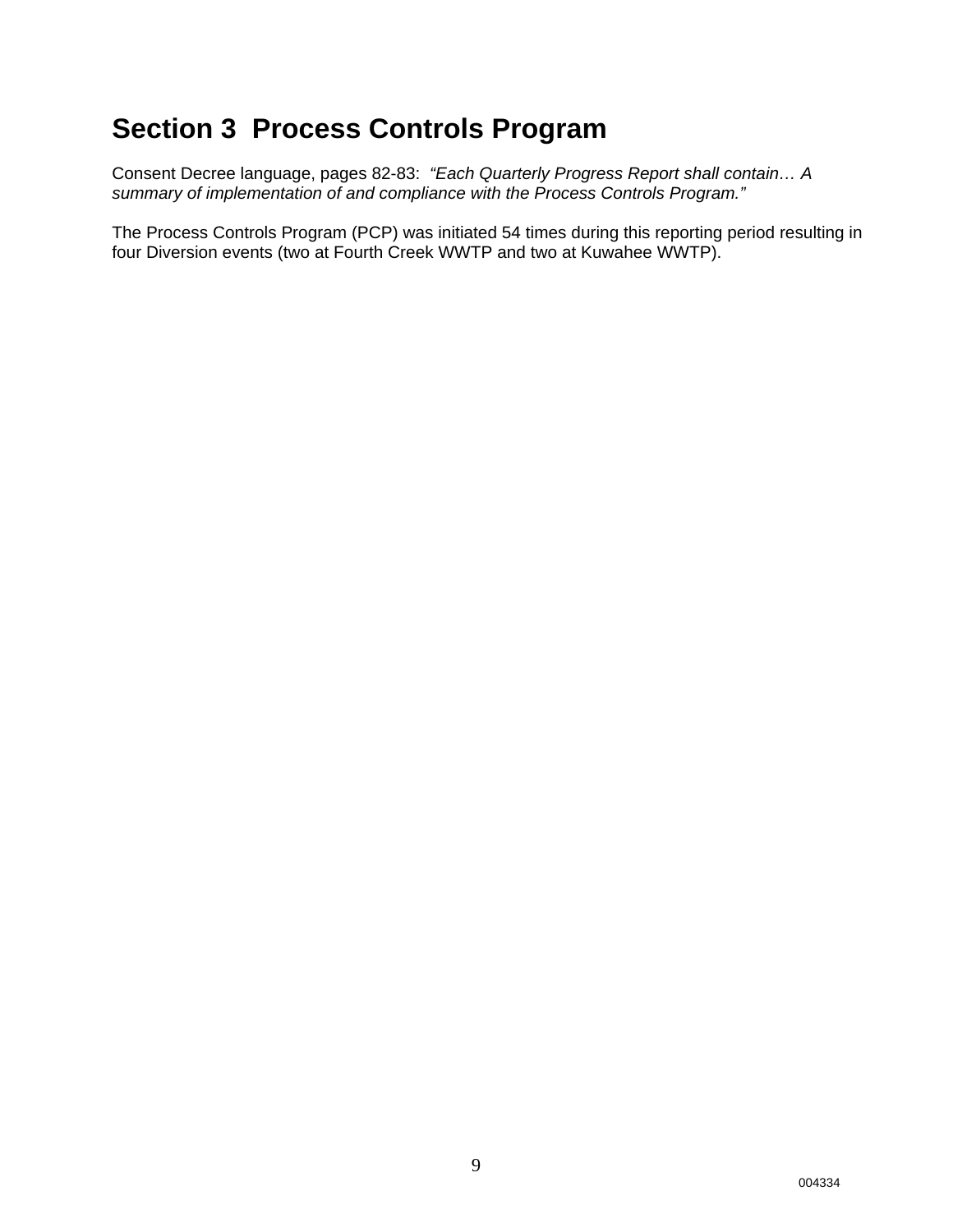## **Section 4 Capacity Assurance Program**

Consent Decree language, pages 82-83: *"Each Quarterly Progress Report shall contain… A summary of the implementation of the Capacity Assurance Program for that Calendar Quarter, including the number of, and anticipated flow from, sewer connections that have been authorized, by Sewerbasin, a description of the projects that have been authorized and the number of credits earned and banked by KUB that will be expended for those projects, by Sewerbasin, and any exceptions granted for connections for essential services."*

The Capacity Assurance Program (CAP) was submitted to EPA for review on February 8, 2006. EPA reviewed and approved the program on April 7, 2006. KUB started reviewing building permits based on the approved CAP on June 6, 2006, which was within the 60-day timeframe for implementing the program after receiving EPA approval.

To review building permits more efficiently using the CAP criteria agreed on with the EPA, KUB worked with a consultant, Camp, Dresser, & McKee, to develop an Information Management System (IMS). The IMS assists KUB in managing the CAP program by determining the amount of wastewater each proposed building would add to KUB's wastewater system based on its location. The IMS also helps track rehabilitation credits that KUB earns through its CAP/ER and MOM programs.

Appendix A includes a list of capital projects that KUB performed to gain rehabilitation credit in its sewer system. As stated in the Consent Decree, the list of authorized sewer connections was maintained and updated as necessary until full implementation of the CAP as approved by EPA. Therefore, the list will no longer be included as part of this quarterly report.

There were no exceptions granted for connections for essential services during this reporting period.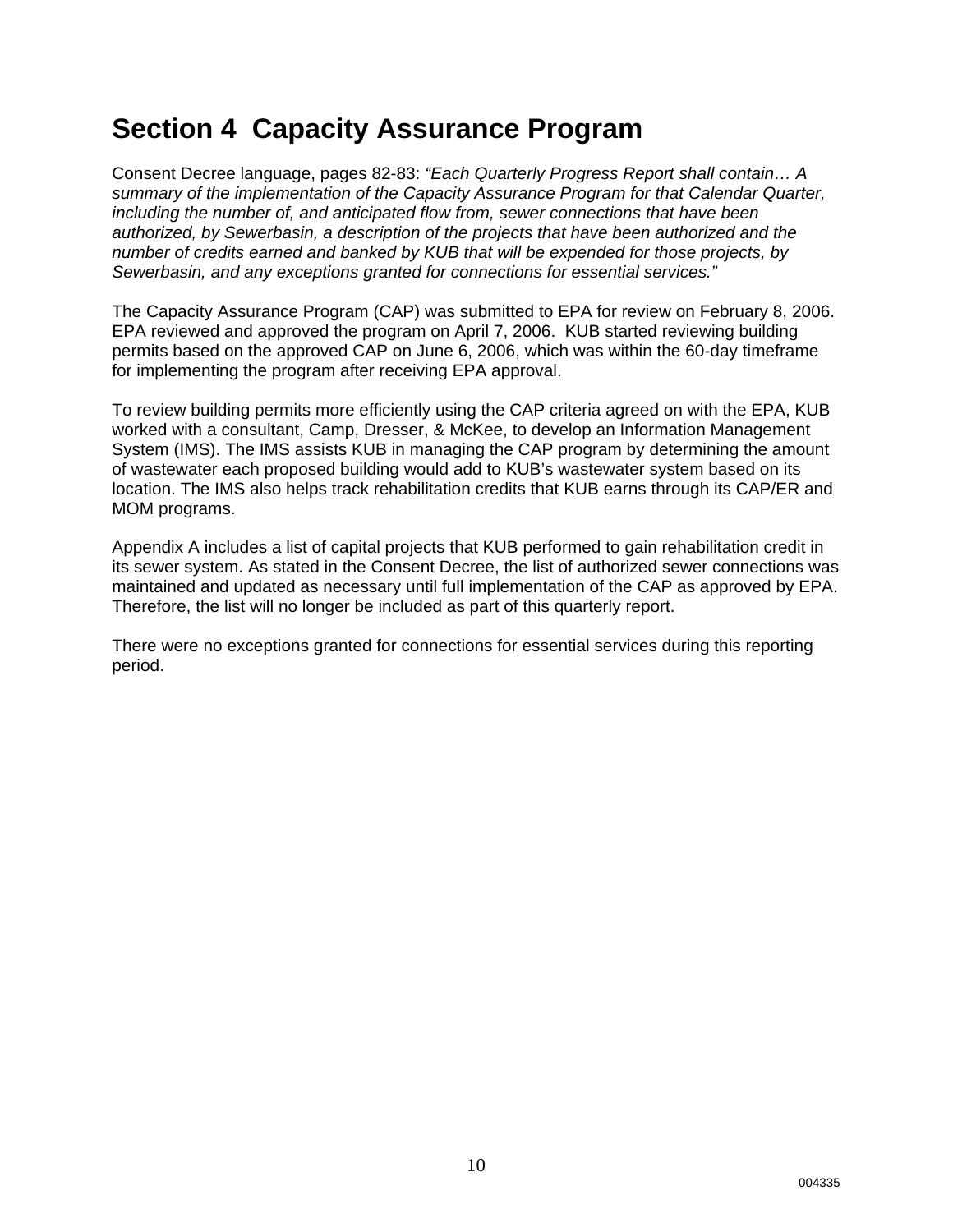## **Section 5 Transfers of Ownership**

Consent Decree language, pages 82-83: *"Each Quarterly Progress Report shall contain… Identification of any transfer of an ownership interest, operation, management, or other control of the Treatment Works, or any portion thereof."* 

There has been no transfer of an ownership interest, operation, management, or other control of the Treatment Works, or any portion thereof, during this reporting period.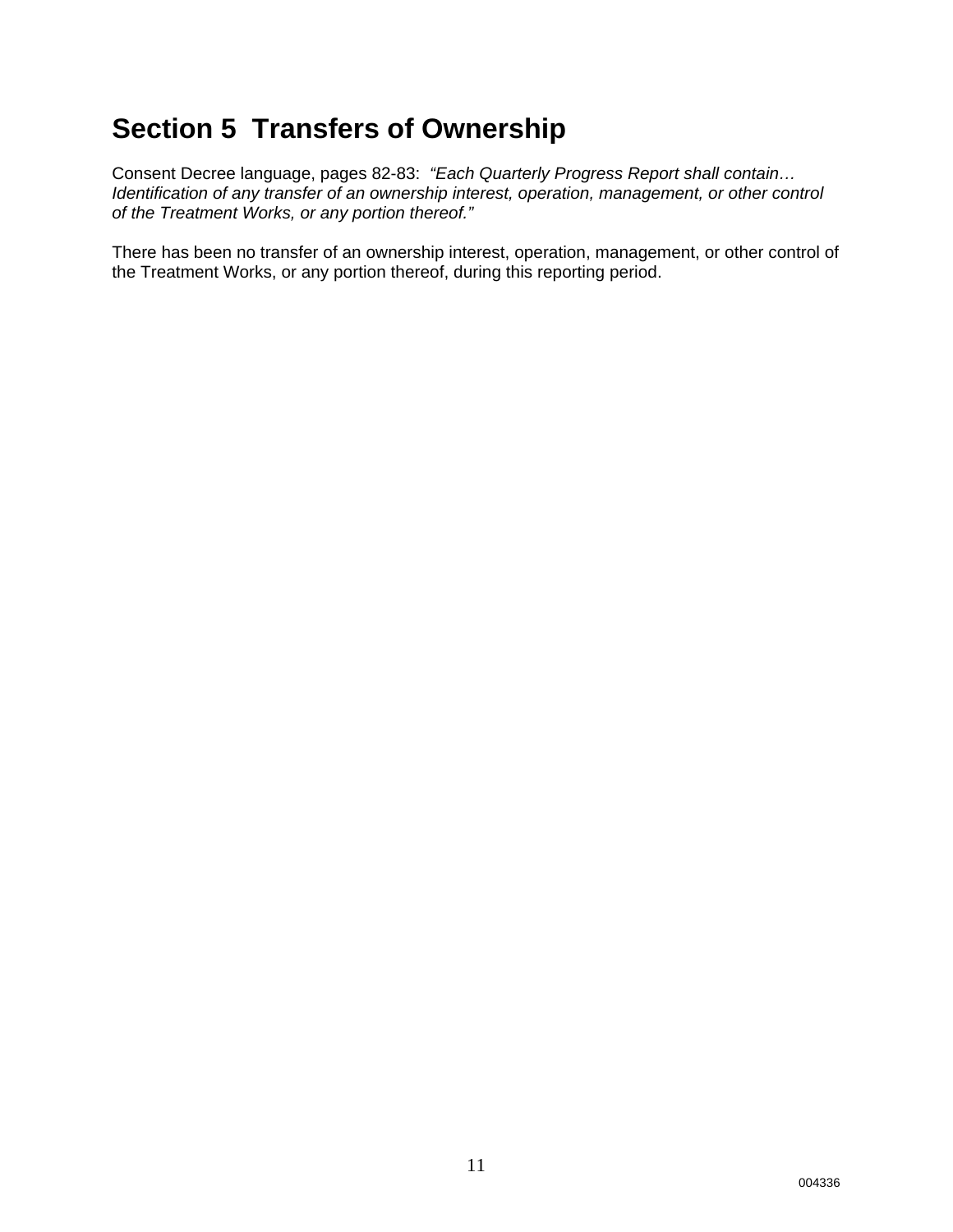## **Section 6 Compliance and Non-Compliance With the Consent Decree**

Consent Decree language, pages 82-83: *"Each Quarterly Progress Report shall contain…A description of the status of compliance or non-compliance with the requirements of this Decree and, if applicable, the reasons for non-compliance, including a list of all violations that are subject to stipulated penalties under Section X of this Consent Decree."*

### **6.1 Submission of Deliverables**

To date, KUB has submitted all deliverables in accordance with the schedule set forth in the Consent Decree. The following sections detail all activity related to deliverables that occurred during the past quarter. Also noted are the dates each submittal was available for public comment in the Public Document Repository (PDR), when the deliverable was submitted to EPA, when EPA responded with comments, when KUB responded to those comments, and when EPA approval was received.

### **6.1.1 Quarterly Progress Report Fourth Quarter 2009**

Consent Decree language, pages 82-83: *"Beginning thirty (30) Days after the first Calendar Quarter following the Date of Entry, and thirty (30) Days after each Calendar Quarter thereafter until termination of the Consent Decree, KUB shall submit to the Parties, and simultaneously place in the PDR, a Quarterly Progress Report."*

On January 28, 2010, KUB submitted to EPA and placed in the PDR the Quarterly Progress Report for the fourth quarter 2009. This deliverable was not subject to the Public Review Requirement of Section VI.A.2, but was available for public comment from January 28, 2010, until February 17, 2010. No comments were received during that period.

### **6.1.2 SEP Periodic Report Second Period 2009**

Consent Decree language, page 61: *"While the SEP is being planned and implemented, KUB shall submit semiannual reports to the Parties describing the progress of the SEP up to and during the most recent Calendar Quarter within one (1) Month after the end of the second and fourth Calendar Quarters following the Date of Entry."*

On January 28, 2010, KUB submitted the SEP Periodic Report for the second period 2009 to EPA. This deliverable was not subject to public review but was posted in the PDR at the time of submission.

### **6.1.3 Annual MOM Progress Report 2009**

Consent Decree language, page 84: *"Beginning on March 1, 2006, and every twelve (12) Months thereafter until termination of this Consent Decree, KUB shall submit to the Parties, and simultaneously place in the PDR, an Annual MOM Progress Report."*

On February 26, 2010, KUB submitted to EPA and placed in the PDR the Annual MOM Progress Report for 2009. This deliverable was not subject to the Public Review Requirement of Section VI.A.2, but was available for public comment from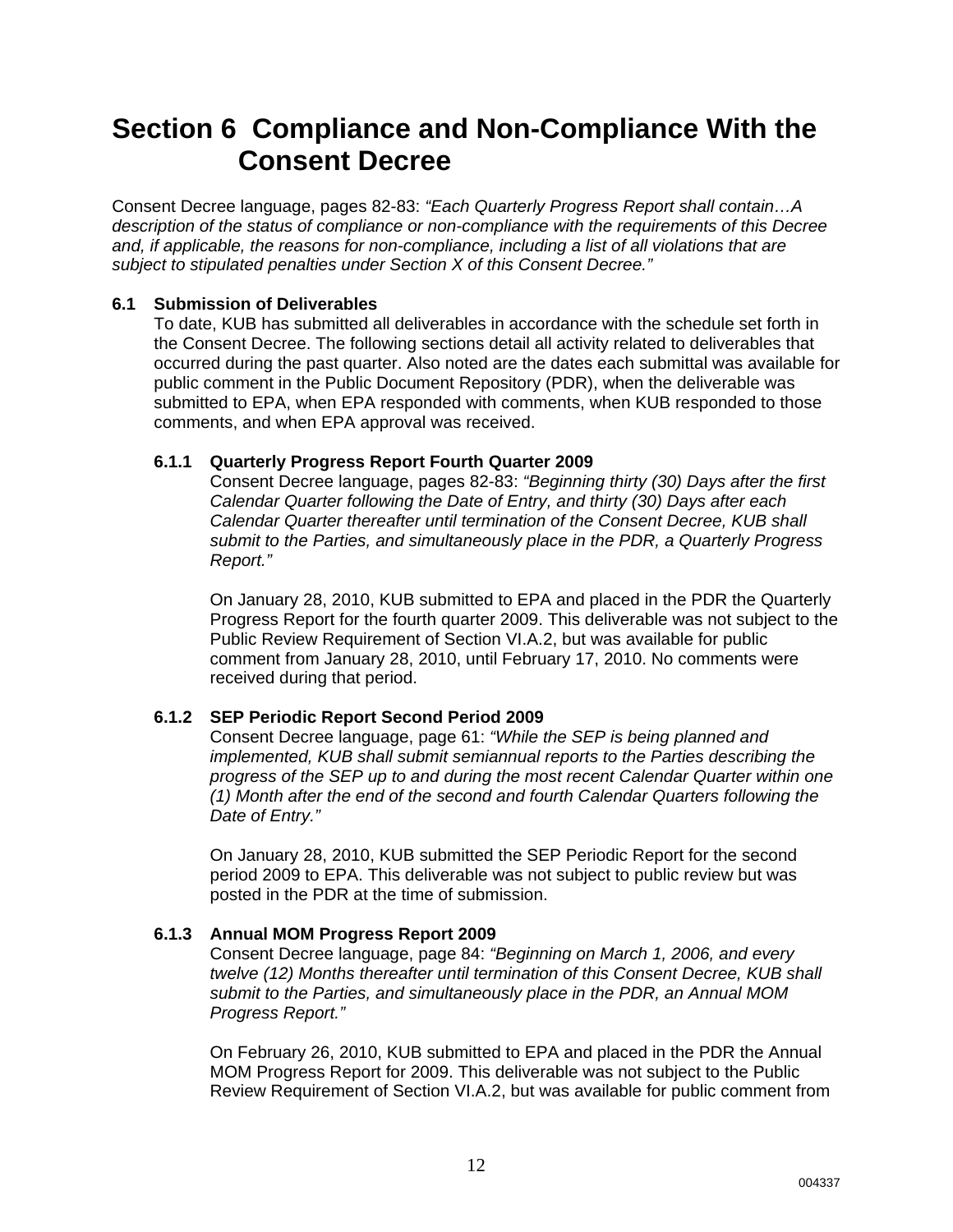February 26, 2010, until March 18, 2010. No comments were received during that period.

### **6.2 Violations Subject to Stipulated Penalties**

During this reporting period, KUB incurred 20 Unpermitted Discharges. Table 1 below lists all violations subject to stipulated penalties as outlined in the Consent Decree. Appendix E lists any SSO that occurred during the first quarter 2010 that resulted in an unpermitted discharge along with its cause, volume, one- and three-day rainfall totals, and rainfall intensity.

| o il violutiono cupjoce to chipulatou i<br><b>Violation</b> | <b>Date</b> | <b>Address</b>              | Cause                     |
|-------------------------------------------------------------|-------------|-----------------------------|---------------------------|
| Unpermitted discharge                                       | 1/24/10     | 5760 Sandis Lane            | <b>Electrical failure</b> |
| Unpermitted discharge                                       | 1/24/10     | 1500 Lyons Bend Road        | Heavy rainfall            |
| Unpermitted discharge                                       | 1/25/10     | 7100 Rotherwood Drive       | Heavy rainfall            |
| Unpermitted discharge                                       | 1/25/10     | 1210 Moody Avenue           | Heavy rainfall            |
| Unpermitted discharge                                       | 1/25/10     | 608 Walker Springs Road     | Heavy rainfall            |
| Unpermitted discharge                                       | 1/25/10     | 2004 Ed Shouse Road         | Heavy rainfall            |
| Unpermitted discharge                                       | 1/25/10     | 1411 Davanna Street         | Heavy rainfall            |
| Unpermitted discharge                                       | 1/25/10     | 3741 Eakers Street          | Heavy rainfall            |
| Unpermitted discharge                                       | 1/26/10     | 4713 Old Broadway           | Heavy rainfall            |
| Unpermitted discharge                                       | 2/2/10      | 2706 Mynderse Avenue        | Heavy rainfall            |
| Unpermitted discharge                                       | 2/5/10      | 2706 Mynderse Avenue        | Heavy rainfall            |
| Unpermitted discharge                                       | 2/5/10      | 7104 Rotherwood Drive       | Heavy rainfall            |
| Unpermitted discharge                                       | 2/5/10      | 2621 Bragg Street           | Blockage                  |
| Unpermitted discharge                                       | 2/5/10      | 2430 Highland Drive         | Blockage                  |
| Unpermitted discharge                                       | 2/10/10     | 800 Bennett Place           | Broken pipe               |
| Unpermitted discharge                                       | 2/15/10     | 100 Thirteenth Street       | Broken pipe               |
| Unpermitted discharge                                       | 2/19/10     | 6410 South Northshore Drive | Heavy rainfall            |
| Unpermitted discharge                                       | 3/10/10     | 6024 Brookvale Lane         | Heavy rainfall            |
| Unpermitted discharge                                       | 3/19/10     | 6549 Creekhead Drive        | Blockage                  |
| Unpermitted discharge                                       | 3/23/10     | 2004 Neyland Drive          | <b>Electrical failure</b> |

| <b>Table 1. Violations Subject to Stipulated Penalties</b> |
|------------------------------------------------------------|
|------------------------------------------------------------|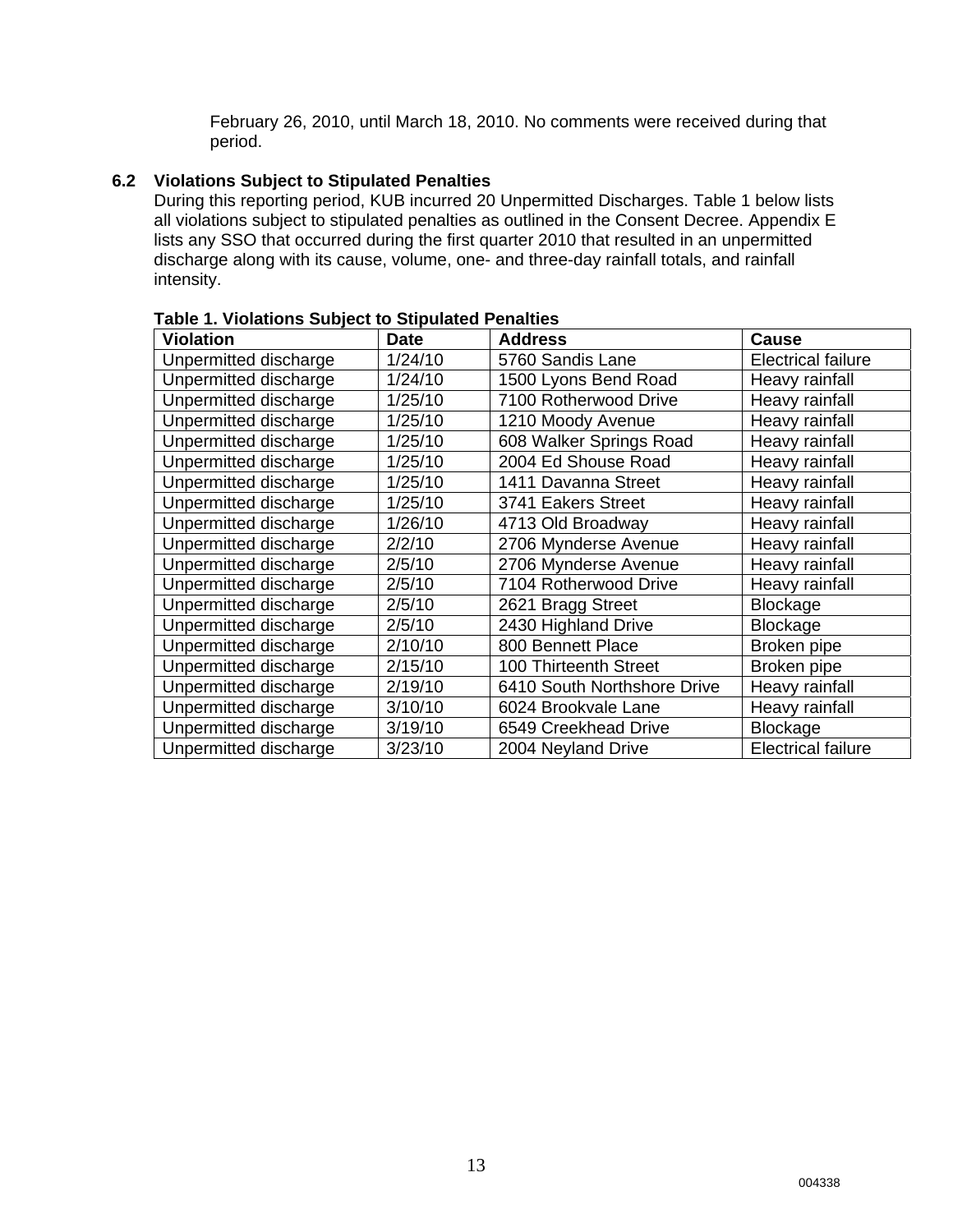## **Section 7 SSOs, Bypasses, Diversions, and Effluent Limit Violations**

Consent Decree language, pages 82-83: *"Each Quarterly Progress Report shall contain… A spreadsheet and summary of all SSOs, Bypasses, Diversions, and effluent limit violations that occurred during the previous Calendar Quarter. Information on Building Backups may be provided in separate spreadsheets and summaries from other SSOs. The spreadsheets and summaries shall identify:* 

- *a. For all SSOs, the location, source, date, time, duration, pathway (if any), receiving water (if any), the reason for each SSO, the total SSO volume, the volume returned to the WCTS, and the volume not captured;*
- *b. For all Bypasses and Diversions, the location, date, time, duration, volume and reason for each Bypass and Diversion; and the total Bypass or Diversion volumes;*
- *c. For all effluent limit violations, all information required to be reported on KUB's Discharge Monitoring Reports."*

### **7.1 SSOs**

Appendix B lists all SSOs that occurred during this reporting period. During this period, there were 43 SSO events. Of that number, 17 were due to heavy rainfall; 13 were due to blockages by either grease, debris, roots, or a combination thereof; six were due to broken pipe; three were due to electrical failure; three were due to mechanical failure; and one was due to vandalism. Of the 43 SSO events, 23 were in the 0 – 1000 gallons volume range, eight were in the 1001 – 10,000 range, 11 events totaled greater than 10,000 gallons, and the volume was unknown for one event. Durations for events during this period are as follows: 25 ranged from  $0 - 2$  hours, four ranged from 2.1 - 5 hours, nine were greater than 5 hours, and the duration was unknown for five events. If an event is found after the overflow has stopped it is sometimes difficult to estimate volume and duration. In those instances, unknown is entered for volume and duration.

### **7.2 Building Backups**

Appendix C lists all Building Backups that occurred during this reporting period. During this period, there were five Building Backups. three were due to blockage, and two were due to construction failure.

### **7.3 Bypasses**

No Bypasses occurred during this reporting period.

14

### **7.4 Diversions**

Table 2 contains all Diversion event information that occurred during this reporting period. During this reporting period, there were 2 Diversions at Kuwahee, 2 Diversions at Fourth Creek, and zero Diversions at Loves Creek, and Eastbridge WWTPs.

### **7.5 Effluent Limit Violations**

Table 3 contains all effluent limit violations that occurred during this reporting period. The table contains the information as it is reported in KUB's Discharge Monitoring Reports. During this reporting period, there were no Effluent Limit Violations at Kuwahee, Loves Creek, or Eastbridge WWTPs. There were two Effluent Limit Violations at Fourth Creek WWTP.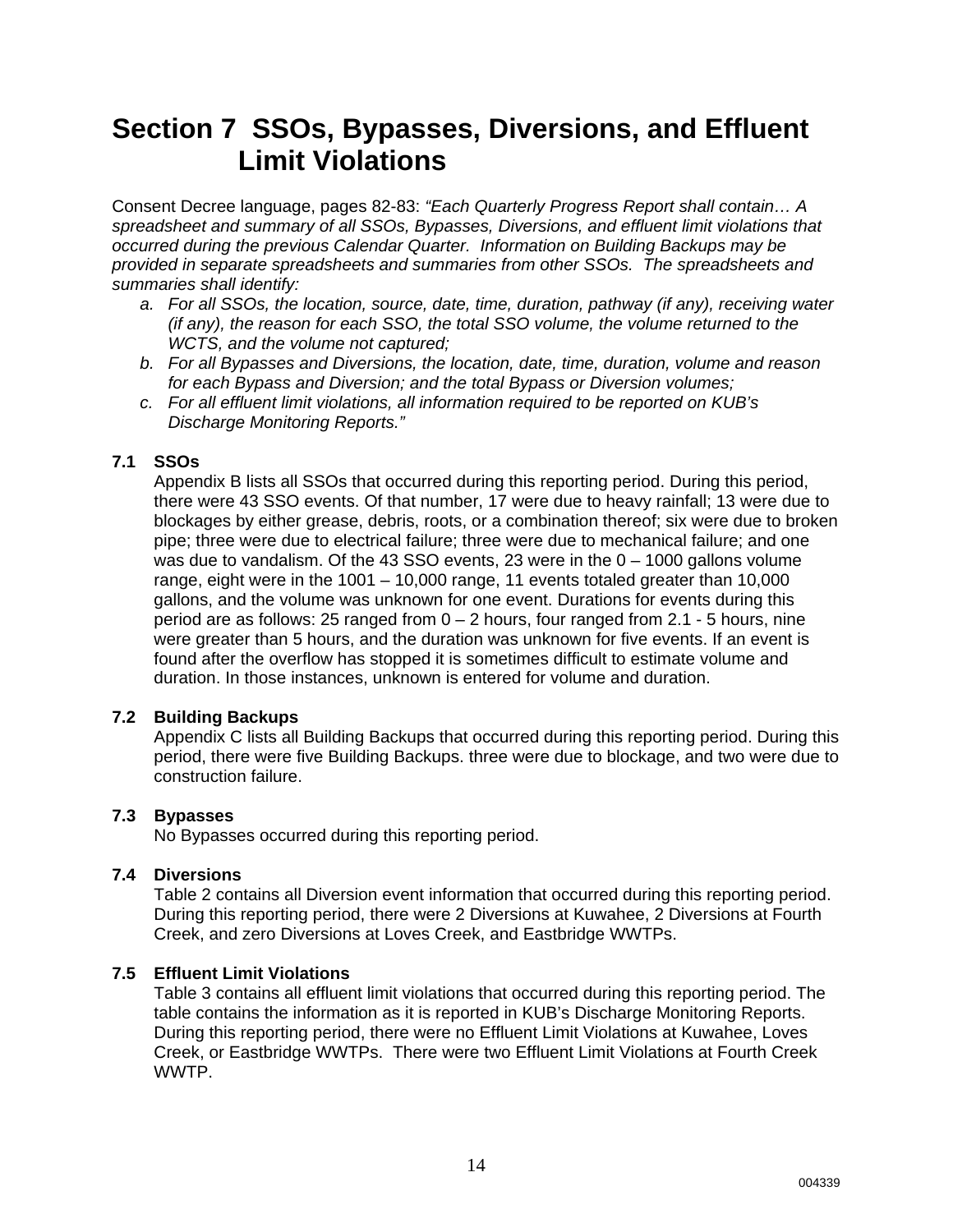### **Table 2: Bypasses and Diversions**

| <b>WWTP</b>         | Did an<br>event<br>occur? | Type of<br><b>Event</b> | Date<br><b>Diversion</b><br>gate opened | <b>Time</b><br><b>Diversion</b><br>gate<br>opened | Date<br><b>Diversion</b><br>gate<br>closed | Time<br><b>Diversion</b><br>gate<br>closed | <b>Date</b><br><b>Diversion</b><br>flow<br>reported | <b>Durati</b><br><b>on</b><br>(hrs) | <b>Volume</b><br>(MG) | Total<br>Event<br><b>Duration</b><br>(hrs) | <b>Total</b><br><b>Event</b><br>Volume<br>(MG) | <b>Reason for Event</b>                   |
|---------------------|---------------------------|-------------------------|-----------------------------------------|---------------------------------------------------|--------------------------------------------|--------------------------------------------|-----------------------------------------------------|-------------------------------------|-----------------------|--------------------------------------------|------------------------------------------------|-------------------------------------------|
|                     |                           |                         | 1/24/10                                 | 15:42                                             |                                            |                                            | 1/24/10                                             | 8.28                                | 8.03                  |                                            |                                                |                                           |
| <b>Fourth Creek</b> | Yes                       | <b>Diversion</b>        |                                         |                                                   |                                            |                                            | 1/25/10                                             | 24.00                               | 10.3                  | 37.85                                      | 19.68                                          | High flow event due to                    |
|                     |                           |                         |                                         |                                                   | 1/26/10                                    | 05:33                                      | 1/26/10                                             | 5.57                                | 1.35                  |                                            |                                                | excess rainfall                           |
|                     |                           |                         | 2/05/10                                 | 06:47                                             |                                            |                                            | 2/05/10                                             | 17.20                               | 6.29                  |                                            |                                                |                                           |
| <b>Fourth Creek</b> | Yes                       | <b>Diversion</b>        |                                         |                                                   |                                            |                                            | 2/06/10                                             | 24.00                               | 5.89                  | 45.98                                      | 12.81                                          | High flow event due to<br>excess rainfall |
|                     |                           |                         |                                         |                                                   | 2/07/10                                    | 04:47                                      | 2/07/10                                             | 4.78                                | 0.63                  |                                            |                                                |                                           |
| Kuwahee             | Yes                       | <b>Diversion</b>        | 01/24/10                                | 17:28                                             |                                            |                                            | 1/24/10                                             | 6.53                                | 13.58                 | 25.55                                      | 28.61                                          | High flow event due to                    |
|                     |                           |                         |                                         |                                                   | 1/25/10                                    | 19:01                                      | 1/25/09                                             | 19.02                               | 15.03                 |                                            |                                                | excess rainfall                           |
| Kuwahee             | Yes                       | <b>Diversion</b>        | 2/5/10                                  | 14:30                                             |                                            |                                            | 2/05/10                                             | 9.50                                | 7.13                  | 14.73                                      | 9.18                                           | High flow event due to                    |
|                     |                           |                         |                                         |                                                   | 2/06/10                                    | 05:14                                      | 2/06/10                                             | 5.23                                | 2.05                  |                                            |                                                | excess rainfall                           |
| Loves Creek         | N <sub>o</sub>            |                         |                                         |                                                   |                                            |                                            |                                                     |                                     |                       |                                            |                                                |                                           |
| Eastbridge          | No                        |                         |                                         |                                                   |                                            |                                            |                                                     |                                     |                       |                                            |                                                |                                           |
|                     |                           |                         |                                         |                                                   |                                            |                                            |                                                     |                                     |                       |                                            |                                                |                                           |

#### **Table 3: Effluent Limit Violations**

|                                     | Did an<br>event             |             |                  |                          |                |                                 |
|-------------------------------------|-----------------------------|-------------|------------------|--------------------------|----------------|---------------------------------|
| <b>WWTP</b>                         | occur?                      | <b>Date</b> | <b>Parameter</b> | <b>Type</b>              | Limit          | Value                           |
| Kuwahee                             | No                          |             |                  | $\overline{\phantom{a}}$ |                |                                 |
| <b>Fourth Creek</b>                 | Yes                         | 2/05/10     | <b>SS</b>        | Daily Max                | $1.0$ ml/l     | 7.6 ml/l                        |
| <b>Fourth Creek</b>                 | Yes                         | 2/05/10     | e. coli          | Daily Max                |                | 487 cfu/100 ml  1200 cfu/100 ml |
| Loves Creek                         | No                          |             |                  |                          |                |                                 |
| Eastbridge                          | No                          |             |                  |                          | $\blacksquare$ |                                 |
| <b>SS</b> - Settleable Solids       | mg/l - milligrams per liter |             |                  |                          |                |                                 |
| <b>TSS - Total Suspended Solids</b> | cfu-Colony Forming Unit     |             |                  |                          |                |                                 |
| $ m /l$ – milliliters per liter     | lbs - Pounds                |             |                  |                          |                |                                 |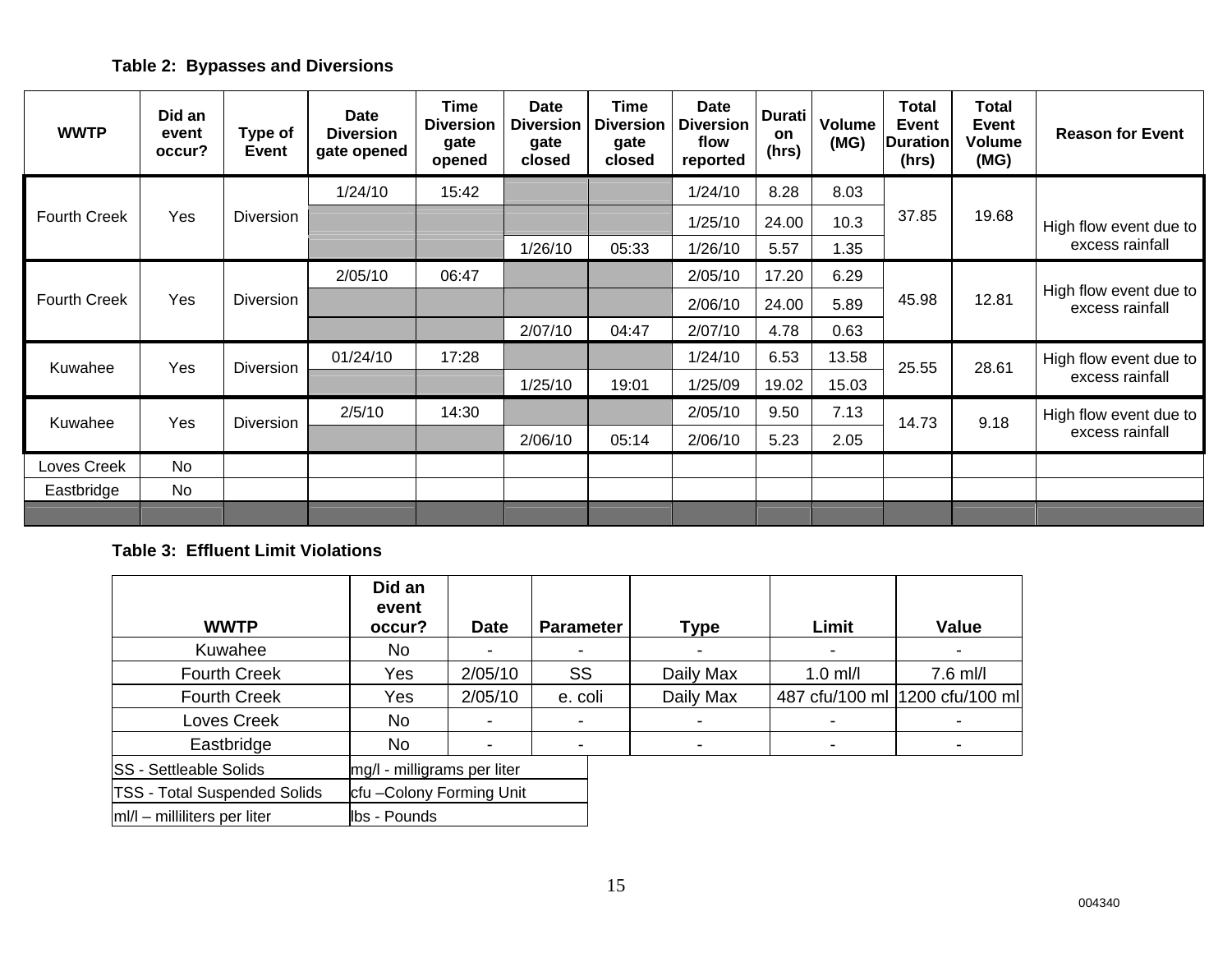## **Section 8 Water Quality Monitoring Data**

Consent Decree language, pages 82-83: *"Each Quarterly Progress Report shall contain… The water quality monitoring data and other information required pursuant to Section VII.D.1.(e).(v)."*

### **8.1 Sampling Conducted and Results**

Appendix D lists all sampling that was conducted during the reporting period and the results thereof. In addition to routine monitoring in all creeks, and responding to Sanitary Sewer Overflows (SSO), KUB Water Quality Personnel conducted investigative sampling on Baker Creek, First Creek, Third Creek and Second Creek. Also, KUB continued to utilize RT-PCR *Bacteroides* analysis on selected routine samples to investigate high *E. coli* counts when necessary.

### First Creek

KUB submitted two samples from First Creek routine sampling for *Bacteroides* testing because of elevated *E. coli* counts during the previous quarter. Samples from the December routine collection at sites 1.74 and 2.57 were analyzed to determine if there was evidence of human content because of their higher *E. coli* counts. Neither sample exhibited strong evidence of human content (Table 1). There was no further investigation, as all routine monitoring on this stream this quarter met the water quality standard of 941 cfu/100ml for *E. coli bacteria*.

KUB also responded to a SSO on Valley View Drive on March 7th. The SSO ultimately did not reach First Creek. However, water quality samples were collected and analyzed, as a precaution at the time. Bacterial counts of the above and below samples confirm that the SSO did not reach the creek.

### Fourth Creek

KUB submitted samples from the routine collection of Fourth Creek from December for *Bacteroides* analysis (Table 2). Although each sample exhibited elevated fecal coliform and *E. coli* counts, *Bacteroides* analysis did not indicate a human source.

### Baker Creek

KUB submitted one routine monitoring sample from Baker Creek for *Bacteroides* analysis this quarter. During January, fecal coliform levels for site 0.36 were unusually elevated. *Bacteroides* analysis of that sample indicated significant human content in the sample. However, samples collected at the same site in the following months did not have similar *E. coli* and fecal coliform elevations, even during wet weather. This suggests the previous elevation (human or nonhuman) did not originate from a consistent source (leaking sewer main). In fact, the small tributary directly upstream from routine site 0.36 did not illustrate similar elevations either, which was also sampled each month in an effort to locate the source (Table 3). A small, inconsistent source directly in or around routine site 0.36 is suspect. In addition to monitoring Baker Creek on a routine basis, KUB will continue to investigate this area of concern further especially with warmer weather conditions in the late spring and summer.

### Second Creek

KUB continued to investigate the area around routine site 5.76 on Second Creek by sampling a point several hundred yards above the routine site monthly (Table 4). KUB did not submit samples from Second Creek for further testing because of low bacterial counts.

004341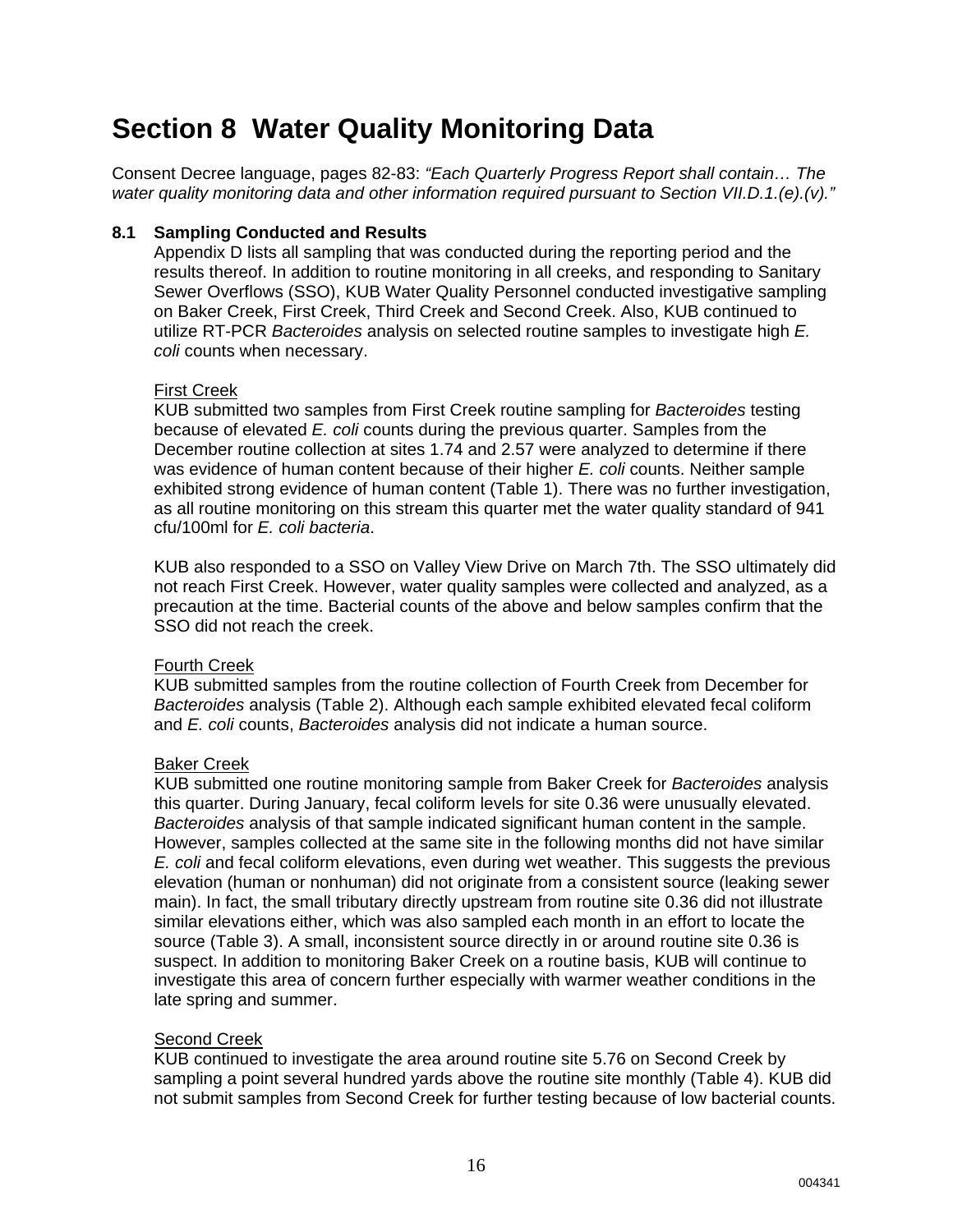KUB will continue to monitor Second Creek on a monthly basis and submit samples for *Bacteroides* testing as needed.

### Third Creek

In January, two routine sites on Third Creek, which exhibited elevations in *E. coli* counts were submitted for *Bacteroides* source testing. Both samples from routine sites 0.87 and 2.08E showed evidence of human content. However, subsequent sampling during the following months did not exhibit similar elevations in fecal coliform or *E. coli* counts. KUB will continue to investigate areas of Third Creek when *E. coli* counts indicate the need for further inquiry.

On February 2nd, KUB Water Quality Personnel responded an SSO on Mynderse Avenue, which was caused by high flows due to rainfall. This SSO was reported after the overflow had stopped and rain was no longer occurring, but sampling was initiated as a precautionary since the cause of the SSO was unknown at the time. Even though it was determined to be caused by heavy rainfall, follow-up sampling was conducted.

### **8.2 Projected Data Collection**

During the second quarter of 2010, KUB will continue to monitor the 24 routine sampling locations in the sewer basins of eight area creeks. KUB will collect samples from the following locations during the second quarter of 2010:

| <b>Creek Name</b>     | <b>Creek Mile #</b> | <b>Creek Mile #</b> | <b>Creek Mile #</b> |
|-----------------------|---------------------|---------------------|---------------------|
| <b>First Creek</b>    | 1.74                | 2.57                | 6.33                |
| <b>Second Creek</b>   | 0.30                | 1.54                | 5.76                |
| <b>Third Creek</b>    | 0.87                | 2.08E               | 4.80W               |
| <b>Fourth Creek</b>   | 1.75                | 2.79                | 3.29                |
| <b>Baker Creek</b>    | 0.36                | 0.53                | 1.45                |
| <b>Goose Creek</b>    | 0.40                | 1.19E               | 1.80E               |
| <b>Loves Creek</b>    | 0.85                | 1.89                | 3.45                |
| <b>Williams Creek</b> | 0.89                | 1.70                | 2.02                |

#### *Sample Locations by Creek Mile or Site Number*

In the second quarter of 2010, KUB will conduct Wet Weather investigations on Goose Creek and Fourth Creek as weather permits. KUB will also conduct a dry weather walking survey of Second Creek as well as dry and wet weather investigations.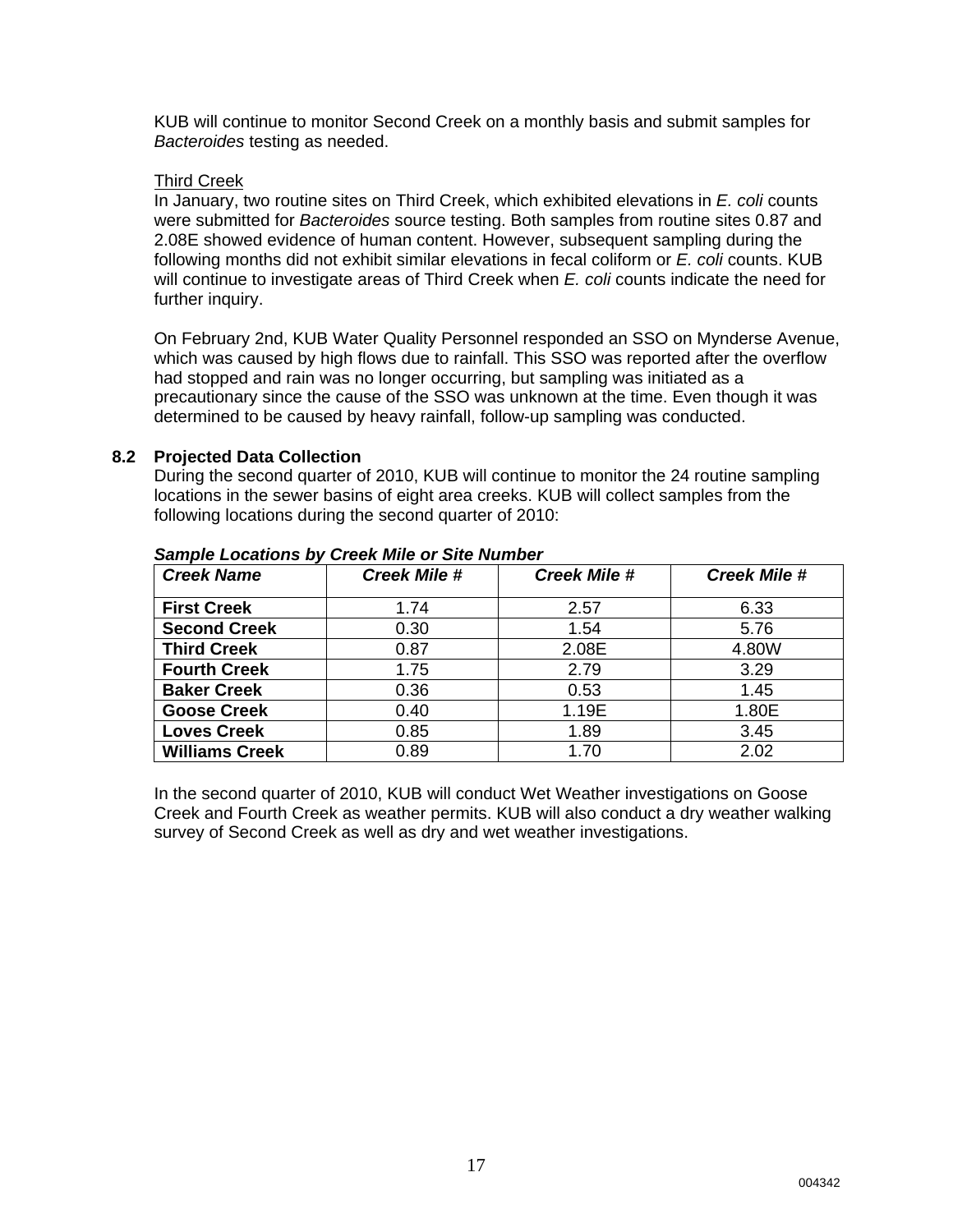# **Appendix A**

# **Capital Projects and Rehabilitation Credits**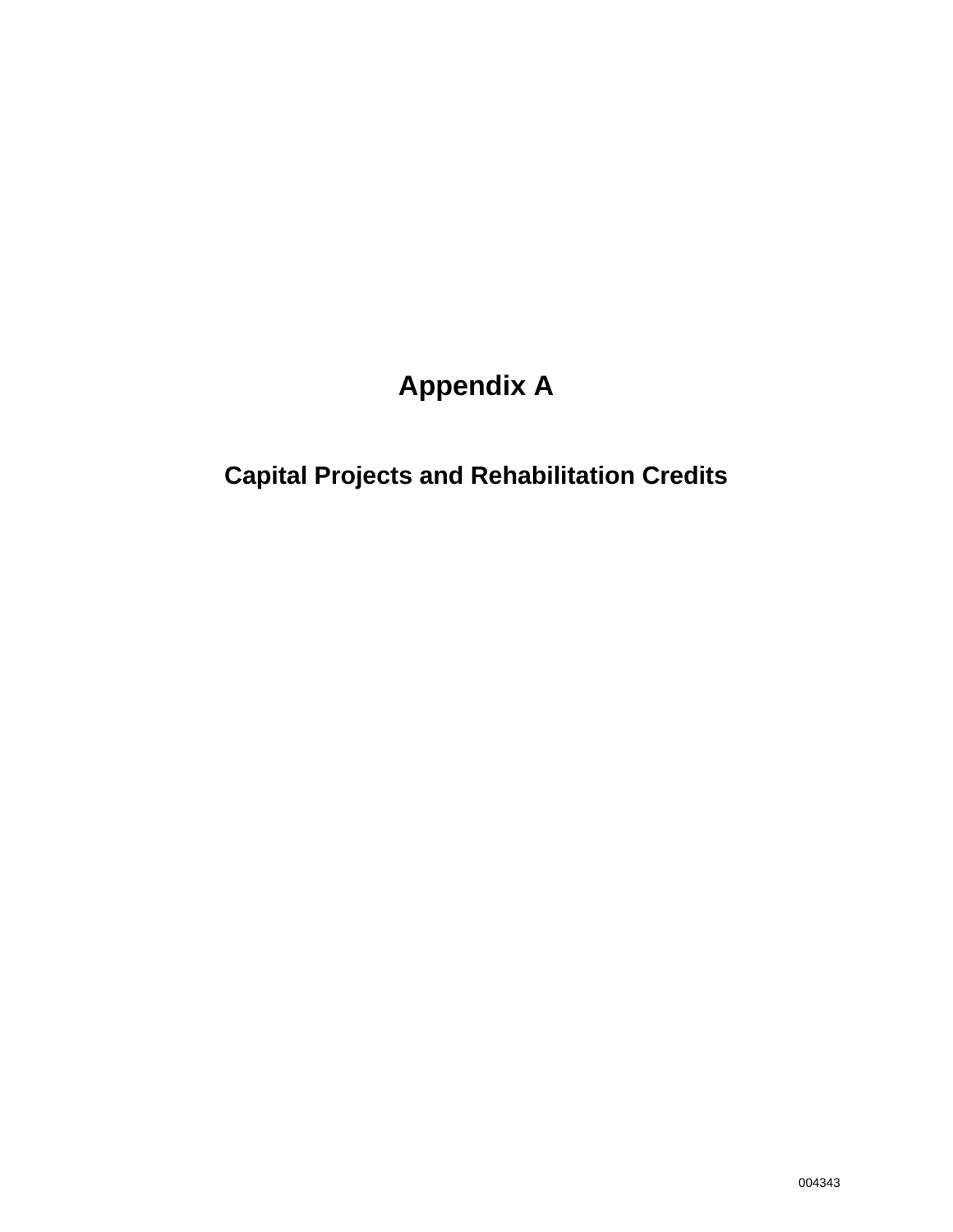#### Capital Projects and Rehabilitation Credits

|    |                                                                                                      |                                                              |                                        |                            | <b>Credits</b>       |                                             |
|----|------------------------------------------------------------------------------------------------------|--------------------------------------------------------------|----------------------------------------|----------------------------|----------------------|---------------------------------------------|
|    |                                                                                                      |                                                              |                                        | <b>WWTP</b>                | <b>Banked</b>        |                                             |
|    | <b>Project Name</b><br>1 Comprehensive Rehab 03B1a                                                   | <b>Credit Type</b><br>Comprehensive Rehabilitation           | Basin<br>1st Creek                     | Kuwahee                    | (gpd)<br>321,030     | <b>Status</b><br>Project Complete           |
|    | 2 Comprehensive Rehab 03B2a                                                                          | Comprehensive Rehabilitation                                 | 1st Creek                              | Kuwahee                    | 302,366              | Project Complete                            |
|    | 3 Comprehensive Rehab 04B1a                                                                          | Comprehensive Rehabilitation                                 | 1st Creek                              | Kuwahee                    | 334,626              | <b>Project Complete</b>                     |
|    | 4 Comprehensive Rehab 08A1<br>5 McCampbell Lane Sewer Replacement                                    | Comprehensive Rehabilitation<br>Find & Fix Gravity Main      | 1st Creek<br>1st Creek                 | Kuwahee<br>Kuwahee         | 1,589,952<br>25,543  | <b>Project Complete</b><br>Project Complete |
|    | 6 Knox Road Trunkline Replacement                                                                    | Find & Fix Gravity Main                                      | 1st Creek                              | Kuwahee                    | 36,728               | <b>Project Complete</b>                     |
|    | 7 vented manhole cover replacement (7A1)                                                             | Manhole Cover                                                | 1st Creek                              | Kuwahee                    | 13,333               | <b>Project Complete</b>                     |
|    | 8 vented manhole cover replacement (7A1)                                                             | Manhole Cover                                                | 1st Creek                              | Kuwahee                    | 13,333               | Project Complete                            |
|    | 9 vented manhole cover replacement (7A1)<br>10 Comprehensive Rehab 15D2                              | Manhole Cover<br>Comprehensive Rehabilitation                | 1st Creek<br>2nd Creek                 | Kuwahee<br>Kuwahee         | 13,333<br>1,450,008  | Project Complete<br>Project Complete        |
|    | 11 Comprehensive Rehab 05A4 & 05A3                                                                   | Comprehensive Rehabilitation                                 | 2nd Creek                              | Kuwahee                    | 43,904               | Project Complete                            |
|    | 12 Comprehensive Rehab 09A2                                                                          | Comprehensive Rehabilitation                                 | 3rd Creek                              | Kuwahee                    | 296,664              | Project Complete                            |
|    | 13 Comprehensive Rehab 09A1                                                                          | Comprehensive Rehabilitation                                 | 3rd Creek                              | Kuwahee                    | 219.345              | Project Complete                            |
|    | 14 Walker Springs Storage Tank                                                                       | Storage Tank                                                 | 4th Creek<br>South Knox / Knob Creek   | Fourth Creek<br>Kuwahee    | 3,250,000            | <b>Project Complete</b><br>Project Complete |
|    | 15 Comprehensive Rehab 40F1<br>16 Comprehensive Rehab 41A4                                           | Comprehensive Rehabilitation<br>Comprehensive Rehabilitation | South Knox / Knob Creek                | Kuwahee                    | 83,600<br>371,994    | Project Complete                            |
|    | 17 Comprehensive Rehab 41B1                                                                          | Comprehensive Rehabilitation                                 | South Knox / Knob Creek                | Kuwahee                    | 152,958              | Project Complete                            |
|    | 18 Wilson Ave, Chesnut St., Donnell St. (Asset Replacement)                                          | Find & Fix Gravity Main                                      | <b>Williams Creek</b>                  | Kuwahee                    | 28                   | Project Complete                            |
|    | 19 Williams Creek Trunkline Replacement<br>20 Rushland Park Off Site Sewer Rehabilitation            | Find & Fix Gravity Main<br>Find & Fix Gravity Main           | <b>Williams Creek</b><br>Loves Creek   | Kuwahee<br>Loves Creek     | 168,667<br>3,803     | Project Complete<br>Project Complete        |
|    | 21 Emily Avenue Pump Station Abandonment                                                             | Find & Fix Gravity Main                                      | Loves Creek                            | Loves Creek                | 141,600              | Project Complete                            |
|    | 22 Fair Drive - Phase I                                                                              | Find & Fix Gravity Main                                      | 1st Creek                              | Kuwahee                    | 130,928              | Project Complete                            |
|    | 23 Comprehensive Rehab 23E1                                                                          | Comprehensive Rehabilitation                                 | 2nd Creek                              | Kuwahee                    | 4,215,003            | <b>Project Complete</b>                     |
|    | 24 vented manhole cover replacements (08B2)                                                          | Manhole Cover                                                | 1st Creek                              | Kuwahee                    | 4,669                | <b>Project Complete</b>                     |
|    | 25 vented manhole cover replacement (16B1)<br>26 vented manhole cover replacements (28C1)            | Manhole Cover<br>Manhole Cover                               | 1st Creek<br>3rd Creek                 | Kuwahee<br>Kuwahee         | 667<br>1,334         | Project Complete<br>Project Complete        |
|    | 27 10" mainline replacement (33A2)                                                                   | Find & Fix Gravity Main                                      | 4th Creek                              | Fourth Creek               | 5,409                | Project Complete                            |
|    | 28 vented manhole cover replacements (22C2)                                                          | Manhole Cover                                                | 3rd Creek                              | Kuwahee                    | 16,002               | Project Complete                            |
|    | 29 vented manhole cover replacements (63)                                                            | Manhole Cover                                                | Sinking Creek                          | Loves Creek                | 66,665               | <b>Project Complete</b>                     |
|    | 30 10" mainline replacement (6C1)                                                                    | Find & Fix Gravity Main                                      | Loves Creek                            | Loves Creek                | 24,620<br>263,358    | Project Complete<br>Project Complete        |
|    | 31 Comprehensive Rehab 06A5<br>32 Comprehensive Rehab 06A4                                           | Comprehensive Rehabilitation<br>Comprehensive Rehabilitation | Loves Creek<br>Loves Creek             | Loves Creek<br>Loves Creek | 386,304              | <b>Project Complete</b>                     |
|    | 33 vented manhole cover replacement (39D2)                                                           | Manhole Cover                                                | South Knox / Knob Creek                | Kuwahee                    | 667                  | Project Complete                            |
|    | 34 vented manhole cover replacement (39D4)                                                           | Manhole Cover                                                | South Knox / Knob Creek                | Kuwahee                    | 667                  | Project Complete                            |
|    | 35 vented manhole cover replacement (39D3)                                                           | Manhole Cover                                                | South Knox / Knob Creek                | Kuwahee                    | 2,668                | Project Complete                            |
|    | 36 vented manhole cover replacement (20A6)<br>37 vented manhole cover replacement (20A7)             | Manhole Cover<br><b>Manhole Cover</b>                        | Loves Creek<br>Loves Creek             | Loves Creek<br>Loves Creek | 1,334<br>667         | Project Complete<br>Project Complete        |
|    | 38 vented manhole cover replacement (13A2)                                                           | <b>Manhole Cover</b>                                         | 3rd Creek                              | Kuwahee                    | 667                  | Project Complete                            |
| 39 | vented manhole cover replacement (13B1)                                                              | Manhole Cover                                                | 3rd Creek                              | Kuwahee                    | 13,335               | <b>Project Complete</b>                     |
|    | 40 vented manhole cover replacement (28B1)                                                           | Manhole Cover                                                | 3rd Creek                              | Kuwahee                    | 1,334                | Project Complete                            |
| 41 | 12" mainline replacement (44)<br>42 manhole frame seal repair (67)                                   | Find & Fix Gravity Main<br>Manhole Repair                    | South Knox / Knob Creek<br>Loves Creek | Kuwahee<br>Loves Creek     | 4,278<br>2,304       | Project Complete<br>Project Complete        |
|    | 43 Whites Creek Trunk Line Replacement (02)                                                          | Find & Fix Gravity Main                                      | 1st Creek                              | Kuwahee                    | 50,106               | Project Complete                            |
|    | 44 Comprehensive Rehab 09D1                                                                          | Comprehensive Rehabilitation                                 | 3rd Creek                              | Kuwahee                    | 381,376              | Project Complete                            |
|    | 45 Comprehensive Rehab 09A4                                                                          | Comprehensive Rehabilitation                                 | 3rd Creek                              | Kuwahee                    | 408,317              | Project Complete                            |
|    | 46 Lower First Creek Storage Tank                                                                    | Storage Tank                                                 | 1st Creek                              | Kuwahee                    | 5,000,000            | Project Complete                            |
|    | 47 vented manhole cover replacement (11B2)<br>48 vented manhole cover replacement (13C1)             | <b>Manhole Cover</b><br>Manhole Cover                        | 3rd Creek<br>3rd Creek                 | Kuwahee<br>Kuwahee         | 13,333<br>2,667      | Project Complete<br><b>Project Complete</b> |
|    | 49 vented manhole cover replacement (22A2)                                                           | <b>Manhole Cover</b>                                         | 3rd Creek                              | Kuwahee                    | 667                  | <b>Project Complete</b>                     |
|    | 50 vented manhole cover replacement (22B1)                                                           | Manhole Cover                                                | 3rd Creek                              | Kuwahee                    | 667                  | Project Complete                            |
|    | 51 Creek Head Drive sewer line replacement (32A4)                                                    | Find & Fix Gravity Main                                      | 4th Creek                              | Fourth Creek               | 11,132               | Project Complete                            |
|    | 52 Manhole replacement (19A3)<br>53 Papermill drive sewer line replacement (33A2)                    | Find & Fix Gravity Main<br>Find & Fix Gravity Main           | Williams Creek<br>4th Creek            | Kuwahee<br>Fourth Creek    | 207<br>103,769       | Project Complete<br>Project Complete        |
|    | 54 Wells Rd sewer line replacement (39C2)                                                            | Find & Fix Gravity Main                                      | South Knox / Knob Creek                | Kuwahee                    | 1,728                | Project Complete                            |
|    | 55 Power Park Manhole Rehab (45)                                                                     | Find & Fix Gravity Main                                      | <b>Knob Creek</b>                      | Kuwahee                    | 3,596                | Project Complete                            |
|    | 56 Blount Ave abandoned lateral (39A1)                                                               | Disconnect abandoned lateral                                 | South Knox / Knob Creek                | Kuwahee                    | 2,000                | Project Complete                            |
|    | 57 Woodbine Ave sewerline Rehab (19A2)<br>58 Pleasant Ridge Rd Sewer line improvements (09A1)        | Find & Fix Gravity Main<br>Find & Fix Gravity Main           | <b>Williams Creek</b><br>3rd Creek     | Kuwahee<br>Kuwahee         | 2,683<br>207         | Project Complete<br>Project Complete        |
|    | 59 Papermill drive sewer line replacement (27A1)                                                     | Find & Fix Gravity Main                                      | Fourth Creek                           | <b>Fourth Creek</b>        | 18,211               | Project Complete                            |
|    | 60 Wilson Rd Manhole Rehab (10C1)                                                                    | Find & Fix Gravity Main                                      | 2nd Creek                              | Kuwahee                    | 831                  | Project Complete                            |
|    | 61 Maryville Pike Trunk Replacement (39C1)                                                           | Find & Fix Gravity Main                                      | South Knox / Knob Creek                | Kuwahee                    | 72,880               | Project Complete                            |
|    | 62 Upper McKamey Trunk Replacement (11B1 11B2)<br>63 Fox Manor Blvd sewer line replacement (32A4)    | Find & Fix Gravity Main<br>Find & Fix Gravity Main           | 3rd Creek<br>4th Creek                 | Kuwahee<br>Fourth Creek    | 64,324<br>31,510     | Project Complete<br>Project Complete        |
|    | 64 Power Park Manhole Rehab (47)                                                                     | Manhole Repair                                               | South Knox / Knob Creek                | Kuwahee                    | 7,700                | Project Complete                            |
|    | 65 Sutherland Ave Sewer Line Replacement (28B1)                                                      | Find & Fix Gravity Main                                      | 3rd Creek                              | Kuwahee                    | 20,383               | Project Complete                            |
|    | 66 Fountain City Trunkline Replacement (03B1 03B2)                                                   | Find & Fix Gravity Main                                      | 1st Creek                              | Kuwahee                    | 72,512               | Project Complete                            |
|    | 67 vented manhole cover replacement (11B2)<br>68 vented manhole cover replacement (39D2)             | Manhole Cover<br>Manhole Cover                               | 4th Creek<br>South Knox / Knob Creek   | Fourth Creek<br>Kuwahee    | 13,333<br>13,333     | Project Complete<br><b>Project Complete</b> |
|    | 69 Comprehensive Rehabilitation 19A2                                                                 | Comprehensive Rehabilitation                                 | Williams Creek                         | Kuwahee                    | 521,631              | Project Complete                            |
|    | 70 17B1 Manhole Replacement                                                                          | Find & Fix Gravity Main                                      | 1st Creek                              | Kuwahee                    | 1,803                | <b>Project Complete</b>                     |
|    | 71 Vine Middle School sewerline Rehab (24D1)                                                         | Find & Fix Gravity Main                                      | 1st Creek                              | Kuwahee                    | 23,491               | Project Complete                            |
|    | 72 Comprehensive Rehabilitation (08B2)<br>73 Third Creek Storage Tank (21A1)                         | Comprehensive Rehabilitation<br>Storage Tank                 | 1st Creek<br>3rd Creek                 | Kuwahee<br>Kuwahee         | 841,370<br>4,000,000 | <b>Project Complete</b><br>Project Complete |
|    | 74 Comprehensive Rehabiliation (19A1)                                                                | Comprehensive Rehabilitation                                 | Williams Creek                         | Kuwahee                    | 313,938              | Project Complete                            |
|    | 75 Comprehensive Rehabiliation (19B1)                                                                | Comprehensive Rehabilitation                                 | <b>Williams Creek</b>                  | Kuwahee                    | 328,300              | Project Complete                            |
|    | 76 Comprehensive Rehabiliation (10B1)                                                                | Comprehensive Rehabilitation                                 | 2nd Creek                              | Kuwahee                    | 191,698              | Project Complete                            |
|    | 77 Comprehensive Rehabiliation (10C1)<br>78 Disconnected Stormwater Detention Pond Sevier Ave (40C1) | Comprehensive Rehabilitation<br>Disconnect Storm Sewer       | 2nd Creek<br>South Knox / Knob Creek   | Kuwahee<br>Kuwahee         | 67,840<br>97,333     | Project Complete<br>Project Complete        |
|    | 79 Sub Basin 63 Sinking Creek Drainage rehabilitation (63)                                           | Comprehensive Rehabilitation                                 | South Knox / Knob Creek                | Loves Creek                | 72,110               | <b>Project Complete</b>                     |
|    | 80 West Ford Valley Trunkline replacement (41A1)                                                     | Find & Fix Gravity Main                                      | South Knox / Knob Creek                | Kuwahee                    | 236,704              | Project Complete                            |
|    | 81 Blount Avenue Trunkline Replacement (39A1)                                                        | Find & Fix Gravity Main                                      | South Knox / Knob Creek                | Kuwahee                    | 225,376              | Project Complete                            |
|    | 82 Broookvale Point Repairs (02A3)                                                                   | Find & Fix Gravity Main                                      | 1st Creek                              | Kuwahee                    | 52,079               | Project Complete                            |
|    | 83 Park Pump Point Repairs (45)<br>84 Wayland Road Storage Tank (67)                                 | Find & Fix Gravity Main<br>Storage Tank                      | South Knox / Knob Creek<br>Loves Creek | Kuwahee<br>Loves Creek     | 11,522<br>20,000     | Project Complete<br>Project Complete        |
|    | 85 Comprehensive Rehab (19A3)                                                                        | Comprehensive Rehabilitation                                 | <b>Williams Creek</b>                  | Kuwahee                    | 325,090              | Project Complete                            |
|    | 86 Comprehensive Rehab (41A2)                                                                        | Comprehensive Rehabilitation                                 | South Knox / Knob Creek                | Kuwahee                    | 39,330               | Project Complete                            |
|    | 87 Comprehensive Rehab (41A5)<br>88 Jersey Ave sewer rehabilitation (SubBasin 23)                    | Comprehensive Rehabilitation<br>Find & Fix Gravity Main      | South Knox / Knob Creek<br>1st Creek   | Kuwahee<br>Kuwahee         | 119,327<br>419       | Project Complete<br>Project Complete        |
|    |                                                                                                      |                                                              |                                        |                            |                      |                                             |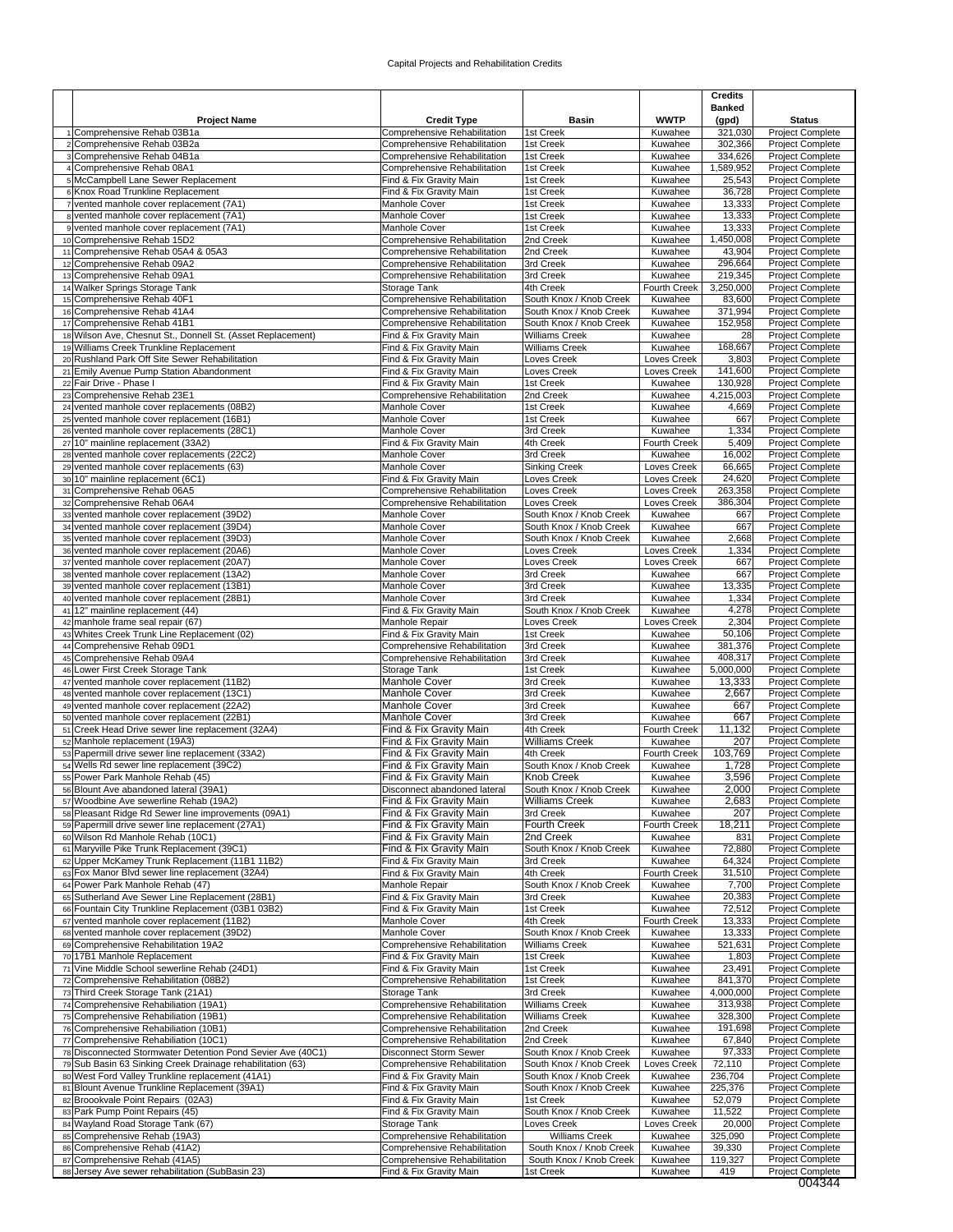#### Capital Projects and Rehabilitation Credits

|                                                                                    |                                                              |                                                    |                    | <b>Credits</b> |                                      |
|------------------------------------------------------------------------------------|--------------------------------------------------------------|----------------------------------------------------|--------------------|----------------|--------------------------------------|
|                                                                                    |                                                              |                                                    |                    | <b>Banked</b>  |                                      |
| <b>Project Name</b>                                                                | <b>Credit Type</b>                                           | <b>Basin</b>                                       | <b>WWTP</b>        | (gpd)          | <b>Status</b>                        |
| 89 East Magnolia sewer rehabilitation (SubBasin 24)                                | Find & Fix Gravity Main                                      | 1st Creek                                          | Kuwahee            | 846            | <b>Project Complete</b>              |
| 90 Walker Blvd Sewer Rehabilitation (SubBasin 16)                                  | Find & Fix Gravity Main                                      | 1st Creek                                          | Kuwahee            | 1086           | Project Complete                     |
| 91 Kingston Court Sewer Rehabilitation (SubBasin 29)                               | Find & Fix Gravity Main                                      | 3rd Creek                                          | Kuwahee            | 3727           | <b>Project Complete</b>              |
| 92 Clinch Ave Sewer Rehabilitation (SubBasin 30)                                   | Find & Fix Gravity Main                                      | 1st Creek                                          | Kuwahee            | 442            | Project Complete                     |
| 93 Badgett Drive Sewer Rehabilitation (SubBasin 22)                                | Find & Fix Gravity Main                                      | 3rd Creek                                          | Kuwahee            | 214            | Project Complete                     |
| 94 Dickson Street Sewer Rehabilitation (SubBasin 20)                               | Find & Fix Gravity Main                                      | <b>Loves Creek</b>                                 | Loves Creek        | 417            | Project Complete                     |
| 95 W New Street Sewer Rehabilitation (SubBasin 24)                                 | Find & Fix Gravity Main                                      | 1st Creek                                          | Kuwahee            | 2844           | Project Complete                     |
| 96 Rennoc Rd Sewer Rehabilitation (SubBasin 4)                                     | Find & Fix Gravity Main                                      | 1st Creek                                          | Kuwahee            | 2853           | Project Complete                     |
| 97 Spicewood Lane Sewer Rehabilitation (SubBasin 13)                               | Find & Fix Gravity Main                                      | 3rd Creek                                          | Kuwahee            | 216            | Project Complete                     |
| 98 Chapman Highway Sewer Rehabilitation (SubBasin 39)                              | Find & Fix Gravity Main                                      | South Knox / Knob Creek                            | Kuwahee            | 212            | Project Complete                     |
| 99 McCroskey Ave Sewer Rehabilitation (SubBasin 17)                                | Find & Fix Gravity Main                                      | 1st Creek                                          | Kuwahee            | 1,076          | Project Complete                     |
| 100 East 5th Ave Sewer Rehabilitation (SubBasin 24)                                | Find & Fix Gravity Main                                      | 1st Creek                                          | Kuwahee            | 447            | Project Complete                     |
| 101 Simms Rd Sewer Rehabilitation (SubBasin 39)                                    | Find & Fix Gravity Main                                      | South Knox / Knob Creek                            | Kuwahee            | 2,955          | <b>Project Complete</b>              |
| 102 Maynard Ave Sewer Rehabilitation (SubBasin 16)                                 | Find & Fix Gravity Main                                      | 1st Creek                                          | Kuwahee            | 423            | <b>Project Complete</b>              |
| 103 Minibasin 10B1 & 10C1 find & fix                                               | Find & Fix Gravity Main                                      | 2nd Creek                                          | Kuwahee            | 15,689         | Project Complete                     |
| 104 Third Creek Trunkline Replacement                                              | Find & Fix Gravity Main                                      | 3rd Creek                                          | Kuwahee            | 483,793        | <b>Project Complete</b>              |
| 105 Disconnected Stormwater 15" discharge pipe Island Home blvd                    | <b>Disconnect Storm Sewer</b>                                | South Knox / Knob Creek                            | Kuwahee            | 1,720,000      | Project Complete                     |
| 106 Paved Manhole Rehabilitation 40A2                                              | Find & Fix Gravity Main                                      | South Knox / Knob Creek                            | Kuwahee            | 20,140         | Project Complete                     |
| 107 Paved Manhole Rehabilitation 40F2                                              | Find & Fix Gravity Main                                      | South Knox / Knob Creek                            | Kuwahee            | 6,515          | Project Complete                     |
| 108 Paved Manhole Rehabilitation 40G1                                              | Find & Fix Gravity Main                                      | South Knox / Knob Creek                            | Kuwahee            | 13,571         | Project Complete                     |
| 109 Paved Manhole Rehabilitation 39E1                                              | Find & Fix Gravity Main                                      | South Knox / Knob Creek                            | Kuwahee            | 2,576          | <b>Project Complete</b>              |
| 110 Paved Manhole Rehabilitation 03C1                                              | Find & Fix Gravity Main                                      | 1st Creek                                          | Kuwahee            | 3,615          | Project Complete                     |
| 111 Paved Manhole Rehabilitation 02A1                                              | Find & Fix Gravity Main                                      | 1st Creek                                          | Kuwahee            | 6,491          | Project Complete                     |
| 112 Paved Manhole Rehabilitation SB 38                                             | Find & Fix Gravity Main                                      | 3rd Creek                                          | Kuwahee            | 5,797          | Project Complete                     |
| 113 Paved Manhole Rehabilitation 18A1                                              | Find & Fix Gravity Main                                      | 1st Creek                                          | Kuwahee            | 4,540          | Project Complete                     |
| 114 Paved Manhole Rehabilitation 39E1                                              | Find & Fix Gravity Main                                      | South Knox / Knob Creek                            | Kuwahee            | 34,671         | Project Complete                     |
| 115 Paved Manhole Rehabilitation 39D1                                              | Find & Fix Gravity Main                                      | South Knox / Knob Creek                            | Kuwahee            | 8,000          | <b>Project Complete</b>              |
| 116 Paved Manhole Rehabilitation 39A2                                              | Find & Fix Gravity Main                                      | South Knox / Knob Creek                            | Kuwahee            | 13,335         | Project Complete                     |
| 117 Paved Manhole Rehabilitation 39C3                                              | Find & Fix Gravity Main                                      | South Knox / Knob Creek                            | Kuwahee            | 26,670         | Project Complete                     |
| 118 Broken Manhole Lid Replacement (67)                                            | Find & Fix Gravity Main                                      | <b>Loves Creek</b>                                 | <b>Loves Creek</b> | 26,666         | <b>Project Complete</b>              |
| 119 Manhole Replacement (61                                                        | Find & Fix Gravity Main                                      | <b>Loves Creek</b>                                 | <b>Loves Creek</b> | 2,304<br>855   | <b>Project Complete</b>              |
| 120 Woodbine Aver Sewer Rehab Phase II (19A2)                                      | Find & Fix Gravity Main                                      | <b>Williams Creek</b>                              | Kuwahee            | 951,328        | Project Complete                     |
| 121 Comprehensive Sewer Rehab (41A6)                                               | Comprehensive Rehabilitation                                 | South Knox / Knob Creek<br>South Knox / Knob Creek | Kuwahee<br>Kuwahee | 161,680        | Project Complete<br>Project Complete |
| 122 Comprehensive Sewer Rehab (41C1)                                               | Comprehensive Rehabilitation<br>Comprehensive Rehabilitation | South Knox / Knob Creek                            | Kuwahee            | 94,332         | Project Complete                     |
| 123 Comprehensive Sewer Rehab (41C2)<br>124 Davenport Trunkline Replacement (15A1) | Find & Fix Gravity Main                                      | 2nd Creek                                          | Kuwahee            | 86,423         | Project Complete                     |
| 125 Forks of the River Trunkline Replacement (60)                                  | Find & Fix Gravity Main                                      | Riverdale                                          | Kuwahee            | 62,037         |                                      |
| 126 Brooks & Ester Sewer Rehabilitation (25A2)                                     | Find & Fix Gravity Main                                      | <b>Williams Creek</b>                              | Kuwahee            | 14,186         | Project Complete<br>Project Complete |
| 127 Grand Ave Sewer Rehabiliation (23B1)                                           | Find & Fix Gravity Main                                      | 2nd Creek                                          | Kuwahee            | 885            | Project Complete                     |
| 128 Clinch Ave & 21st Rehabilitation (35B3)                                        | Find & Fix Gravity Main                                      | 3rd Creek                                          | Kuwahee            | 15,453         | Project Complete                     |
| 129 Blount Ave Trunkline phase II (39A2)                                           | Find & Fix Gravity Main                                      | South Knox / Knob Creek                            | Kuwahee            | 124.150        | <b>Project Complete</b>              |
| 130 Trunkline at Woodland Ave                                                      | <b>Trunkline Replacement</b>                                 | 2nd Creek                                          | Kuwahee            | 106,558        | Project Complete                     |
| 131 Keowee Ave, Sandusky Rd, and Sutherland Ave                                    | Find & Fix Gravity Main                                      | 3rd Creek                                          | Kuwahee            | 6,367          | Project Complete                     |
| 132 Antietam Rd                                                                    | Find & Fix Gravity Main                                      | 1st Creek                                          | Kuwahee            | 1,760          | Project Complete                     |
| 133 Cheyanne Dr                                                                    | Find & Fix Gravity Main                                      | South Knox / Knob Creek                            | Kuwahee            | 1,760          | Project Complete                     |
| 134 Chambliss Ave                                                                  | Find & Fix Gravity Main                                      | 3rd Creek                                          | Kuwahee            | 2,642          | Project Complete                     |
| 135 Godfrey St                                                                     | Find & Fix Gravity Main                                      | 1st Creek                                          | Kuwahee            | 218            | Project Complete                     |
| 136 Shortline-Ave B                                                                | Find & Fix Gravity Main                                      | South Knox / Knob Creek                            | Kuwahee            | 7,332          | <b>Project Complete</b>              |
| 137 Second Creek SSO Abatement                                                     | Find & Fix Gravity Main                                      | 2nd Creek                                          | Kuwahee            | 163,471        | Project Complete                     |
| 138 Shortline- Maplehurst                                                          | Find & Fix Gravity Main                                      | 1st Creek                                          | Kuwahee            | 6,062          | <b>Project Complete</b>              |
| 139 Shortline- Parkhill                                                            | Find & Fix Gravity Main                                      | 4th Creek                                          | Fourth Creek       | 1,755          | Project Complete                     |
| 140 Shortline- Essary                                                              | Find & Fix Gravity Main                                      | 1st Creek                                          | Kuwahee            | 215            | Project Complete                     |
| 141 Shortline-Ridgecrest                                                           | Find & Fix Gravity Main                                      | 1st Creek                                          | Kuwahee            | 3,058          | Project Complete                     |
| 142 4th Creek SSO Abatement Project                                                | Find & Fix Gravity Main                                      | 4th Creek                                          | Fourth Creek       | 266,200        | Project Complete                     |
| 143 Ashville Highway Trunkline Replacement (20A3)                                  | Find & Fix Gravity Main                                      | Loves Creek                                        | Kuwahee            | 372,780        | Project Complete                     |
| 144 Minibasin 06A2 & 06A3 Comprehensive Rehabilitation                             | Comprehensive Rehabilitation                                 | <b>Loves Creek</b>                                 | Loves Creek        | 275,630        | Project Complete                     |
| 145 Sevier Ave & Jones Ave Find & Fix Rehabilitation (40C1)                        | Find & Fix Gravity Main                                      | South Knox / Knob Creek                            | Kuwahee            | 50,537         | <b>Project Complete</b>              |
| 146 Manhole Rehabilitation - National Drive (60)                                   | Find & Fix Gravity Main                                      | Riverdale                                          | Kuwahee            | 4.608          | <b>Project Complete</b>              |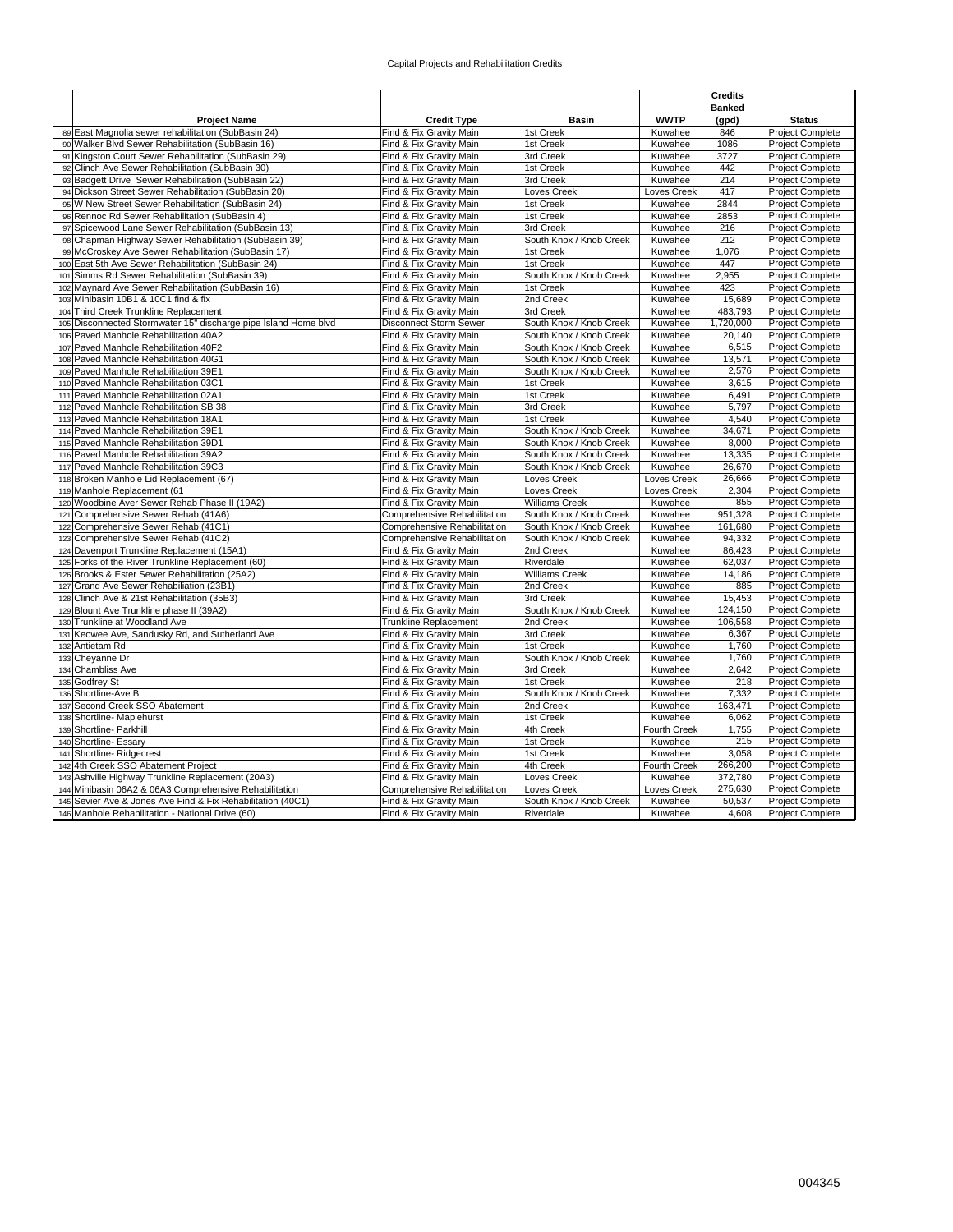**Appendix B** 

**SSOs**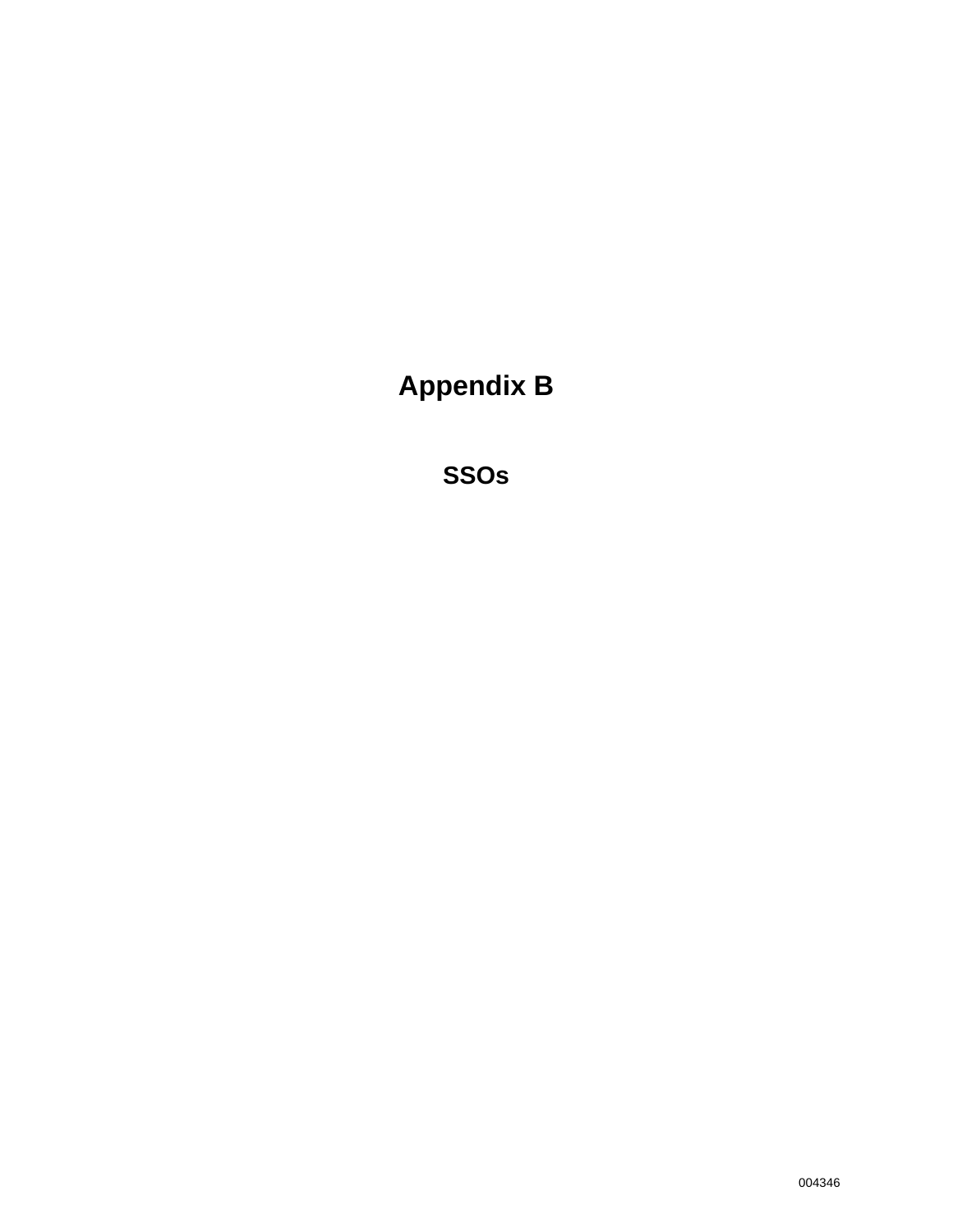#### SSOs

|                    |                     |                                  | 5          |                       | $\mathbf{z}$            |                                   |                                                                                                          |                        |                                                                                                            | 12                                  |                                  | 14                                       |                        |                                        |
|--------------------|---------------------|----------------------------------|------------|-----------------------|-------------------------|-----------------------------------|----------------------------------------------------------------------------------------------------------|------------------------|------------------------------------------------------------------------------------------------------------|-------------------------------------|----------------------------------|------------------------------------------|------------------------|----------------------------------------|
| Date               | Time                | Street # Street                  |            | Watershed             | Rasi                    | <b>Overflow Location</b>          | Pathway                                                                                                  | <b>Receiving Water</b> | <b>Cause of SSO/KUB Response</b>                                                                           | <b>Total</b><br>Volume<br>(Gallons) | Recovered<br>Volume<br>(Gallons) | Non-<br>Recovered<br>Volume<br>(Gallons) | <b>Duration (Hours</b> | <b>Unpermitted</b><br><b>Discharge</b> |
|                    | 1/6/2010 3:45 PM    | 905 KERMIT DRIVE                 | KUW        | Second Creek          |                         | MH 4-36                           | Pavement to Ditch to Soil Saturation                                                                     |                        | The sewer main was flushed to remove the blockage caused by grease.                                        | 1.080                               |                                  | 1.080                                    |                        | No                                     |
|                    | 1/18/2010 3:45 PM   | 1712 POLKWRIGHT LANE             | EC.        | Fourth Creek          | 37                      | <b>Residential Grinder Pump</b>   | Wet Well to Soil Saturation                                                                              |                        | There was an electrical failure of the residential grinder pump.                                           | - 5                                 |                                  | - 5                                      |                        | No                                     |
| 1/18/2010 8:26 PM  |                     | 229 LYNNWOOD DRIVE               | KUW        | <b>First Creek</b>    | $\overline{\mathbf{3}}$ | MH 2-98                           | Payement to Ditch to Soil Saturation                                                                     |                        | The sewer main was flushed to remove the blockage caused by grease and roots                               | 130                                 |                                  | 130                                      | 0.5                    | No                                     |
| 1/24/2010          | $10.11$ AM          | 5760 SANDIS LANE                 |            | Loves Creek           | 20                      | Influent Structure                | <b>Holston River</b>                                                                                     | <b>Holston River</b>   | There was a temporary electrical power failure at the WWTP during a high rainfall event.                   | 190.000                             |                                  | 190.000                                  | 0.75                   | Yes                                    |
| 1/24/2010 12:09 PM |                     | 304 SEVENTH AVENUE               | KUW        | <b>First Creek</b>    | 18                      | MH 15                             | Soil Saturation                                                                                          |                        | Rainfall in the area produced L& Land high flows in sewer mains                                            | 90                                  |                                  | 90                                       | $\mathbf{r}$           | No                                     |
| 1/24/2010          | 5:32 PM             | 1109 BIDDLE STREET               | KUW        | <b>Williams Creek</b> | 25                      | Lateral Cleanout & BBL            | Soil Saturation and BBI                                                                                  |                        | The sewer main was flushed to remove the blockage caused by roots and influenced by heavy rainfall.        | 1.000                               |                                  | 1.000                                    |                        | No                                     |
| 1/24/2010          | 6:40 PM             | 1500 LYONS BEND ROAD             |            | Fourth Creek          |                         | Influent Structure & MLSS Wetwell | Convevance to Fourth Creek Embayment and Wetwell to Ground to Storm Drain to Tennessee River             | <b>Tennessee River</b> | Rainfall in the area produced   &   and high flows in sewer mains                                          | 74,000                              |                                  | 74.000                                   | 1.62                   | Yes                                    |
| 1/24/2010          | 6:46 PM             | 2536 CECIL AVENUE                | KIM        | <b>First Creek</b>    | 18                      | MH 30-11                          | Payement to Storm Drain to Ditch at Railroad Tracks and Soil Saturation                                  |                        | Rainfall in the area produced   &   and high flows in sewer mains.                                         | 138.060                             |                                  | 138.060                                  | - 8                    | <b>No</b>                              |
|                    | 1/24/2010 7:33 PM   | 2414 BERNHURST DRIVE             | KUW        | <b>First Creek</b>    | $\overline{4}$          | MH 18-58, 18-54 & 18-53           | Payement to Ditch to Soil Saturation                                                                     |                        | The sewer main was flushed to remove the unknown blockage and influenced by heavy rainfall.                | 5.550                               |                                  | 5.550                                    | 10                     | No                                     |
| 1/25/2010          | 8:08 AM             | 7100 ROTHERWOOD DRIVE            |            | Fourth Creek          | 36                      | MH 32, 33, 34 & 36                | Ditch to Unnamed Tributary to Fourth Creek                                                               | Fourth Creek           | Rainfall in the area produced I & I and high flows in sewer mains                                          | 41.575                              |                                  | 41.575                                   | ີາຂ                    | Yes                                    |
| 1/25/2010 8:33 AM  |                     | 6621 CLINTON HIGHWAY             | KUW        | <b>Third Creek</b>    | 50                      | Air Release Valve                 | Soil Saturation                                                                                          |                        | The air release valve malfunctioned resulting in an SSO.                                                   | 190                                 |                                  | 190                                      | $\overline{2}$         | No.                                    |
| 1/25/2010          | 8:40 AM             | 1210 MOODY AVENUE                | KUW        | South Knoxville       | 40                      | MH 39                             | Soil Saturation and Swale to Baker Creek                                                                 | <b>Baker Creek</b>     | Rainfall in the area produced   &   and high flows in sewer mains.                                         |                                     |                                  | Unknown                                  | Unknown                | Yes                                    |
| 1/25/2010          | 9:05 AM             | 608 WALKER SPRINGS ROAD          |            | Fourth Creek          | 32A                     | <b>MH 77</b>                      | Soil Saturation and Swale to Ten Mile Creek                                                              | Ten Mile Creek         | Rainfall in the area produced   &   and high flows in sewer mains                                          | 95.580                              |                                  | 95.580                                   |                        | Yes                                    |
| 1/25/2010          | $9.10 \text{ AM}$   | 2004 ED SHOUSE ROAD              | KUW        | <b>Third Creek</b>    | 13                      | <b>Diversion Structure</b>        | Ground to Soil Saturation and Third Creek                                                                | <b>Third Creek</b>     | Rainfall in the area produced   &   and high flows in sewer mains                                          | 21.600                              |                                  | 21.600                                   | $\overline{A}$         | Yes                                    |
|                    | 1/25/2010 9:45 AM   | 1411 DAVANNA STREET              | KUW        | Second Creek          | 15                      | MH 8                              | Payement to Ditch to Storm Drain to Second Creek and Soil Saturation                                     | Second Creek           | Rainfall in the area produced   &   and high flows in sewer mains                                          | 200                                 | 200                              | Unknown                                  | Unknown                | Yes                                    |
| 1/25/2010          | 10:11 AM            | 3741 FAKERS STREET               | KUW        | South Knoxville       | 40                      | MH 47                             | Soil Saturation and Swale to Baker Creek                                                                 | <b>Baker Creek</b>     | Rainfall in the area produced I & I and high flows in sewer mains.                                         |                                     |                                  | Unknown                                  | Unknown                | Yes                                    |
| 1/25/2010          | 2:15 PM             | 5546 WILKERSON ROAD              | KUW        | <b>Third Creek</b>    | <b>Q</b>                | Lateral Cleanout                  | Soil Saturation                                                                                          |                        | Rainfall in the area produced   &   and high flows in sewer mains                                          | - 5                                 |                                  | - 5                                      |                        | No                                     |
|                    | 1/26/2010 12:38 PM  | 4713 OLD BROADWAY                | KUW        | <b>First Creek</b>    | 8                       | MH 2                              | Soil Saturation and Swale to First Creek                                                                 | <b>First Creek</b>     | Rainfall in the area produced   &   and high flows in sewer mains                                          | 3.400                               |                                  | 3.400                                    | 12                     | Yes                                    |
| 1/27/2010          | $10.16 \text{ A}$ M | 4600 UPCHURCH ROAD               | KUW        | <b>First Creek</b>    |                         | MH 45                             | Soil Saturation                                                                                          |                        | Rainfall in the area produced   &   and high flows in sewer mains                                          | 105                                 |                                  | 105                                      |                        | No                                     |
|                    | 1/27/2010 9:57 PM   | 4611 KINGSTON PIKE               | KUW        | <b>Third Creek</b>    | 34                      | Broken Sewer Main                 | Soil Saturation                                                                                          |                        | There was a collapsed portion of the sewer main.                                                           | 1.000                               | 500                              | 500                                      |                        | No                                     |
| 1/28/2010          | 5:31 PM             | 702 FAST INSKIP DRIVE            | KUW        | <b>First Creek</b>    | $\overline{7}$          | MH 29-63                          | Soil Saturation                                                                                          |                        | The sewer main was flushed to remove the blockage caused by debris                                         | 410                                 |                                  | 410                                      |                        | <b>No</b>                              |
| 2/2/2010           | 4:28 PM             | 2706 MYNDERSE AVENUE             | KUW        | <b>Third Creek</b>    | 22                      | MH 18-3                           | Pavement to Swale to Third Creek and Soil Saturation                                                     | <b>Third Creek</b>     | Rainfall in the area produced I & I and high flows in sewer mains.                                         | 1.000                               |                                  | 1.000                                    |                        | Yes                                    |
| 2/4/2010           | 6:25 PM             | 4025 THORNWOOD ROAD              | KUW        | <b>Third Creek</b>    | $-13$                   | MH 17-92                          | Soil Saturation                                                                                          |                        | The sewer main was flushed to remove the blockage caused by grease and roots                               | 250                                 |                                  | 250                                      |                        | No                                     |
| 2/5/2010           | 7:32 AM             | 2706 MYNDERSE AVENUE             | KUW        | <b>Third Creek</b>    | 22                      | MH 18-3                           | Payement to Swale to Third Creek and Soil Saturation                                                     | <b>Third Creek</b>     | Rainfall in the area produced   &   and high flows in sewer mains.                                         | 11.500                              |                                  | 11.500                                   |                        | Yes                                    |
| 2/5/2010           | $10:45 \text{ AU}$  | 7104 ROTHERWOOD DRIVE            |            | Fourth Creek          | 36                      | MH 34                             | Ditch to Unnamed Tributary to Fourth Creek                                                               | Fourth Creek           | Rainfall in the area produced   &   and high flows in sewer mains.                                         | 51.015                              |                                  | 51.015                                   |                        | Yes                                    |
|                    | 2/5/2010 11:46 AM   | 2621 BRAGG STREET                | KUW        | <b>Third Creek</b>    | 22                      | MH 21-123                         | Pavement to Storm Drain to East Fork                                                                     | East Fork              | The sewer main was flushed to remove the blockage caused by debris and influenced by heavy rainfall.       | 60                                  |                                  | 60                                       | 1.5                    | Yes                                    |
| 2/5/2010           | 5:15 PM             | 2430 HIGHLAND DRIVE              | KIM        | <b>First Creek</b>    | $\overline{4}$          | <b>Lateral Cleanout</b>           | Ground to Soil Saturation and First Creek                                                                | <b>First Creek</b>     | The sewer main was flushed to remove the blockage caused by debris and influenced by heavy rainfall.       | 2.290                               |                                  | 2.290                                    | 1.5                    | Yes                                    |
|                    | 2/10/2010 6:25 PM   | 800 BENNETT PLACE                |            | Fourth Creek          | 32B                     | <b>Broken Pipe</b>                | Ditch to Ten Mile Creek                                                                                  | Ten Mile Creek         | There was a collapsed portion of the sewer main.                                                           | 45,900                              |                                  | 45,900                                   |                        | Yes                                    |
| 2/12/2010          | $9:00$ AM           | 8560 WESTLAND DRIVE              |            | <b>Fourth Creek</b>   | 42                      | Air Release Valve                 | Ground to Pavement to Storm Drain to Soil Saturation and Recovery                                        |                        | The air release valve malfunctioned resulting in an SSO.                                                   | 4.155                               | - 25                             | 4.130                                    | 1.5                    | No                                     |
| 2/14/2010          | $9:05$ PM           | 302 LINGBURTON AVENUE            |            | <b>Loves Creek</b>    | - 20                    | Lateral Cleanout                  | Lateral Cleanout to Soil Saturation                                                                      |                        | There was a mechanical failure of the residential grinder pump.                                            | - 5                                 |                                  | -5                                       |                        | No                                     |
| 2/15/2010          | 5:35 PM             | 100 THIRTFFNTH STRFFT            | KUW        | Second Creek          | - 23                    | <b>Broken Sewer</b>               | Sidewalk to Swale to Storm Drain to Second Creek and Sidewalk to Pavement to Storm Drain to Second Creek | Second Creek           | There was a collapsed portion of the sewer main.                                                           | 100                                 |                                  | 100                                      |                        | Yes                                    |
| 2/19/2010          | 2:55 PM             | 6410 SOUTH NORTHSHORE DRIVE      |            | Fourth Creek          | - 37                    | MH 8                              | Ground to Fourth Creek                                                                                   | Fourth Creek           | Rainfall in the area produced I & I and high flows in sewer mains.                                         |                                     |                                  | Unknown                                  | Unknown                | Yes                                    |
| 2/21/2010          | $2.50$ PM           | 5713 MILLERTOWN PIKE             |            | <b>Loves Creek</b>    | - 6                     | <b>Broken Sewer</b>               | Soil Saturation                                                                                          |                        | There was an SSO caused by a leaking low pressure sewer pipe                                               | - 5                                 |                                  | - 5                                      | 15                     | No.                                    |
|                    | 3/7/2010 12:45 PM   | 3403 VALLEY VIEW DRIVE           | KUW        | <b>First Creek</b>    | - 8                     | MH 9-86                           | Pavement to Soil Saturation                                                                              |                        | There was an SSO caused by a defective cured-in-place sewer pipe.                                          | 1.590                               |                                  | 1.590                                    | 15                     | No                                     |
| 3/8/2010           | 7:30 PM             | 1904 SANDERSON ROAD              | KUW        | <b>Third Creek</b>    | 28                      | MH 16-27                          | Soil Saturation                                                                                          |                        | The sewer main was flushed to remove the blockage caused by debris and the protruding lateral was trimmed. | 50                                  |                                  | 50                                       |                        | No                                     |
| 3/10/2010          | $R:45$ AM           | 955 KNOXVILLE COLLEGE DRIVE      | KUW        | <b>Third Creek</b>    | 22                      | MH 6-78                           | Ditch to Soil Saturation                                                                                 |                        | The sewer main was flushed to remove the blockage casused by vandalism                                     | 1.250                               |                                  | 1.250                                    |                        | No                                     |
| 3/10/2010          | 2:15 PM             | 6024 BROOKVALE LANE              |            | <b>Fourth Creek</b>   | 33                      | MH 15                             | Ground to Fourth Creek and Soil Saturation                                                               | <b>Fourth Creek</b>    | Rainfall in the area produced I & I and high flows in sewer mains.                                         | Unknown                             |                                  | Unknown                                  | Unknown                | Yes                                    |
| 3/12/2010          | 6:57 PM             | 4804 BAY STREET                  | <b>KUW</b> | <b>Third Creek</b>    | 13                      | MH 34-31                          | Soil Saturation                                                                                          |                        | The sewer main was flushed to remove the blockage caused by debris.                                        | 230                                 |                                  | 230                                      |                        | No                                     |
| 3/17/2010 10:00 AM |                     | 2217 MARTIN LUTHER KING JR DRIVE | KUW        | <b>First Creek</b>    | 24                      | MH 6-152 & Privately Owned        | Privately Owned Manhole to Soil Saturation and Manhole to Payement to Storm Drain to Soil Saturation     |                        | The sewer main was flushed to remove the blockage caused by debris.                                        | 530                                 |                                  | 530                                      | 0.5                    | N <sub>0</sub>                         |
|                    | 3/18/2010 12:23 PM  | 5732 TENNYSON DRIVE              |            | Fourth Creek          | 32A                     | MH 49-182                         | Manhole to Retention Basin to Ditch to Soil Saturation and Recovery                                      |                        | The sewer main was flushed to remove the blockage caused by debris                                         | 20.825                              | 2.000                            | 18.825                                   | 168 Intermittent       | No                                     |
| 3/19/2010          | 10:05 AM            | 5218 BENT RIVER BOULEVARD        | FC.        | Fourth Creek          | 43                      | <b>Residential Grinder Pump</b>   | Wetwell to Soil Saturation                                                                               |                        | There was a mechanical failure of the residential grinder pump.                                            | 22                                  |                                  | - 20                                     |                        | No                                     |
|                    | 3/19/2010 9:21 PM   | 6549 CREEKHEAD DRIVI             | FC.        | Fourth Creek          | 32A                     | MH 49-2                           | Manhole to Ditch to Ten Mile Creek                                                                       | Ten Mile Creek         | The sewer main was flushed to remove the blockage caused by debris                                         | 2.030                               | 1.000                            | 1.030                                    | 0.5                    | Yes                                    |
|                    | 3/23/2010 8:18 AM   | 2004 NEYLAND DRIVE               | KUW        | Second Creek          | 35A                     | MH <sub>1</sub>                   | <b>Tennessee River</b>                                                                                   | <b>Tennessee River</b> | There was an SSO caused by temporary electrical power failure                                              | 50.000                              |                                  | 50.000                                   | 0.05                   | Yes                                    |
|                    |                     |                                  |            |                       |                         |                                   |                                                                                                          |                        |                                                                                                            |                                     |                                  |                                          |                        |                                        |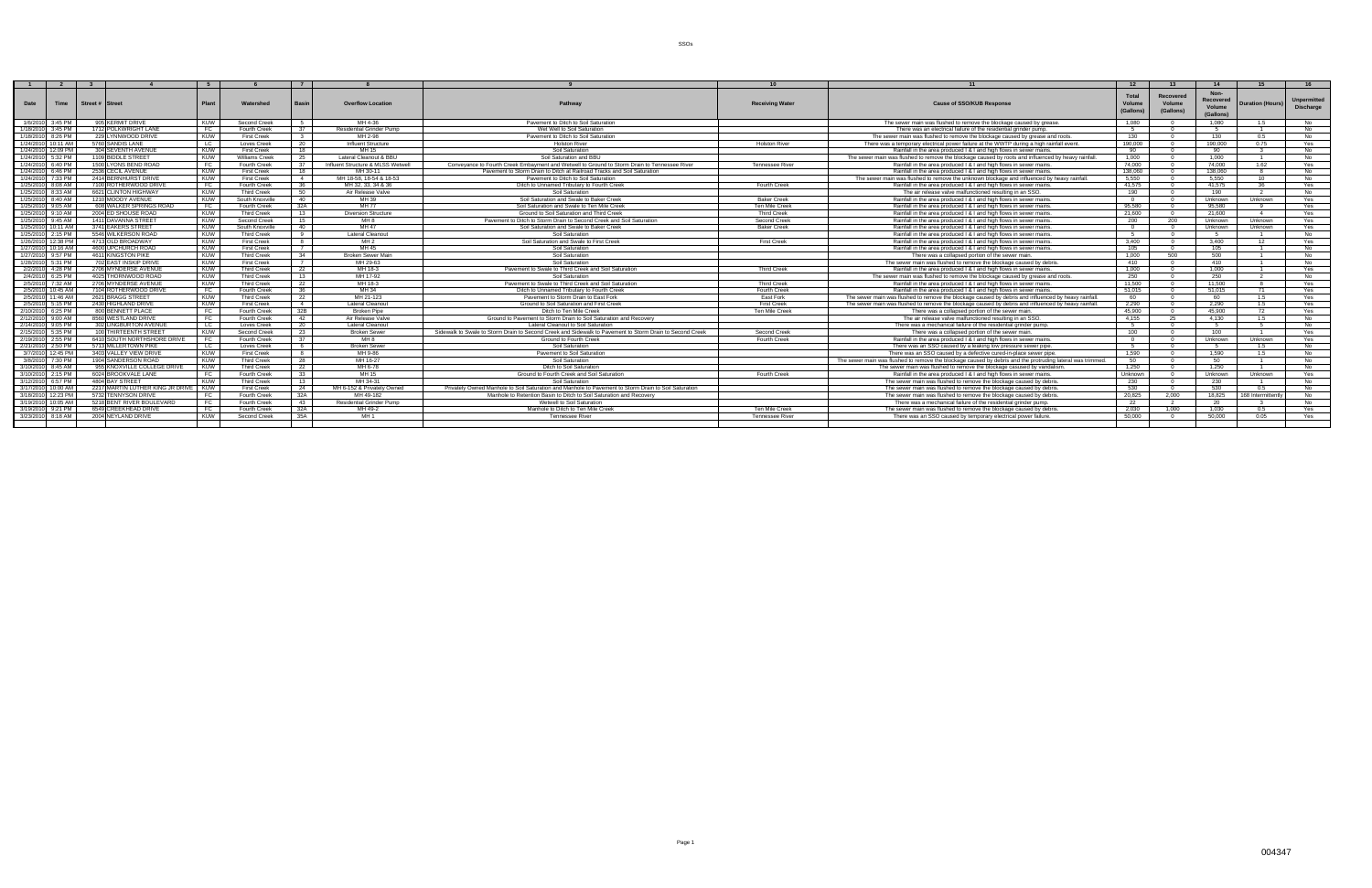# **Appendix C**

**Building Backups**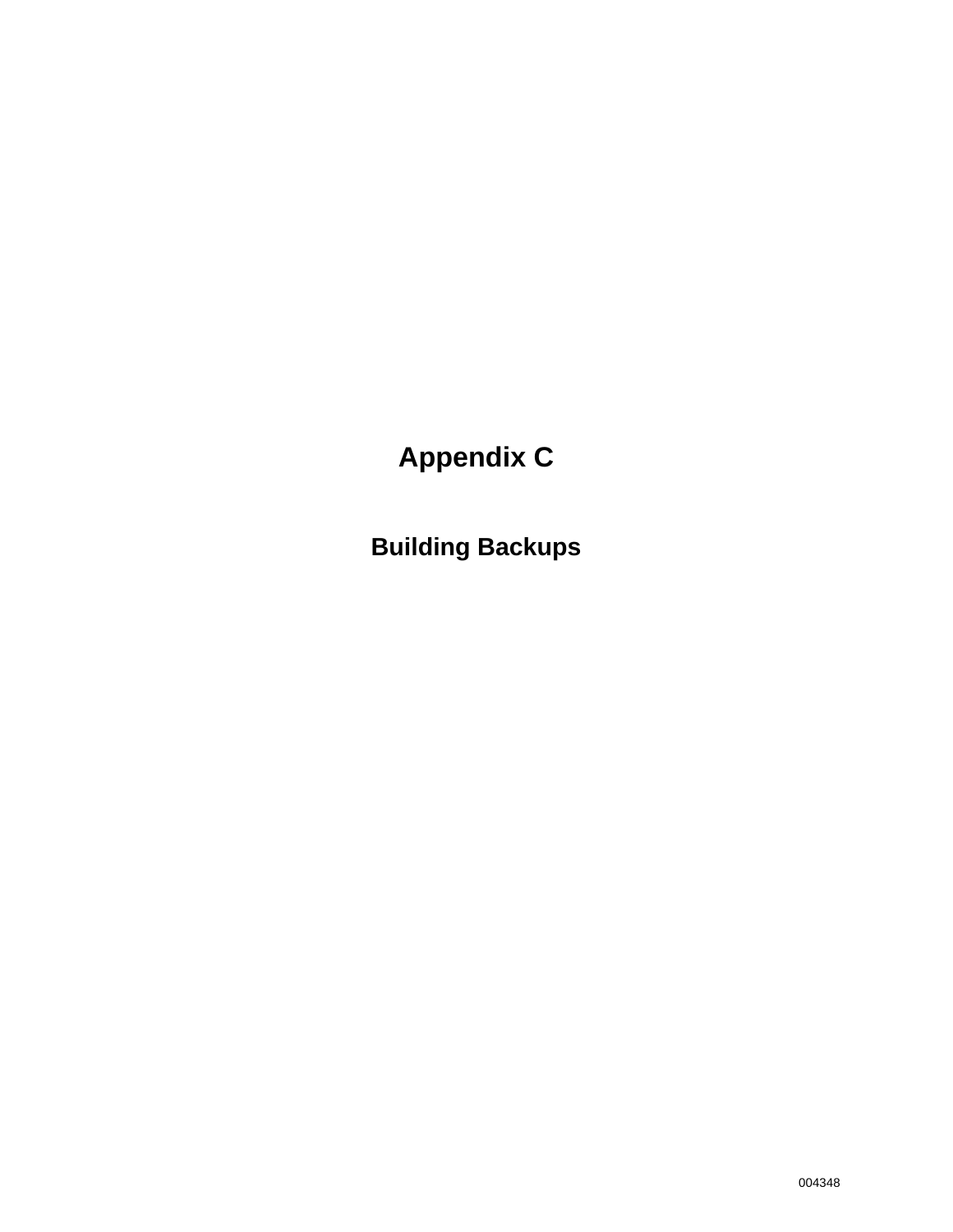BBUs

| <b>Date</b>        | <b>Time</b>       | Street # Street |                        | <b>Plant</b> | Watershed          | <b>Basin</b> | <b>Overflow Location</b> | <b>Volume</b><br><b>Cause of SSO/KUB Response</b><br>(Gallons)                |      | Recovered<br>Volume<br>(Gallons) | Non-<br>Recovered<br>Volume<br>(Gallons) | <b>Duration</b><br>(Hours) |
|--------------------|-------------------|-----------------|------------------------|--------------|--------------------|--------------|--------------------------|-------------------------------------------------------------------------------|------|----------------------------------|------------------------------------------|----------------------------|
|                    | 2/3/2010 12:09 PM |                 | 5401 GREENCREST ROAD   | <b>KUW</b>   | <b>First Creek</b> |              | <b>BBU</b>               | The sewer main was flushed to remove the blockage caused by roots.            |      |                                  |                                          |                            |
| 2/26/2010 10:30 AM |                   |                 | 4337 FOUNTAIN DRIVE    | <b>KUW</b>   | <b>Third Creek</b> | 13           | <b>BBU</b>               | The BBU caused by sewer main cleaning.                                        | 0.25 | 0.25                             |                                          | 0.02                       |
| 2/26/2010 2:16 PM  |                   |                 | 1127 MAGNET PLACE      | <b>KUW</b>   | Willams Creek      | 31           | <b>BBU</b>               | The sewer main was flushed to remove the blockage caused by roots and grease. | 33   |                                  |                                          |                            |
| 3/29/2010 2:47 PM  |                   |                 | 319 ECHODALE LANE      | <b>KUW</b>   | South Knoxville    | 41           | <b>BBU</b>               | The sewer main was flushed to remove the blockage caused by roots.            |      |                                  |                                          |                            |
| 3/30/2010 11:50 AM |                   |                 | 2924 SUTHERLAND AVENUE | <b>KUW</b>   | <b>Third Creek</b> | 28           | <b>BBU</b>               | The BBU caused by sewer main flushing to remove a blockage in the sewer main. |      |                                  |                                          | 0.05                       |
|                    |                   |                 |                        |              |                    |              |                          |                                                                               |      |                                  |                                          |                            |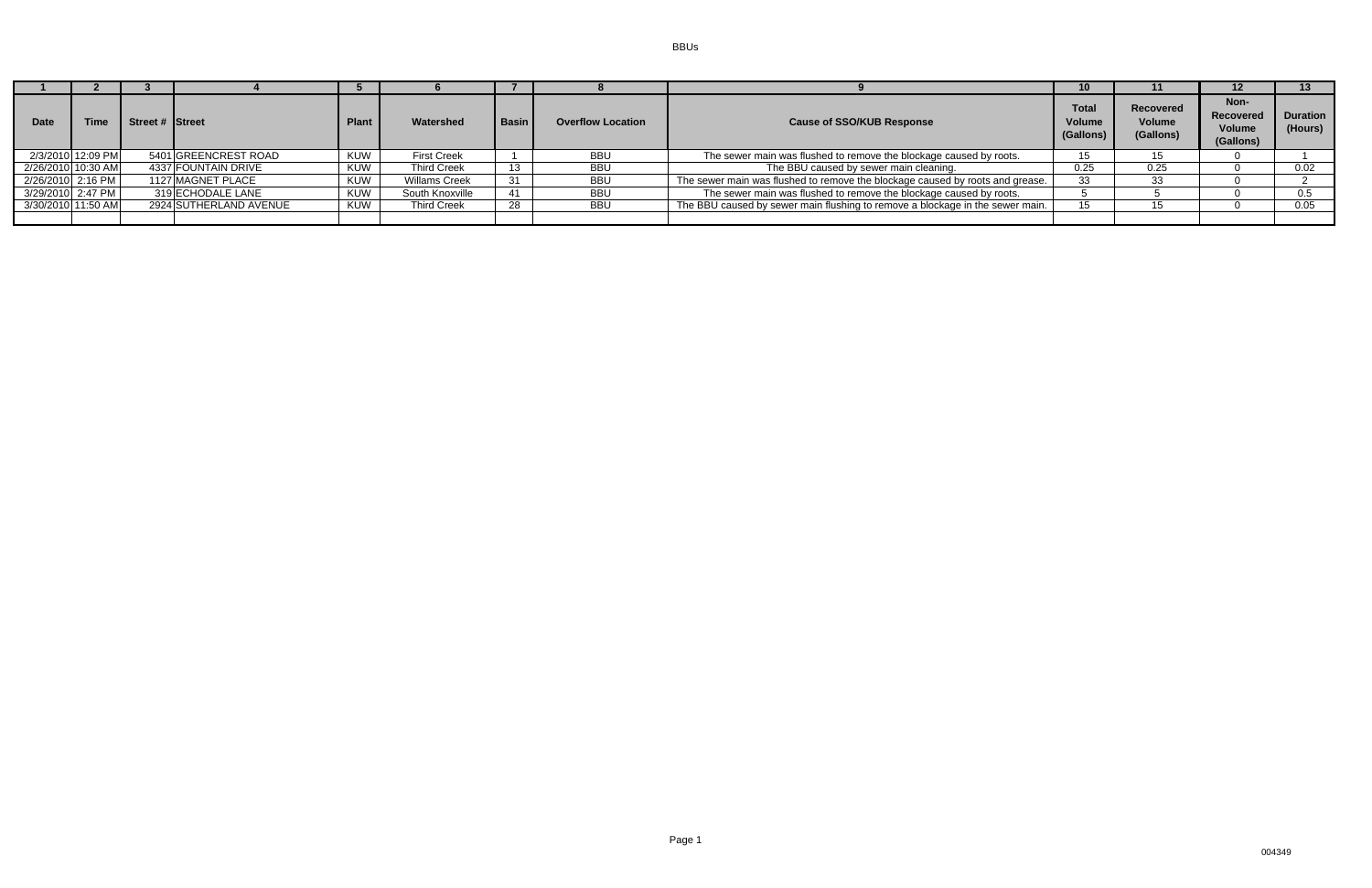# **Appendix D**

**Water Quality Monitoring Program Sampling Results**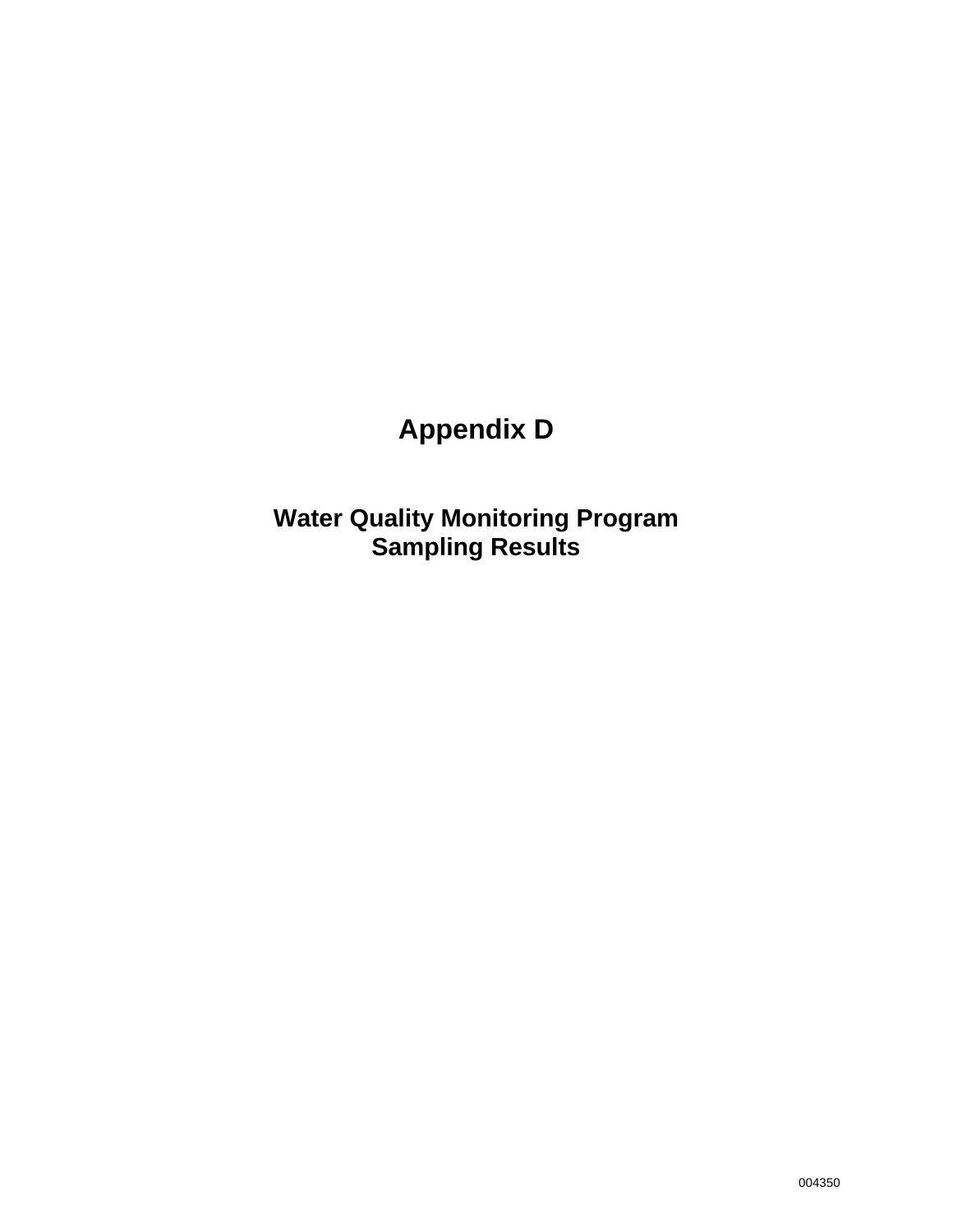

**1/1/2010 3/31/2010 Through**

**Knoxville Utilities Board**

#### Water Quality Laboratory Debbie Ailey, Lab Supervisor 835 East Jackson AvenueKnoxville, Tennessee 37915 (865) 594-8286 Fax: (865)594-8245

Creek Mile # Sample Date Sample Time pH Sample Temp (C) Dissolved Oxygen (mg/l) Fecal Coliform (CFU/100 ml) E. Coli (MPN) Precipitation Event**Status** Total **Bacteroides** (mg/L) Human **Bacteroides** (mg/L) **First Creek** 1.74 1/20/2010 10:14 8.2 11 10 160 180 N/AN/A Wet R 2.57 1/20/2010 10:05 8.3 12 10 72 110 N/AN/A Wet R 6.33 1/20/2010 09:50 7.8 14 8.7 290 330 N/AN/A Wet R 1.74 2/12/2010 09:56 8.3 7 12 360 260 N/AN/A Wet R 2.57 2/12/2010 09:400 7.4 8 11 150 180 N/A N/A Wet R 6.33 2/12/2010 09:25 8.1 10 9.4 170 260 N/AN/A Wet R 1.74 3/8/2010 09:56 8.0 10 12 340 340 N/A'A N/A Dry R 2.57 3/8/2010 09:45 8.3 10 12 480 460 N/A'A N/A Dry R 6.33 3/8/2010 09:24 7.8 13 9.5 54 54 N/A'A N/A Dry R **Second Creek**0.30 1/27/2010 10:52 8.3 10 10 45 67 N/AN/A Wet  ${\sf R}$ 1.54 1/27/2010 09:35 7.8 10 10 90 100 N/AN/A Wet  $\mathsf{R}$ 5.76 1/27/2010 09:16 7.4 14 7.8 27 50 N/AN/A Wet  ${\sf R}$ 0.30 2/24/2010 10:58 8.6 10 11 9 130 N/AN/A Wet  ${\sf R}$ 1.54 2/24/2010 10:45 8.6 11 12 110 280 N/AN/A Wet R 5.76 2/24/2010 10:27 7.8 14 7.3 99 20 N/AN/A Wet  ${\sf R}$ 0.30 3/29/2010 12:27 8.2 12 11 210 520 N/AN/A Wet R 1.54 3/29/2010 12:17 8.1 13 10 490 820 N/AN/A Wet R 5.76 3/29/2010 11:58 7.4 15 6.6 36 150 N/AN/A Wet R

\*Status:  $I =$  Site Under Investigation,  $R =$  Reportable for monitoring purposes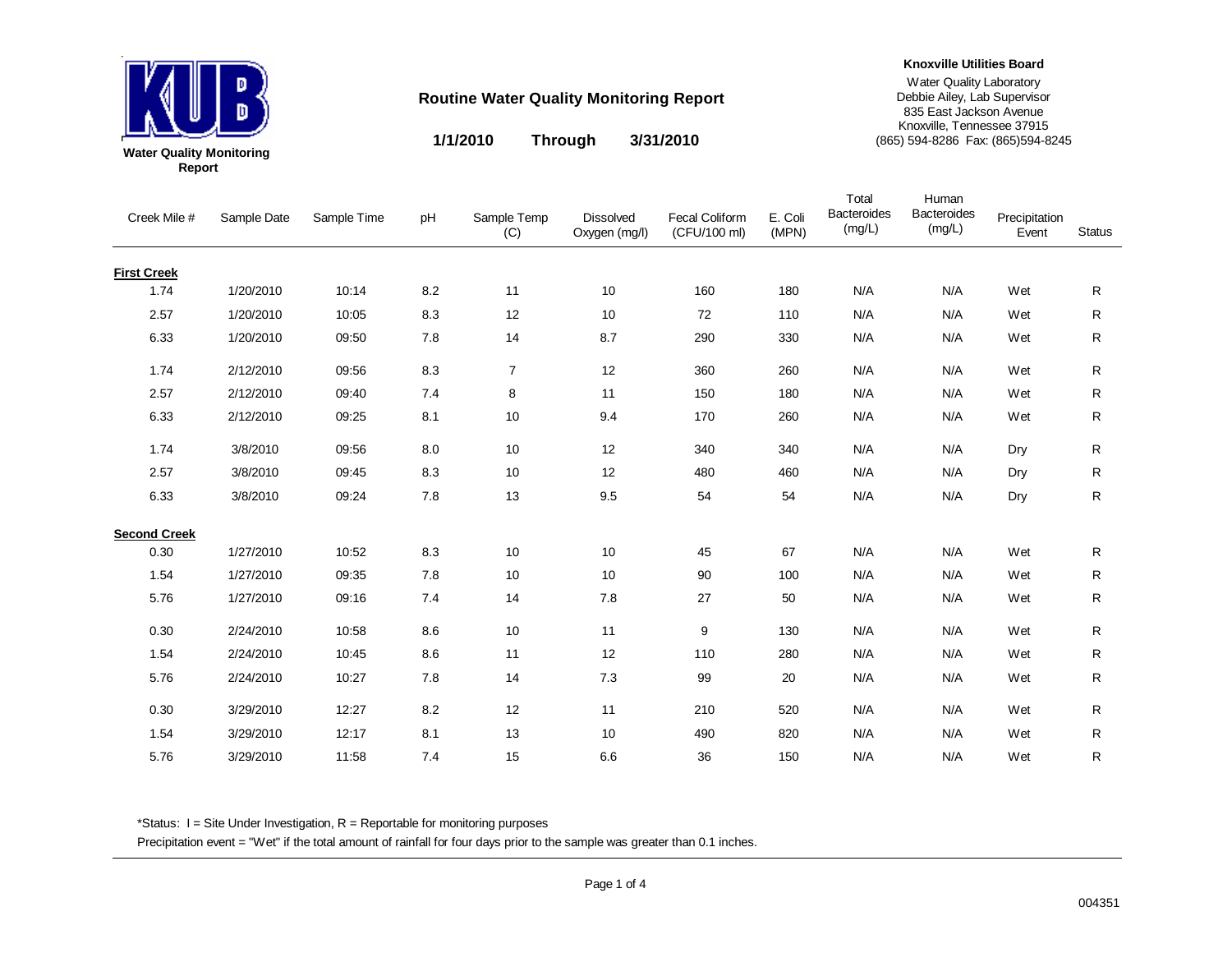

**Knoxville Utilities Board**

Water Quality Laboratory Debbie Ailey, Lab Supervisor 835 East Jackson Avenue Knoxville, Tennessee 37915 (865) 594-8286 Fax: (865)594-8245

**1/1/2010 3/31/2010Through**

| Creek Mile #        | Sample Date | Sample Time | pH  | Sample Temp<br>(C) | <b>Dissolved</b><br>Oxygen (mg/l) | <b>Fecal Coliform</b><br>(CFU/100 ml) | E. Coli<br>(MPN) | Total<br><b>Bacteroides</b><br>(mg/L) | Human<br>Bacteroides<br>(mg/L) | Precipitation<br>Event | <b>Status</b> |
|---------------------|-------------|-------------|-----|--------------------|-----------------------------------|---------------------------------------|------------------|---------------------------------------|--------------------------------|------------------------|---------------|
| <b>Third Creek</b>  |             |             |     |                    |                                   |                                       |                  |                                       |                                |                        |               |
| 0.87                | 1/21/2010   | 08:23       | 8.0 | 12                 | 9.3                               | 4800                                  | > 2400           | 40.9                                  | 14.3                           | Wet                    | R             |
| 2.08E               | 1/21/2010   | 08:35       | 8.2 | 11                 | 9.4                               | 4700                                  | 980              | 32.0                                  | 11.7                           | Wet                    | R             |
| 4.80W               | 1/21/2010   | 08:50       | 8.1 | 12                 | 9.1                               | 490                                   | 140              | N/A                                   | N/A                            | Wet                    | R             |
| 0.87                | 2/17/2010   | 09:45       | 8.4 | 8                  | 11                                | 170                                   | 120              | N/A                                   | N/A                            | Wet                    | R             |
| 2.08E               | 2/17/2010   | 09:26       | 8.4 | $\overline{7}$     | 11                                | 45                                    | 26               | N/A                                   | N/A                            | Wet                    | R             |
| 4.80W               | 2/17/2010   | 08:35       | 8.0 | 11                 | 9.4                               | 27                                    | 46               | N/A                                   | N/A                            | Wet                    | R             |
| 0.87                | 3/12/2010   | 09:35       | 8.1 | 12                 | 10                                | 94                                    | 180              | N/A                                   | N/A                            | Dry                    | R             |
| 2.08E               | 3/12/2010   | 08:54       | 8.1 | 13                 | 9.5                               | 150                                   | 280              | N/A                                   | N/A                            | Dry                    | R             |
| 4.80W               | 3/12/2010   | 09:10       | 7.8 | 13                 | 9.8                               | 36                                    | 67               | N/A                                   | N/A                            | Dry                    | R             |
| <b>Fourth Creek</b> |             |             |     |                    |                                   |                                       |                  |                                       |                                |                        |               |
| 1.75                | 1/14/2010   | 12:21       | 8.8 | 10                 | 11                                | 18                                    | 16               | N/A                                   | N/A                            | Dry                    | R             |
| 2.79                | 1/14/2010   | 12:47       | 8.4 | 11                 | 11                                | 99                                    | 84               | N/A                                   | N/A                            | Dry                    | R             |
| 3.29                | 1/14/2010   | 12:32       | 8.3 | 10                 | 12                                | 220                                   | 120              | N/A                                   | N/A                            | Dry                    | R             |
| 1.75                | 2/22/2010   | 12:17       | 8.1 | 11                 | 9.3                               | 560                                   | 440              | N/A                                   | N/A                            | Dry                    | R             |
| 2.79                | 2/22/2010   | 12:05       | 8.0 | 12                 | 9.3                               | 300                                   | 360              | N/A                                   | N/A                            | Dry                    | R             |
| 3.29                | 2/22/2010   | 11:53       | 8.0 | 12                 | 9.4                               | 270                                   | 200              | N/A                                   | N/A                            | Dry                    | R             |
| 1.75                | 3/17/2010   | 10:05       | 8.0 | 13                 | 9.3                               | 50                                    | 110              | N/A                                   | N/A                            | Wet                    | R             |
| 2.79                | 3/17/2010   | 09:45       | 7.9 | 14                 | 9.0                               | 90                                    | 13               | N/A                                   | N/A                            | Wet                    | R             |
| 3.29                | 3/17/2010   | 09:53       | 8.0 | 13                 | 9.7                               | 63                                    | 64               | N/A                                   | N/A                            | Wet                    | R.            |

\*Status:  $I =$  Site Under Investigation,  $R =$  Reportable for monitoring purposes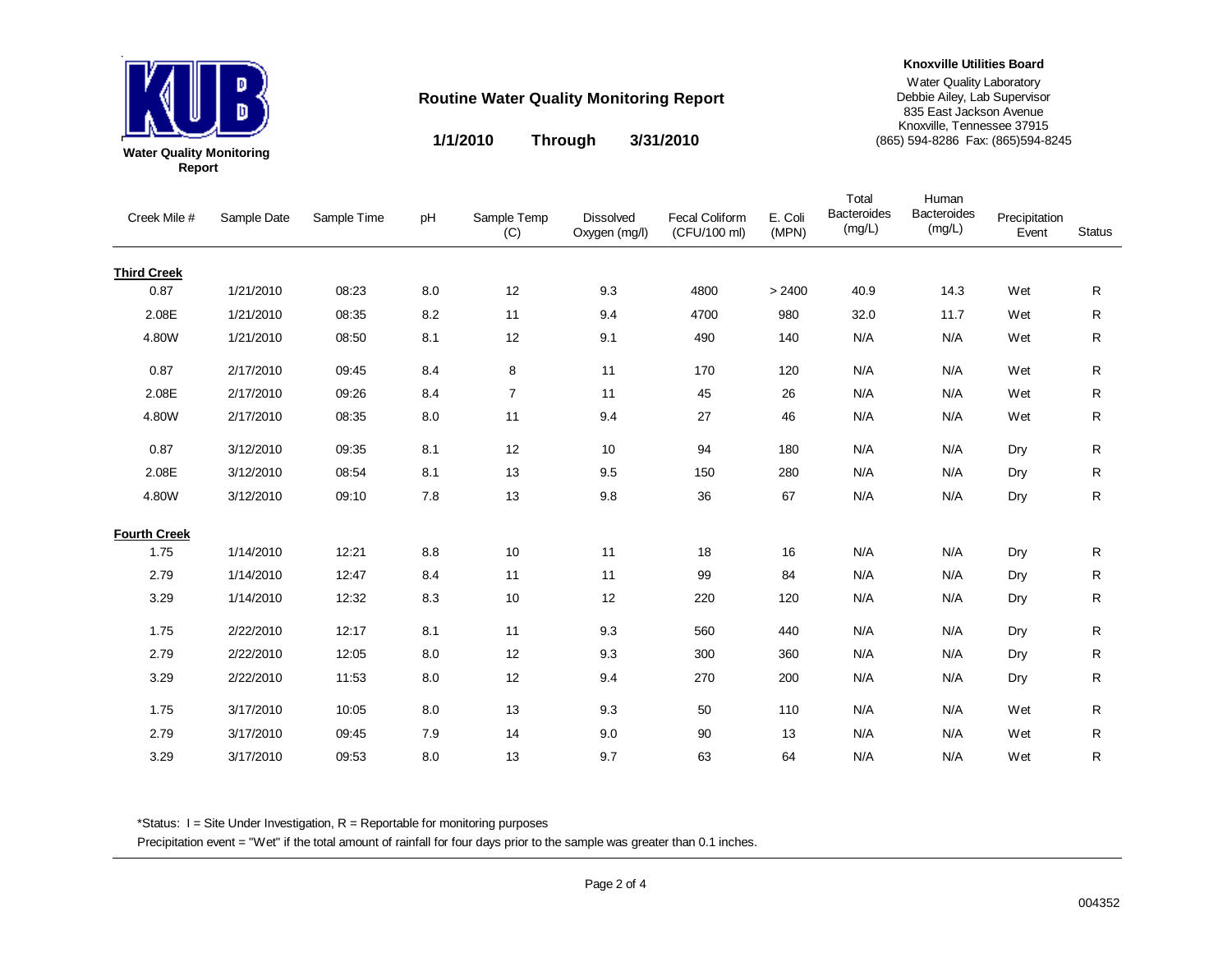

**1/1/2010 3/31/2010 Through**

**Knoxville Utilities Board**

#### Water Quality Laboratory Debbie Ailey, Lab Supervisor 835 East Jackson Avenue Knoxville, Tennessee 37915 (865) 594-8286 Fax: (865)594-8245

Creek Mile # Sample Date Sample Time pH Sample Temp (C) Dissolved Oxygen (mg/l) Fecal Coliform (CFU/100 ml) E. Coli (MPN) Precipitation Event**Status** Total **Bacteroides** (mg/L) Human **Bacteroides** (mg/L) **Baker Creek** 0.36 1/26/2010 10:16 7.9 9 10 9000 > 2400 46.5 41.0 Wet R0.53 1/26/2010 10:01 7.9 10 10 500 550 N/AN/A Wet R 1.45 1/26/2010 09:51 7.9 10 9.5 350 520 N/AN/A Wet R 0.36 2/24/2010 07:27 8.5 10 10 460 690 N/AN/A Wet R 0.53 2/24/2010 07:38 8.6 10 10 470 550 N/AN/A Wet R 1.45 2/24/2010 07:15 8.4 10 10 820 > 2400 N/AN/A Wet R 0.36 3/18/2010 11:15 8.1 12 11 460 410 N/A'A N/A Dry R 0.53 3/18/2010 11:25 8.2 12 11 440 490 N/A'A N/A Dry R 1.45 3/18/2010 11:00 8.0 12 10 580 920 N/A'A N/A Dry R **Goose Creek**0.40 1/11/2010 10:000 8.3 5 11 9 1 N/A N/A Wet  ${\sf R}$ 1.19E 1/11/2010 10:20 7.4 6 8.5 < 10 < 1 N/AN/A Wet  ${\sf R}$ 1.80E 1/11/2010 10:31 7.6 7 10 190 360 N/AN/A Wet  ${\sf R}$ 0.40 2/4/2010 09:36 8.0 9 9.8 < 10 2 N/AN/A Wet  ${\sf R}$ 1.19E 2/4/2010 09:26 7.8 11 10 9 < 1 N/AN/A Wet R 1.80E 2/4/2010 09:15 8.0 11 9.4 110 96 N/AN/A Wet  ${\sf R}$ 0.40 3/9/2010 10:40 7.6 11 10 < 10 2 N/A'A N/A Dry R 1.19E 3/9/2010 10:05 7.6 11 10 < 10 < 1 N/A'A N/A Dry R 1.80E 3/9/2010 10:17 8.0 11 10 270 360 N/A'A N/A Dry R

\*Status:  $I =$  Site Under Investigation,  $R =$  Reportable for monitoring purposes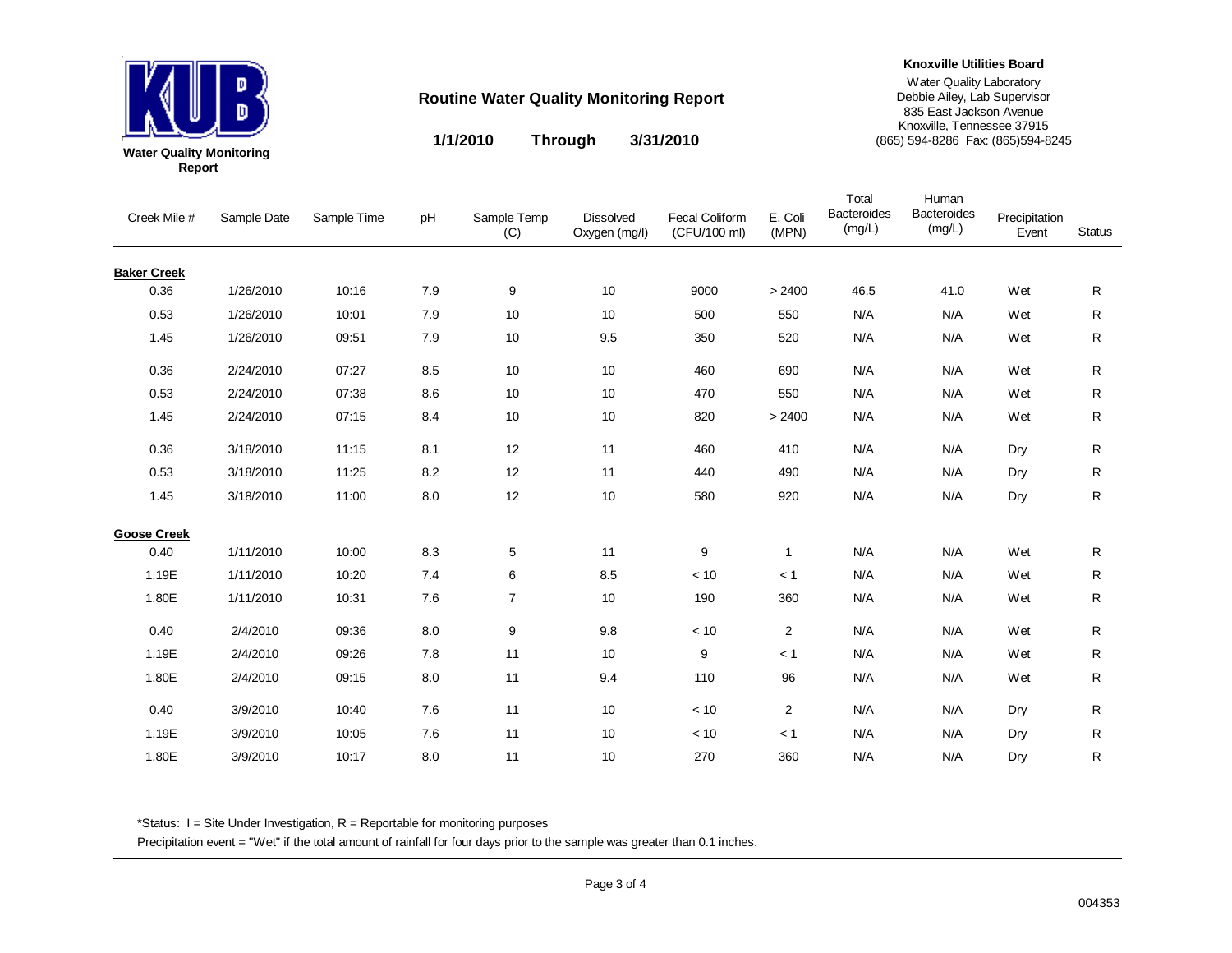

**1/1/2010 3/31/2010 Through**

**Knoxville Utilities Board**

#### Water Quality Laboratory Debbie Ailey, Lab Supervisor 835 East Jackson Avenue Knoxville, Tennessee 37915 (865) 594-8286 Fax: (865)594-8245

Creek Mile # Sample Date Sample Time pH Sample Temp (C) Dissolved Oxygen (mg/l) Fecal Coliform (CFU/100 ml) E. Coli (MPN) Precipitation Event**Status** Total **Bacteroides** (mg/L) Human **Bacteroides** (mg/L) **Loves Creek** 0.85 1/12/2010 10:12 8.3 7 11 180 140 N/A'A N/A Dry R 1.89 1/12/2010 09:56 8.0 9 9.4 45 96 N/A'A N/A Dry R 3.45 1/12/2010 09:42 8.5 7 11 170 110 N/A'A N/A Dry R 0.85 2/11/2010 11:21 8.1 9 10 72 74 N/AN/A Wet R 1.89 2/11/2010 11:07 7.9 10 8.8 18 29 N/AN/A Wet R 3.45 2/11/2010 10:55 8.2 6 11 < 10 23 N/AN/A Wet R 0.85 3/15/2010 11:27 7.9 11 10 68 120 N/AN/A Wet  $\mathsf{R}$ 1.89 3/15/2010 11:16 7.6 11 9.8 72 57 N/AN/A Wet R 3.45 3/15/2010 11:055 7.8 11 11 54 81 N/A N/A Wet  $\mathsf{R}$ **Williams Creek**0.89 1/11/2010 09:38 8.6 6 12 100 130 N/AN/A Wet  ${\sf R}$ 1.70 1/11/2010 09:21 8.7 7 10 45 110 N/AN/A Wet  ${\sf R}$ 2.02 1/11/2010 09:31 8.3 8 10 54 50 N/AN/A Wet  ${\sf R}$ 0.89 2/4/2010 09:55 8.0 10 10 160 150 N/AN/A Wet  ${\sf R}$ 1.70 2/4/2010 10:09 7.8 10 11 410 360 N/AN/A Wet R 2.02 2/4/2010 10:25 8.1 10 11 150 140 N/AN/A Wet  ${\sf R}$ 0.89 3/22/2010 09:57 7.9 11 8.4 340 260 N/AN/A Wet R 1.70 3/22/2010 09:48 7.9 14 8.4 600 520 N/AN/A Wet R 2.02 3/22/2010 09:37 7.7 14 8.7 1000 980 N/AN/A Wet R

\*Status:  $I =$  Site Under Investigation,  $R =$  Reportable for monitoring purposes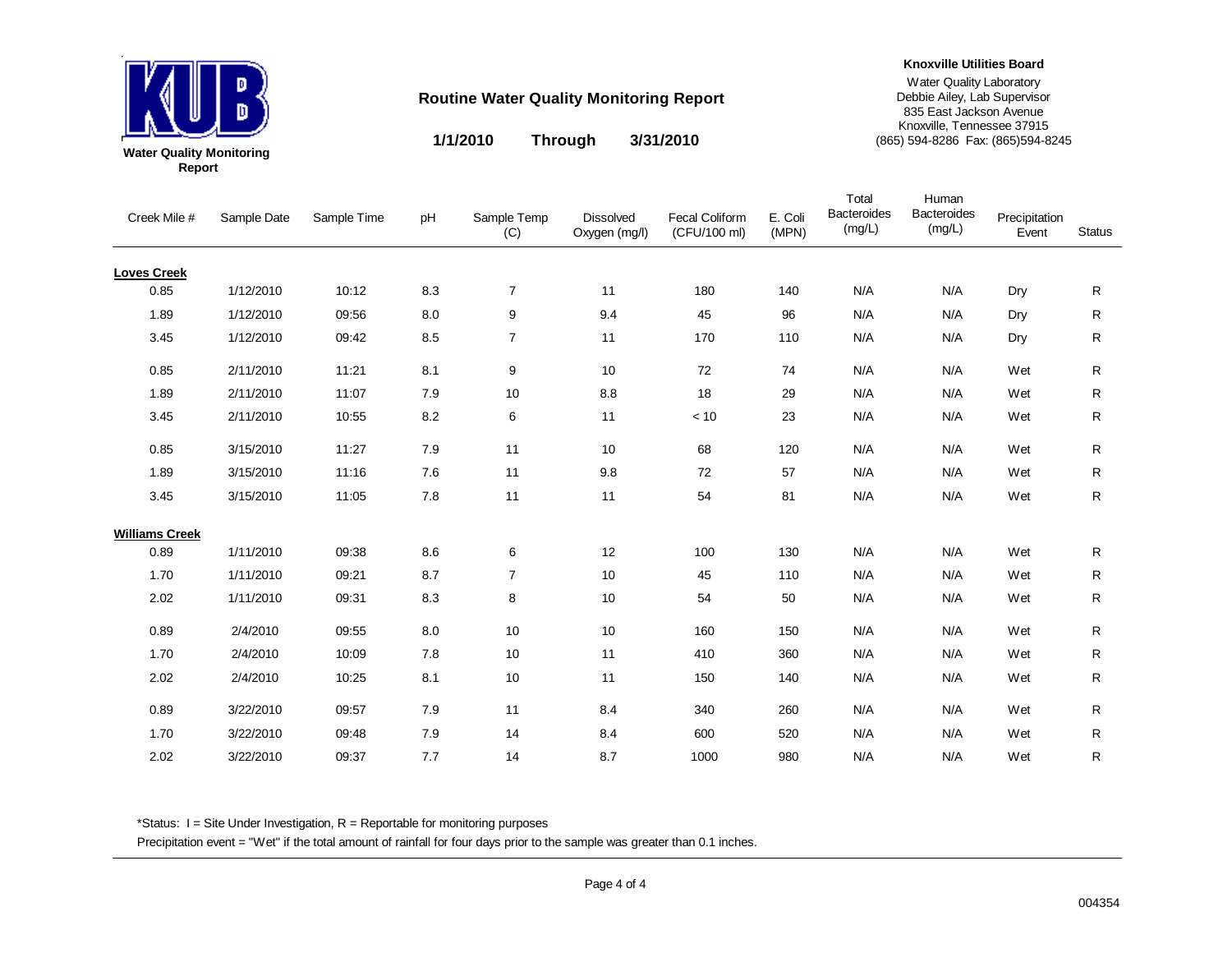Water Quality Monitoring Program

Investigative Water Quality Monitoring Report 01/01/2010 Through 03/31/2010

## **Table 1: First Creek Routine and Investigative Sampling**

|                              | <b>Collection</b> | <b>Collection</b> | <b>Dissolved</b> | Water         |          | Fecal           |         | Total  | Human        |
|------------------------------|-------------------|-------------------|------------------|---------------|----------|-----------------|---------|--------|--------------|
| <b>Sample Location</b>       | <b>Date</b>       | Time              | Oxygen           | Temp          | Water pH | <b>Coliform</b> | E. coli | Fecal  | <b>Fecal</b> |
|                              |                   |                   | (mg/L)           | $(^{\circ}C)$ |          | (CFU/100mL)     | (MPN)   | (mg/L) | (mg/L)       |
| Routine Site 1.74            | 12/10/2009        | 10:26             | 10               |               | 7.5      | 1800            | 1400    | 52.2   | 5.3          |
|                              |                   |                   |                  |               |          |                 |         |        |              |
| Routine Site 2.57            | 12/10/2009        | 9:47              |                  |               | 7.7      | 1500            | 2000    | 41.0   | < 5          |
|                              |                   |                   |                  |               |          |                 |         |        |              |
| 3404 Valley View Drive Above | 3/7/2010          | 14:20             | 16               | 12            | 8.4      | 36              | 52      | N/A    | N/A          |
|                              |                   |                   |                  |               |          |                 |         |        |              |
| 3404 Valley View Drive Below | 3/7/2010          | 14:27             | 14               | 12            | 8.5      | 36              | 37      | N/A    | N/A          |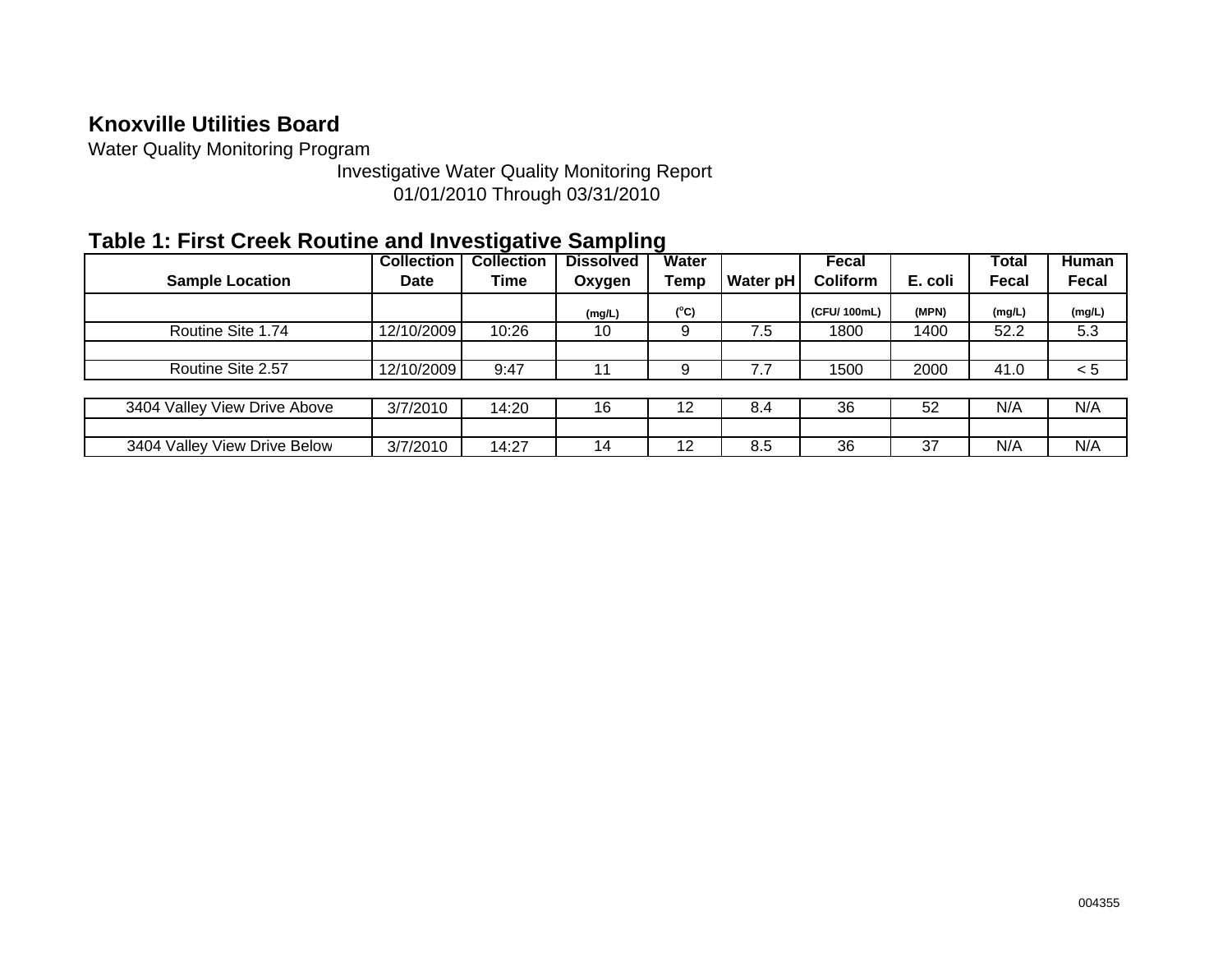Water Quality Monitoring Program

### Investigative Water Quality Monitoring Report 01/01/2010 Through 03/31/2010

## **Table 2: Fourth Creek Routine Sampling**

|                   |             | <b>Collection   Collection  </b> | <b>Dissolved</b> |                   |          |                       |         |                    |                    |
|-------------------|-------------|----------------------------------|------------------|-------------------|----------|-----------------------|---------|--------------------|--------------------|
|                   | <b>Date</b> | <b>Time</b>                      | Oxygen           | <b>Water Temp</b> | Water pH | <b>Fecal Coliform</b> | E. coli | <b>Total Fecal</b> | <b>Human Fecal</b> |
|                   |             |                                  | (mg/L)           | $(^{\circ}C)$     |          | (CFU/100mL)           | (MPN)   | (mg/L)             | (mg/L)             |
|                   |             |                                  |                  |                   |          |                       |         |                    |                    |
| Routine Site 1.75 | 12/2/2009   | 9:50                             | 9.9              | 10                | 7.8      | 5300                  | > 2400  | 27.5               | < 5                |
|                   |             |                                  |                  |                   |          |                       |         |                    |                    |
| Routine Site 2.79 | 12/2/2009   | 9:36                             | 9.9              | 10                | 7.8      | 4100                  | > 2400  | 40.5               | < ১                |
|                   |             |                                  |                  |                   |          |                       |         |                    |                    |
| Routine Site 3.29 | 12/2/2009   | 9:20                             | 9.7              | 10                | 8.7      | 9000                  | > 2400  | 31.8               | < 5                |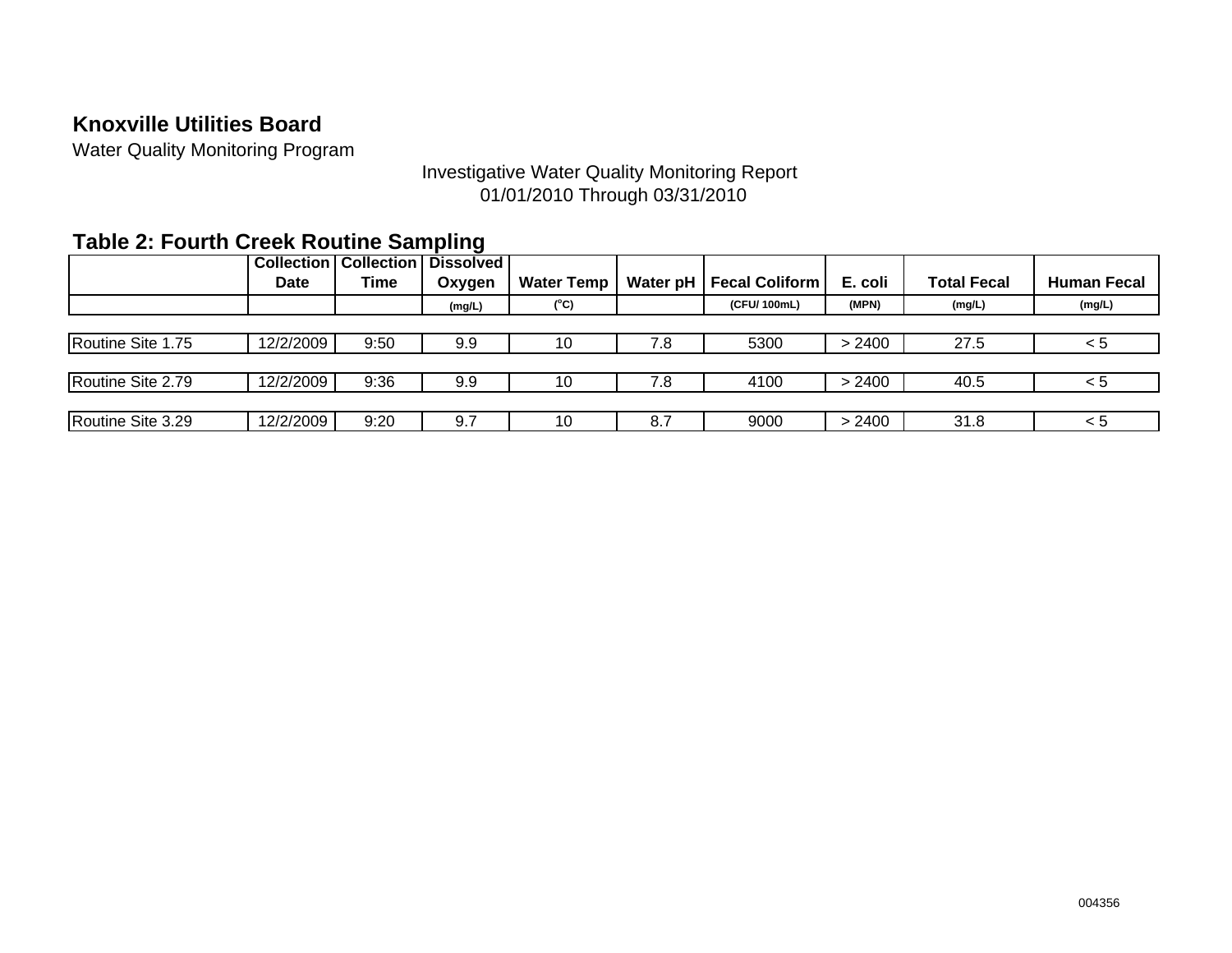Water Quality Monitoring Program

### Investigative Water Quality Monitoring Report 01/01/2010 Through 03/31/2010

## **Table 3: Baker Creek Routine and Investigative Sampling**

|                               |             | <b>Collection   Collection  </b> | <b>Dissolved</b> |                   |     |                           |         |                    |                    |
|-------------------------------|-------------|----------------------------------|------------------|-------------------|-----|---------------------------|---------|--------------------|--------------------|
|                               | <b>Date</b> | Time                             | Oxygen           | <b>Water Temp</b> |     | Water pH   Fecal Coliform | E. coli | <b>Total Fecal</b> | <b>Human Fecal</b> |
|                               |             |                                  | (mg/L)           | $(^{\circ}C)$     |     | (CFU/100mL)               | (MPN)   | (mg/L)             | (mg/L)             |
|                               | 1/26/2010   | 10:08                            | 10               |                   | 7.8 | 220                       | 290     | N/A                | N/A                |
| Left Bank Tributary, upstream | 2/24/2010   | 7:45                             |                  |                   | 8.6 | 640                       | 980     | N/A                | N/A                |
| from $0.36$                   | 3/18/2010   | 11:36                            | 10               | 10                | 8.2 | 670                       | 690     | N/A                | N/A                |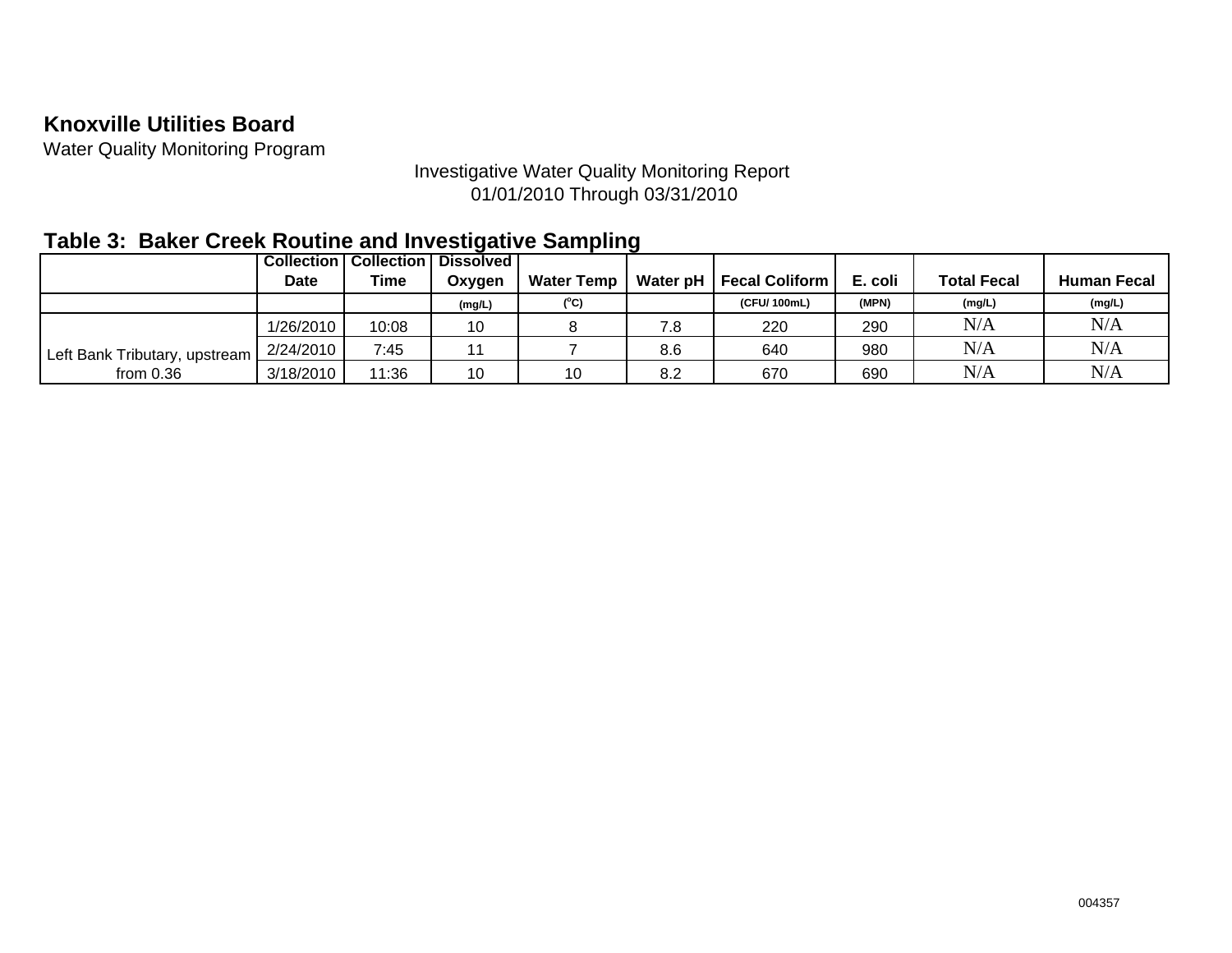Water Quality Monitoring Program

### Investigative Water Quality Monitoring Report 01/01/2010 Through 03/31/2010

## **Table 4: Second Creek Routine and Investigative Sampling**

|                           | <b>Collection</b> | <b>Collection</b> | <b>Dissolved</b> |                   | Water |                       |         |                    |                    |
|---------------------------|-------------------|-------------------|------------------|-------------------|-------|-----------------------|---------|--------------------|--------------------|
|                           | Date              | Time              | Oxygen           | <b>Water Temp</b> | pH    | <b>Fecal Coliform</b> | E. coli | <b>Total Fecal</b> | <b>Human Fecal</b> |
|                           |                   |                   | (mg/L)           | (°C)              |       | (CFU/100mL)           | (MPN)   | (mg/L)             | (mg/L)             |
| ~300 yards Upstream from  | 1/27/2010         | 9:10              | 8.5              | 12                | 8.3   | 36                    | 47      | N/A                | N/A                |
| Routine Site 5.76 (behind | 2/24/2010         | 10:16             | 9.1              | 12                | 8.0   | 45                    | 23      | N/A                | N/A                |
| IHOP)                     | 3/29/2010         | 11:50             | 7.9              | 14                | 7.5   | 54                    | 64      | N/A                | N/A                |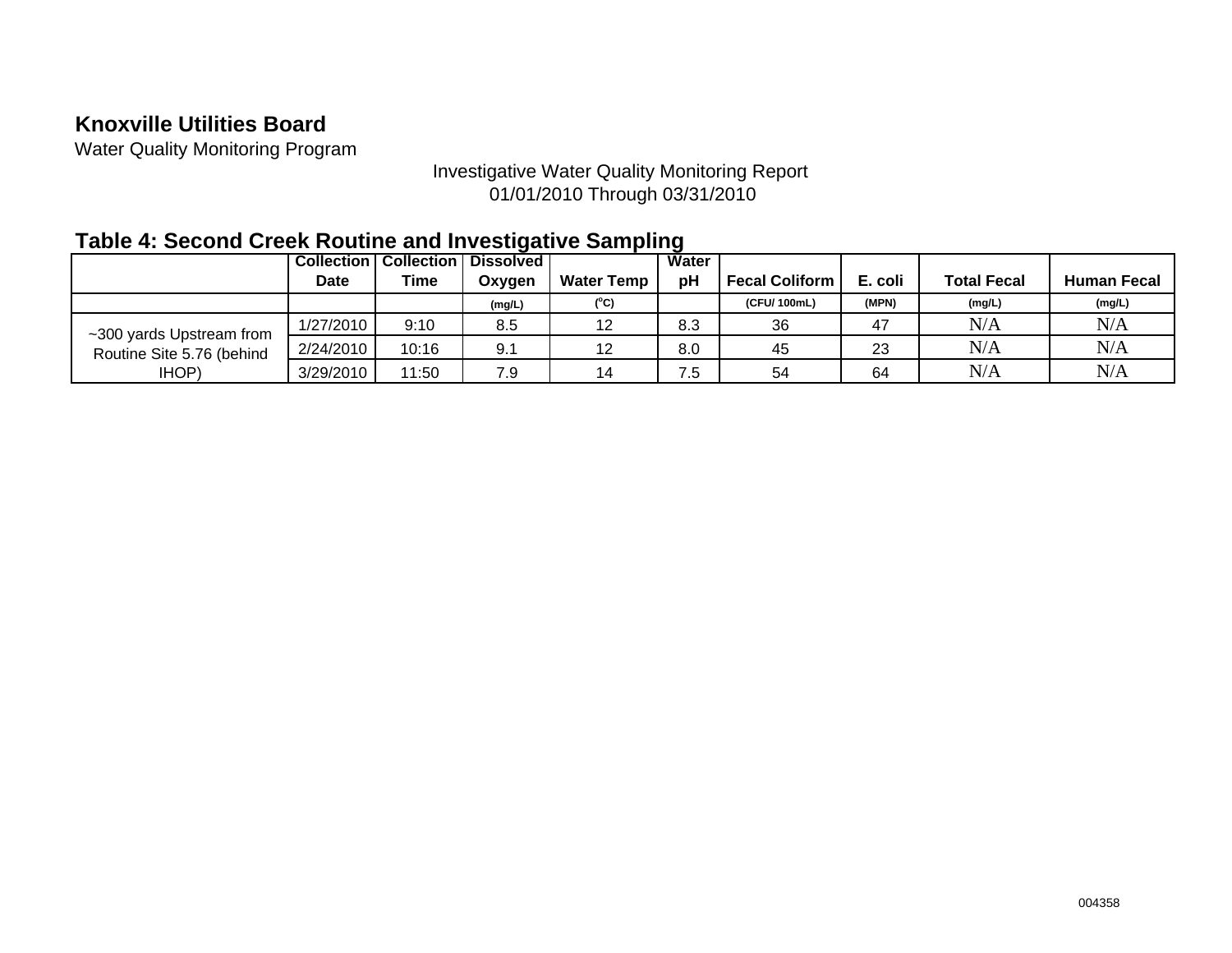Water Quality Monitoring Program

### Investigative Water Quality Monitoring Report 01/01/2010 Through 03/31/2010

|                          | ີ<br><b>Collection</b> | <b>Collection</b> | ັ<br><b>Dissolved</b> |                   | Water |                       |         |                    |                    |
|--------------------------|------------------------|-------------------|-----------------------|-------------------|-------|-----------------------|---------|--------------------|--------------------|
|                          | <b>Date</b>            | Time              | Oxygen                | <b>Water Temp</b> | pH    | <b>Fecal Coliform</b> | E. coli | <b>Total Fecal</b> | <b>Human Fecal</b> |
|                          |                        |                   | (mg/L)                | $(^{\circ}C)$     |       | (CFU/100mL)           | (MPN)   | (mg/L)             | (mg/L)             |
| 2706 Mynderse Ave. Above | 2/5/2010               | 17:55             | 9.1                   | 9                 | 7.9   | 2500                  | 2000    | N/A                | N/A                |
|                          |                        |                   |                       |                   |       |                       |         |                    |                    |
| 2706 Mynderse Ave. Below | 2/5/2010               | 18:05             | 10                    | 8                 | 8.0   | 15000                 | > 2400  | N/A                | N/A                |
|                          |                        |                   |                       |                   |       |                       |         |                    |                    |
| 2706 Mynderse Ave. Above | 2/8/2010               | 12:55             | 9.7                   | 10                | 8.0   | 46000                 | > 2400  | N/A                | N/A                |
|                          |                        |                   |                       |                   |       |                       |         |                    |                    |
| 2706 Mynderse Ave. Below | 2/8/2010               | 13:10             | 9.5                   | 10                | 8.0   | 59000                 | > 2400  | N/A                | N/A                |
|                          |                        |                   |                       |                   |       |                       |         |                    |                    |
| 2706 Mynderse Ave. Above | 3/4/2010               | 12:05             | 11                    | 11                | 8.2   | 40                    | 110     | N/A                | N/A                |
|                          |                        |                   |                       |                   |       |                       |         |                    |                    |
| 2706 Mynderse Ave. Below | 3/4/2010               | 12:15             | 12                    | 10                | 8.3   | 90                    | 100     | N/A                | N/A                |

## **Table 5: Third Creek Investigative Sampling**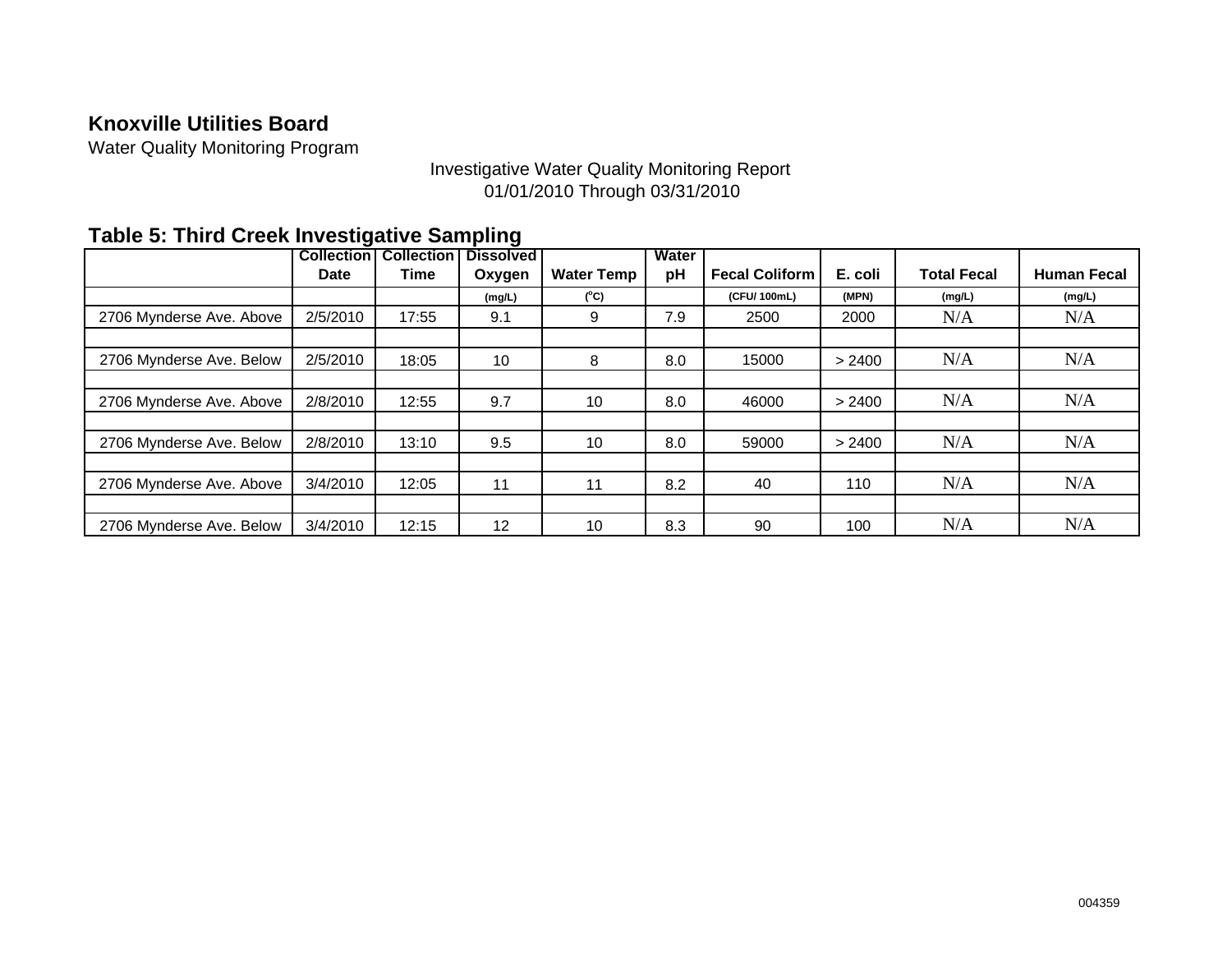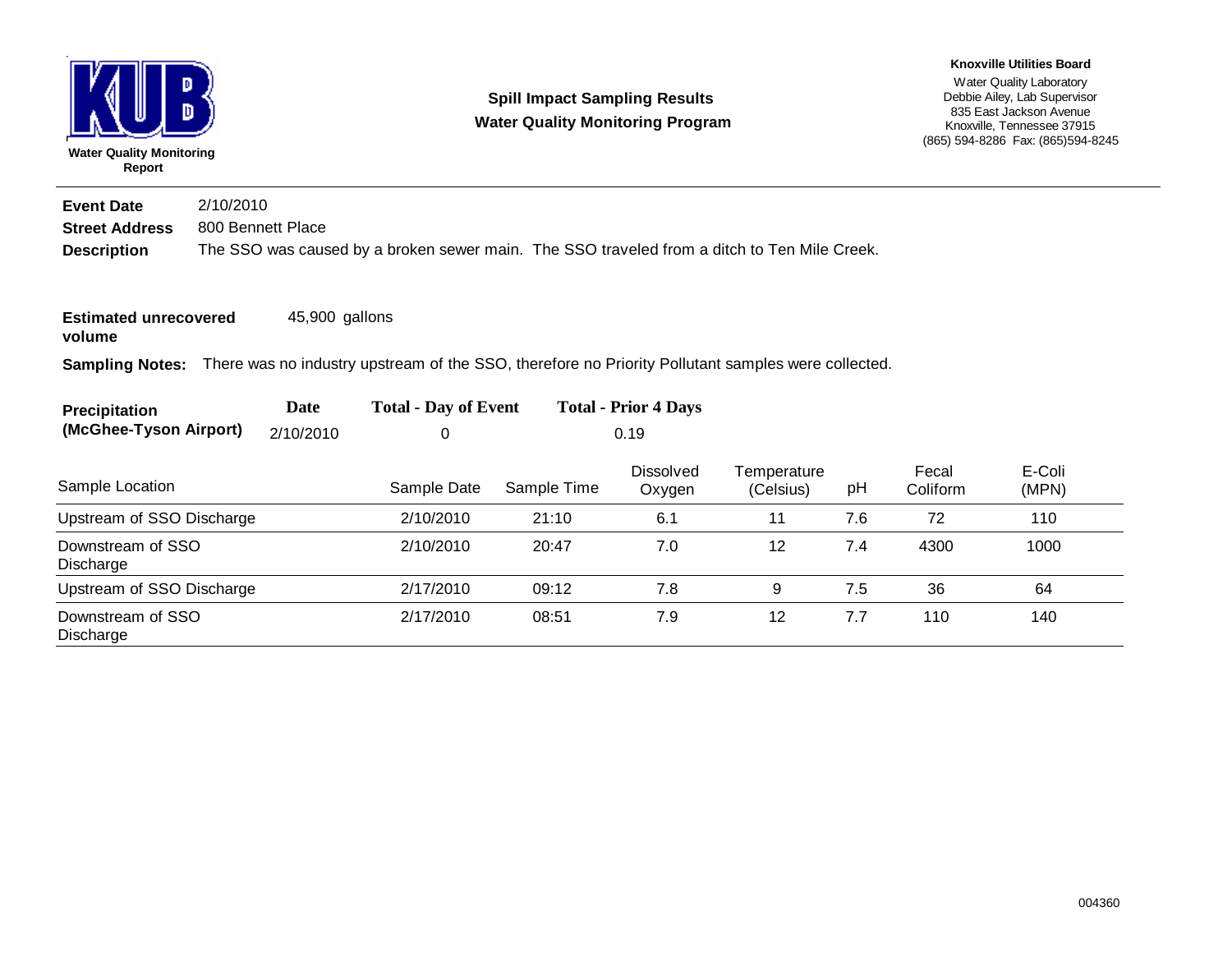| D<br><b>Water Quality Monitoring</b><br>Report |               |                       |                                                                                                                                     | <b>Spill Impact Sampling Results</b><br><b>Water Quality Monitoring Program</b> |                             |                          |     |                   | <b>Knoxville Utilities Board</b><br>Water Quality Laboratory<br>Debbie Ailey, Lab Supervisor<br>835 East Jackson Avenue<br>Knoxville, Tennessee 37915<br>(865) 594-8286 Fax: (865) 594-8245 |  |  |  |
|------------------------------------------------|---------------|-----------------------|-------------------------------------------------------------------------------------------------------------------------------------|---------------------------------------------------------------------------------|-----------------------------|--------------------------|-----|-------------------|---------------------------------------------------------------------------------------------------------------------------------------------------------------------------------------------|--|--|--|
| <b>Event Date</b>                              | 2/15/2010     |                       |                                                                                                                                     |                                                                                 |                             |                          |     |                   |                                                                                                                                                                                             |  |  |  |
| <b>Street Address</b>                          |               | 100 Thirteenth Street |                                                                                                                                     |                                                                                 |                             |                          |     |                   |                                                                                                                                                                                             |  |  |  |
| <b>Description</b>                             | Second Creek. |                       | The SSO was caused by a collapse in a portion of sewer main. The SSO traveled from sidewalk to swale and pavement to storm drain to |                                                                                 |                             |                          |     |                   |                                                                                                                                                                                             |  |  |  |
| <b>Estimated unrecovered</b><br>volume         |               | 100 gallons           |                                                                                                                                     |                                                                                 |                             |                          |     |                   |                                                                                                                                                                                             |  |  |  |
| <b>Sampling Notes:</b>                         |               |                       | There was no industry upstream of the SSO, therefore no Priority Pollutant samples were collected.                                  |                                                                                 |                             |                          |     |                   |                                                                                                                                                                                             |  |  |  |
| <b>Precipitation</b>                           |               | Date                  | <b>Total - Day of Event</b>                                                                                                         |                                                                                 | <b>Total - Prior 4 Days</b> |                          |     |                   |                                                                                                                                                                                             |  |  |  |
| (McGhee-Tyson Airport)                         |               | 2/15/2010             | 0.26                                                                                                                                |                                                                                 | 0                           |                          |     |                   |                                                                                                                                                                                             |  |  |  |
| Sample Location                                |               |                       | Sample Date                                                                                                                         | Sample Time                                                                     | Dissolved<br>Oxygen         | Temperature<br>(Celsius) | pH  | Fecal<br>Coliform | E-Coli<br>(MPN)                                                                                                                                                                             |  |  |  |
| Upstream of SSO Discharge                      |               |                       | 2/16/2010                                                                                                                           | 09:43                                                                           | 11                          | 8                        | 8.2 | 130               | 200                                                                                                                                                                                         |  |  |  |
| Downstream of SSO<br>Discharge                 |               |                       | 2/16/2010                                                                                                                           | 09:53                                                                           | 11                          | 8                        | 8.3 | 110               | 280                                                                                                                                                                                         |  |  |  |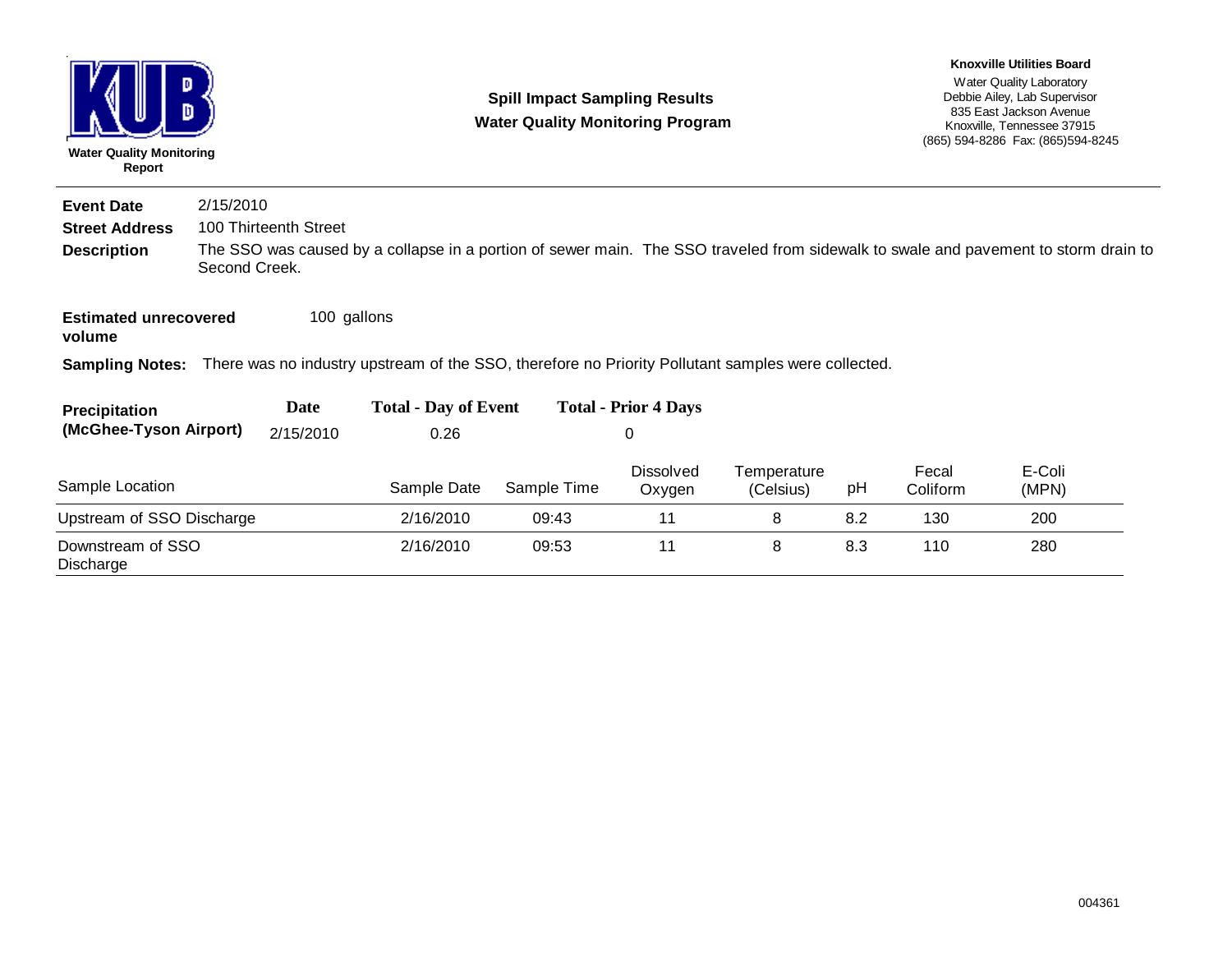| <b>Water Quality Monitoring</b><br>Report | D         |                            | <b>Spill Impact Sampling Results</b><br><b>Water Quality Monitoring Program</b>                    |             |                             |                          |     |                   | <b>Knoxville Utilities Board</b><br>Water Quality Laboratory<br>Debbie Ailey, Lab Supervisor<br>835 East Jackson Avenue<br>Knoxville, Tennessee 37915<br>(865) 594-8286 Fax: (865) 594-8245 |  |  |
|-------------------------------------------|-----------|----------------------------|----------------------------------------------------------------------------------------------------|-------------|-----------------------------|--------------------------|-----|-------------------|---------------------------------------------------------------------------------------------------------------------------------------------------------------------------------------------|--|--|
| <b>Event Date</b>                         | 3/10/2010 |                            |                                                                                                    |             |                             |                          |     |                   |                                                                                                                                                                                             |  |  |
| <b>Street Address</b>                     |           | 6024 Brookvale Lane        |                                                                                                    |             |                             |                          |     |                   |                                                                                                                                                                                             |  |  |
| <b>Description</b>                        |           | Creek and soil saturation. |                                                                                                    |             |                             |                          |     |                   | The SSO was caused when heavy rainfall in the area produced I and I and high flows in the sewer mains. The SSO traveled to Fourth                                                           |  |  |
| <b>Estimated unrecovered</b><br>volume    |           | Unknown gallons            |                                                                                                    |             |                             |                          |     |                   |                                                                                                                                                                                             |  |  |
| <b>Sampling Notes:</b>                    |           |                            | There was no industry upstream of the SSO, therefore no Priority Pollutant samples were collected. |             |                             |                          |     |                   |                                                                                                                                                                                             |  |  |
| Precipitation                             |           | Date                       | <b>Total - Day of Event</b>                                                                        |             | <b>Total - Prior 4 Days</b> |                          |     |                   |                                                                                                                                                                                             |  |  |
| (McGhee-Tyson Airport)                    |           | 3/10/2010                  | 0                                                                                                  |             | 0                           |                          |     |                   |                                                                                                                                                                                             |  |  |
| Sample Location                           |           |                            | Sample Date                                                                                        | Sample Time | <b>Dissolved</b><br>Oxygen  | Temperature<br>(Celsius) | pH  | Fecal<br>Coliform | E-Coli<br>(MPN)                                                                                                                                                                             |  |  |
| Upstream of SSO Discharge                 |           |                            | 3/10/2010                                                                                          | 15:47       | 12                          | 16                       | 8.2 | 90                | 200                                                                                                                                                                                         |  |  |
| Downstream of SSO<br>Discharge            |           |                            | 3/10/2010                                                                                          | 15:55       | 11                          | 15                       | 8.2 | 27                | 68                                                                                                                                                                                          |  |  |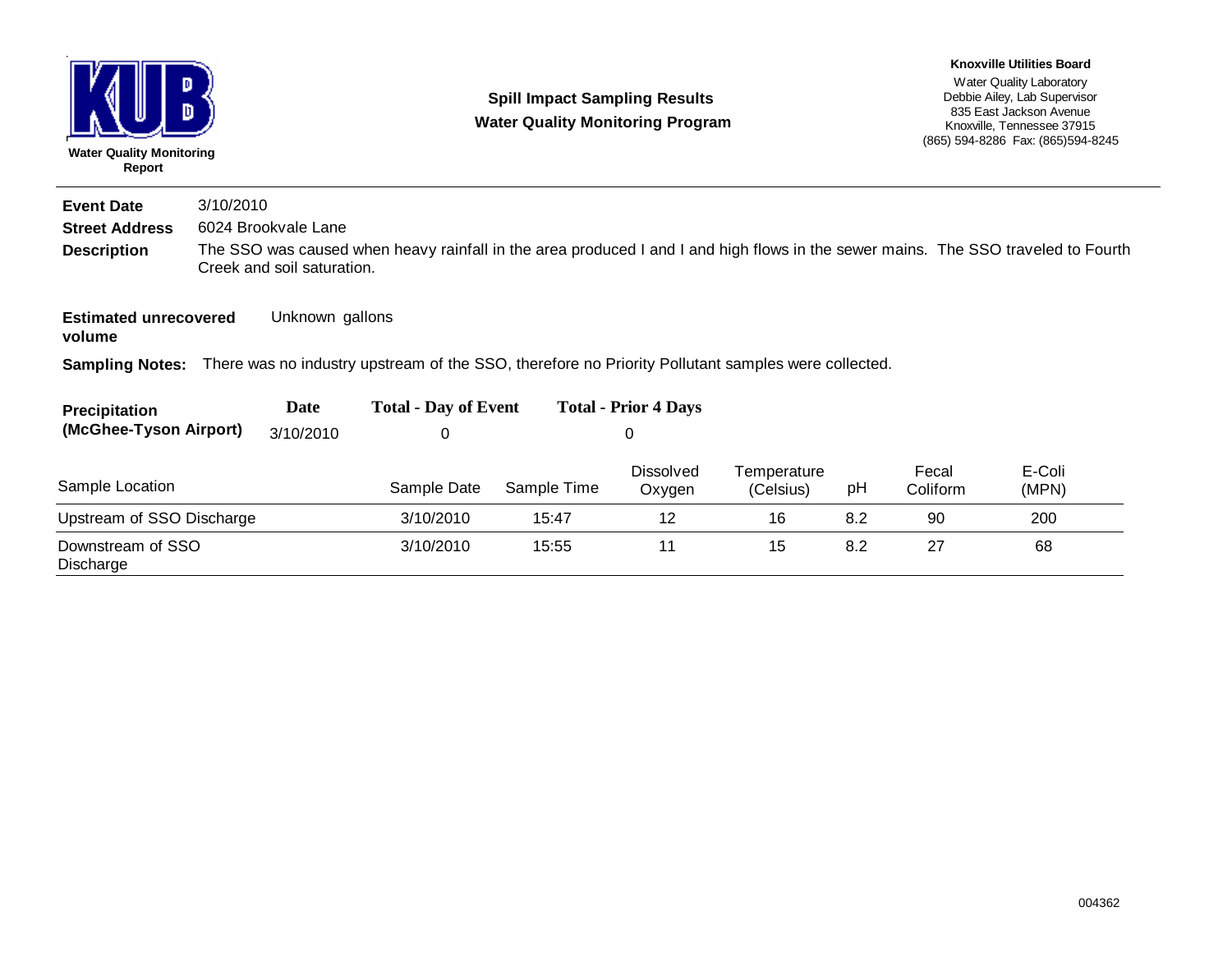| <b>Water Quality Monitoring</b> | Report |  |
|---------------------------------|--------|--|

### **Spill Impact Sampling Results Water Quality Monitoring Program**

#### **Knoxville Utilities Board**

Water Quality Laboratory Debbie Ailey, Lab Supervisor 835 East Jackson Avenue Knoxville, Tennessee 37915 (865) 594-8286 Fax: (865)594-8245

**Description** The SSO was caused by a partial blockage of debris in the sewer main. The SSO traveld from a ditch to Ten Mile Creek. **Street Address** 6549 Creekhead Drive **Event Date**3/19/2010

**Estimated unrecovered**  1030 gallons

**volume**

**Sampling Notes:** There was no industry upstream of the SSO, therefore no Priority Pollutant samples were collected.

| Precipitation                      | Date | <b>Total - Day of Event</b> | <b>Total - Prior 4 Days</b> |
|------------------------------------|------|-----------------------------|-----------------------------|
| (McGhee-Tyson Airport) $3/19/2010$ |      |                             |                             |

| Sample Location                | Sample Date | Sample Time | <b>Dissolved</b><br>Oxygen | Temperature<br>(Celsius) | pH  | Fecal<br>Coliform | E-Coli<br>(MPN) |
|--------------------------------|-------------|-------------|----------------------------|--------------------------|-----|-------------------|-----------------|
| Upstream of SSO Discharge      | 3/19/2010   | 23:17       | 9.8                        | 12                       | 8.2 | 110               | 110             |
| Downstream of SSO<br>Discharge | 3/19/2010   | 23:25       | 9.1                        | 11                       | 8.1 | 40000             | 1200            |
| Upstream of SSO Discharge      | 3/31/2010   | 10:40       | 12                         | 10                       | 8.1 | 160               | 130             |
| Downstream of SSO<br>Discharge | 3/31/2010   | 10:47       | 12                         | 9                        | 8.2 | 140               | 180             |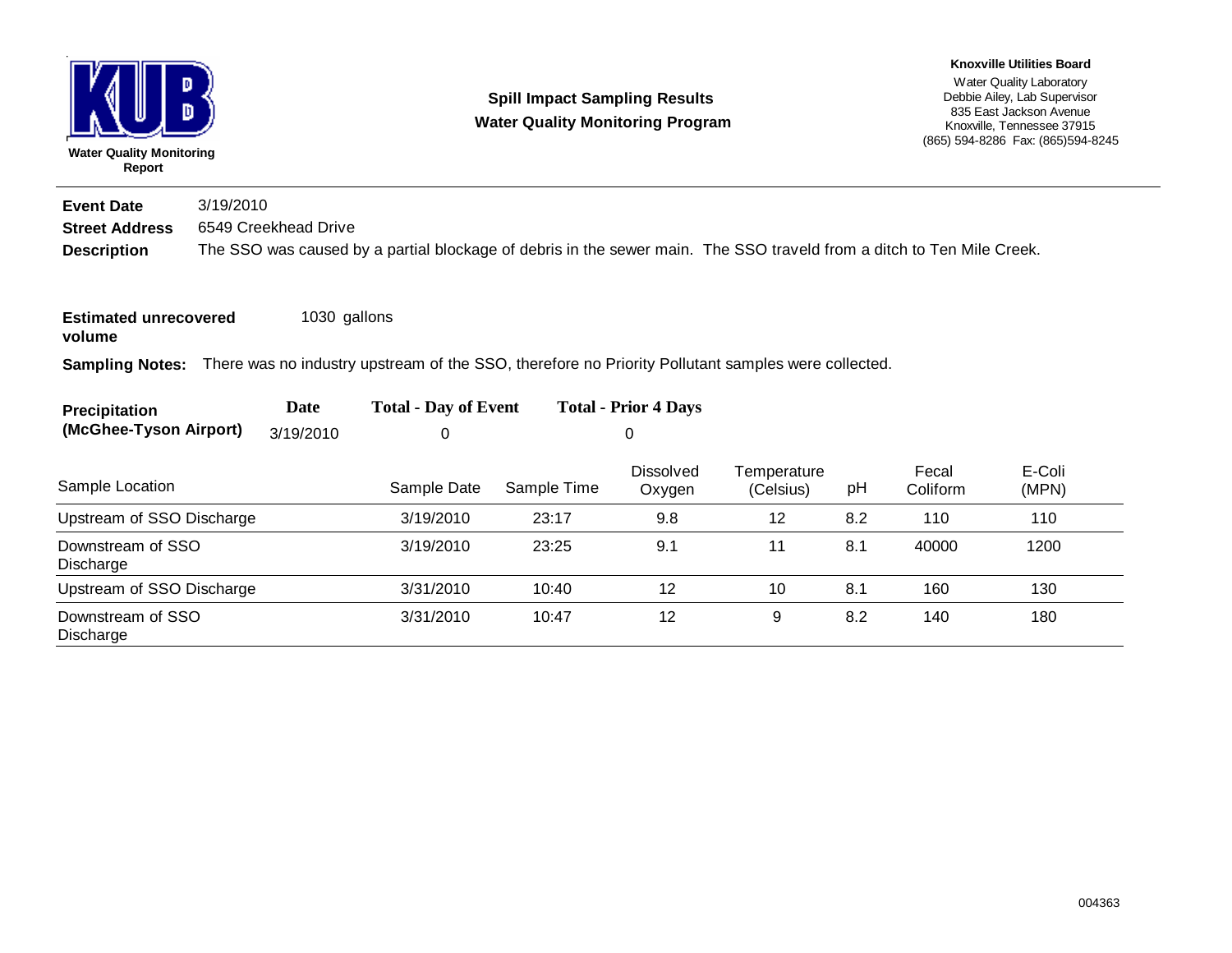| D<br><b>Water Quality Monitoring</b><br>Report               |           |                    | <b>Spill Impact Sampling Results</b><br><b>Water Quality Monitoring Program</b>                             | <b>Knoxville Utilities Board</b><br>Water Quality Laboratory<br>Debbie Ailey, Lab Supervisor<br>835 East Jackson Avenue<br>Knoxville, Tennessee 37915<br>(865) 594-8286 Fax: (865) 594-8245 |                             |                          |     |                   |                 |  |
|--------------------------------------------------------------|-----------|--------------------|-------------------------------------------------------------------------------------------------------------|---------------------------------------------------------------------------------------------------------------------------------------------------------------------------------------------|-----------------------------|--------------------------|-----|-------------------|-----------------|--|
| <b>Event Date</b>                                            | 3/23/2010 |                    |                                                                                                             |                                                                                                                                                                                             |                             |                          |     |                   |                 |  |
| <b>Street Address</b>                                        |           | 2004 Neyland Drive |                                                                                                             |                                                                                                                                                                                             |                             |                          |     |                   |                 |  |
| <b>Description</b><br><b>Estimated unrecovered</b><br>volume |           | 50,000 gallons     | The SSO was caused by a temporary power failure at the Kuwahee WWTP. The SSO travel to the Tennessee River. |                                                                                                                                                                                             |                             |                          |     |                   |                 |  |
| <b>Sampling Notes:</b>                                       |           |                    | There was no industry upstream of the SSO, therefore no Priority Pollutant samples were collected.          |                                                                                                                                                                                             |                             |                          |     |                   |                 |  |
| Precipitation                                                |           | Date               | <b>Total - Day of Event</b>                                                                                 |                                                                                                                                                                                             | <b>Total - Prior 4 Days</b> |                          |     |                   |                 |  |
| (McGhee-Tyson Airport)                                       |           | 3/23/2010          | 0                                                                                                           |                                                                                                                                                                                             | 0.29                        |                          |     |                   |                 |  |
| Sample Location                                              |           |                    | Sample Date                                                                                                 | Sample Time                                                                                                                                                                                 | Dissolved<br>Oxygen         | Temperature<br>(Celsius) | pH  | Fecal<br>Coliform | E-Coli<br>(MPN) |  |
| Upstream of SSO Discharge                                    |           |                    | 3/23/2010                                                                                                   | 10:25                                                                                                                                                                                       | 12                          | 9                        | 8.7 | 190               | 250             |  |
| Downstream of SSO<br>Discharge                               |           |                    | 3/23/2010                                                                                                   | 10:10                                                                                                                                                                                       | 13                          | 11                       | 8.6 | 190               | 85              |  |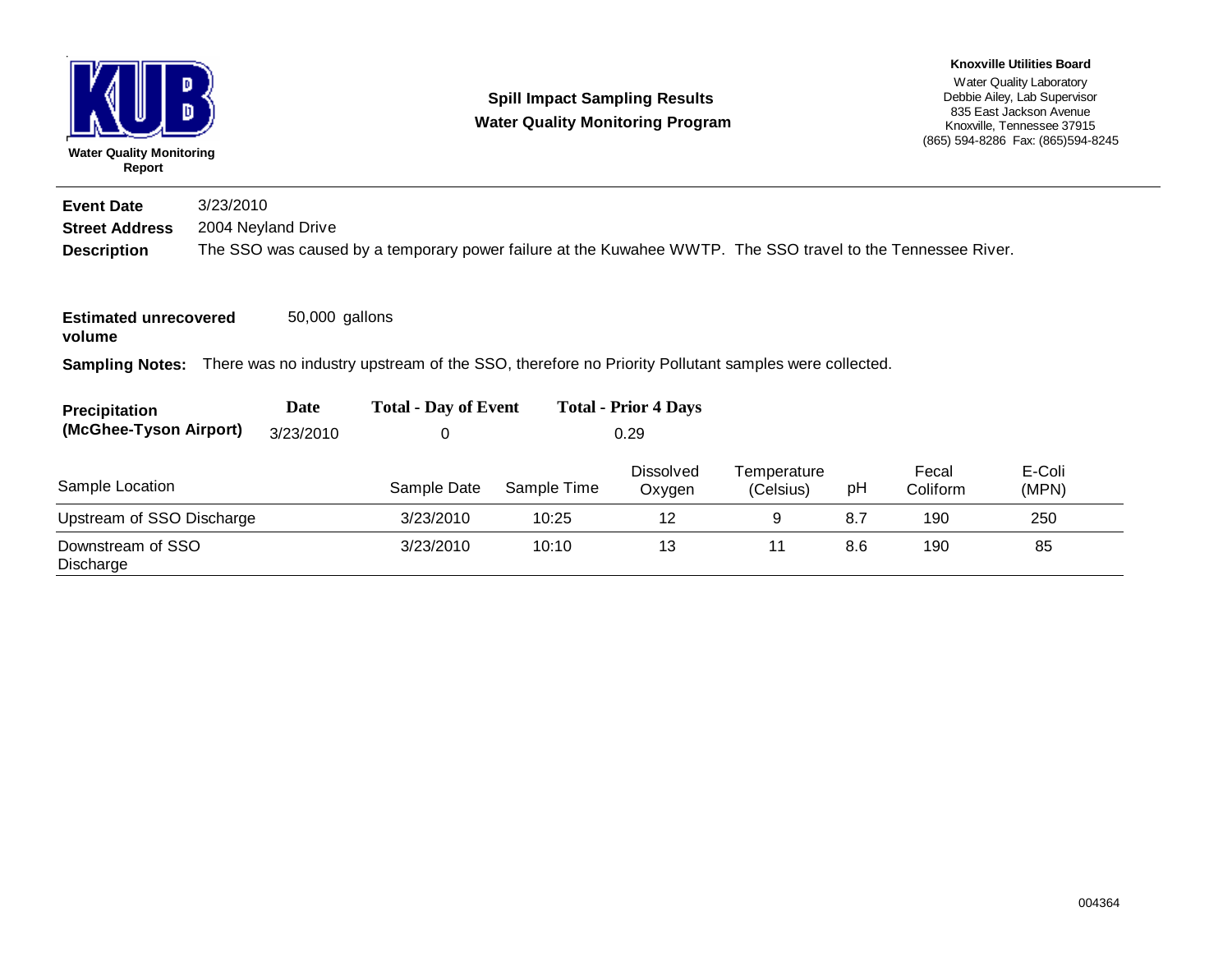# **Appendix E**

**Unpermitted Discharges Subject to Stipulated Penalties**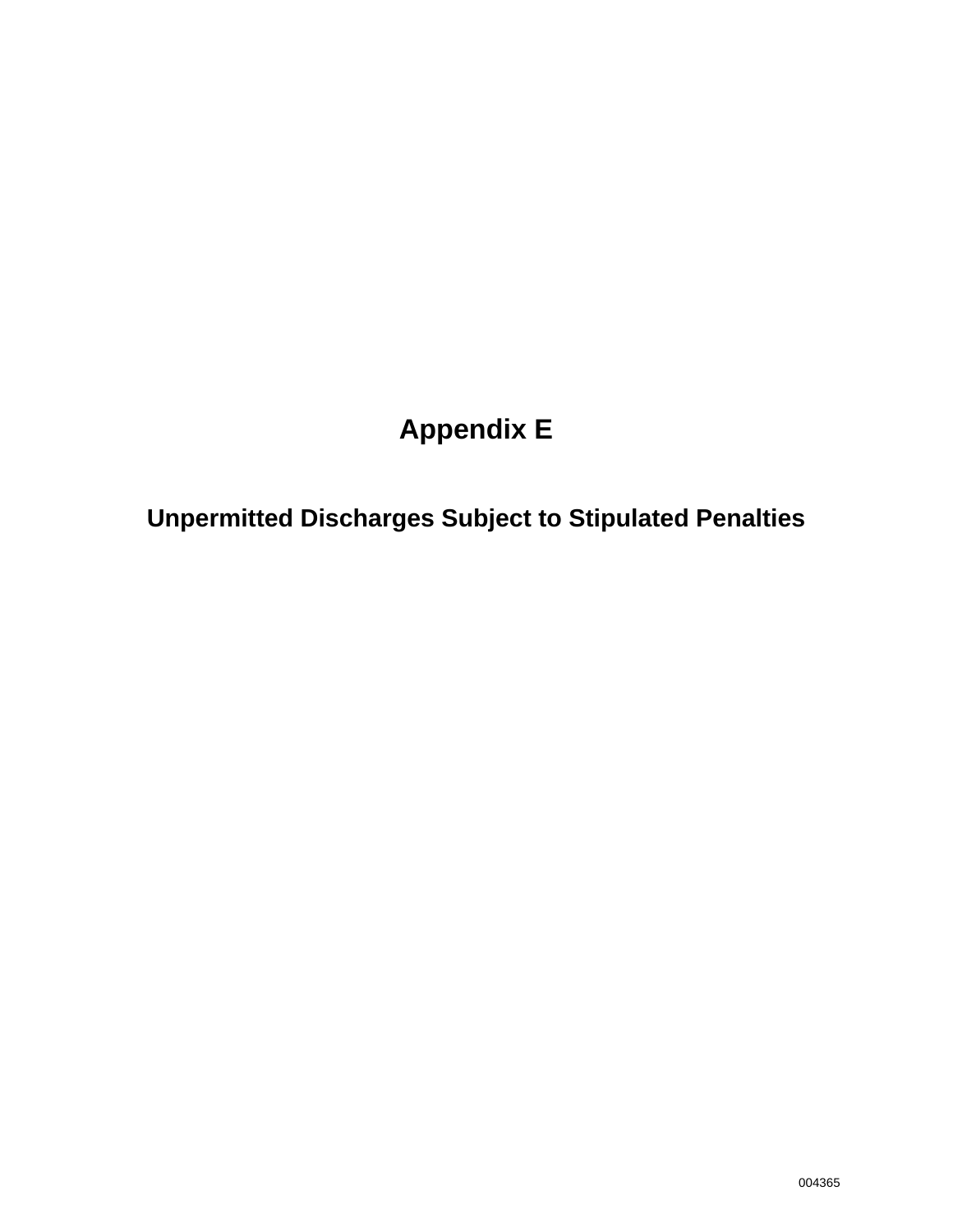### **First Quarter 2010 Unpermitted Discharge Data and Analysis**

Appendix E lists any SSO that occurred during the first quarter 2010 that resulted in an unpermitted discharge along with its cause, volume, one- and three-day rainfall totals, and rainfall intensity.

Thirteen of the 20 unpermitted discharges were caused by heavy rainfall. During the reporting period there were two significant rainfall events, one of which produced rainfall rates of 0.55 inches per hour. Ten of those events occurred after three days of heavy rain.

Two discharges were caused by electrical failures during storm events. One event occurred when lightening knocked out one electrical feed to the Loves Creek WWTP. The automatic switch that transfers to the alternate feed malfunctioned. The other event was due to a lightening strike at a substation. Improvements to backup power sources continue to minimize storm related problems due to wind and lightening. Most KUB facilities currently have sufficient backup power and an additional backup source is being designed for the WWTPs as part of the Composite Correction Plan.

Volumes were unknown for five events because the SSOs were found after the flow had subsided and only evidence of the event was found. Two events had volumes that were 100 gallons or less and one event that was 1000 gallons.

The table below summarizes events impacted by factors that were difficult to control or events that had minimal impact on the environment due to their low volume.

| <b>Category</b>                                     | <b>Count</b> |
|-----------------------------------------------------|--------------|
| <b>Mech/Elec. Failure</b>                           | 2            |
| <b>Vandalism</b>                                    | 0            |
| 3-day rain $> 4$ in.                                |              |
| $1$ -day $>$ 3 in.                                  |              |
| 501 gal <vol <1000="" gal<="" th=""><th></th></vol> |              |
| $Vol < 500$ gal.                                    |              |